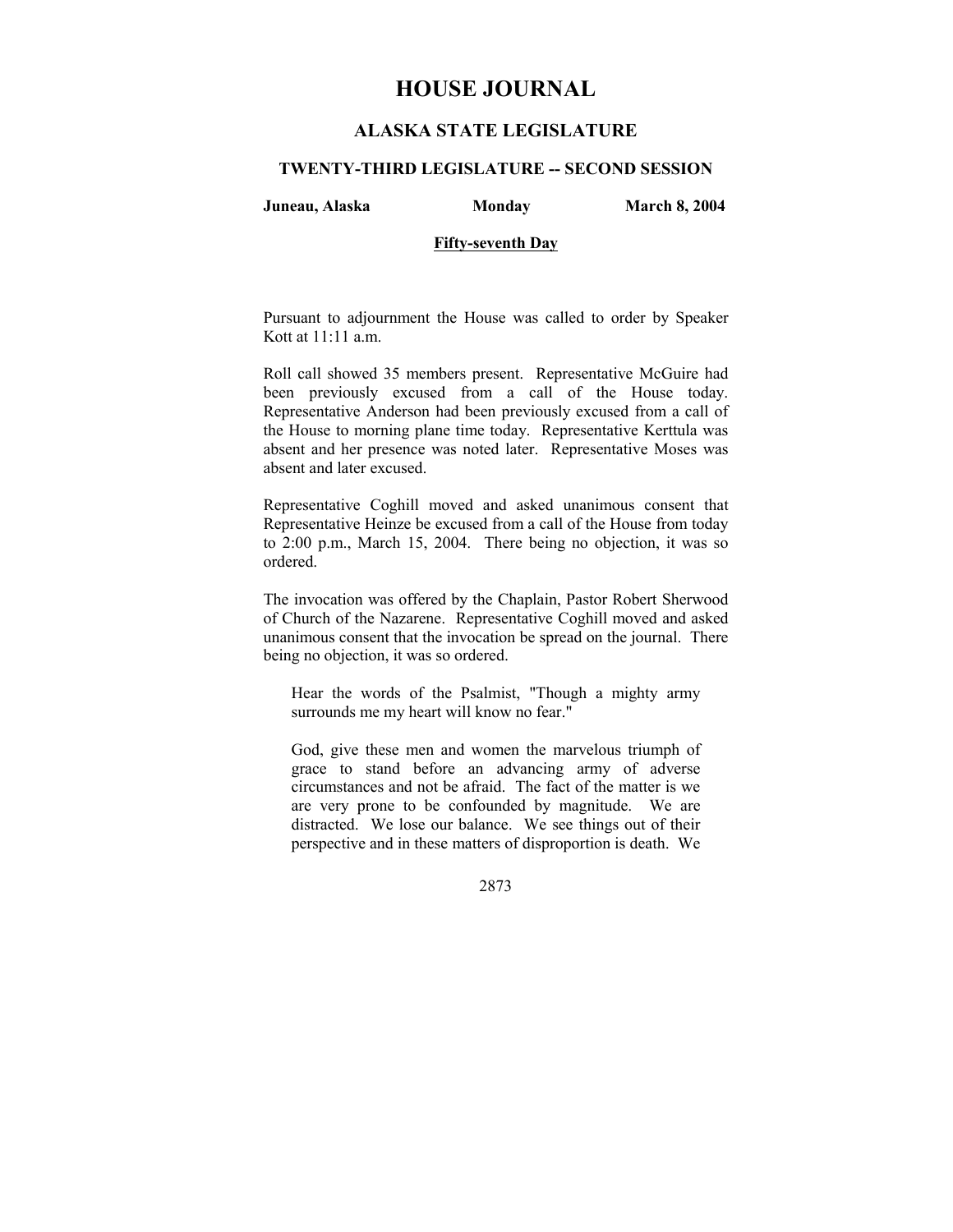ought to be able to keep a quiet eye when armies bear down upon us. We ought to fear nothing but God. This is the supreme triumph. The Lord proves us on dark and cloudy days like the one outside. Our vigor is revealed in the tempest. We are manifest by the very enemy who came to destroy us. The menace leads us more deeply into the treasures of grace. Our temptations unlock our resources. Our sorrows discover for us consolations of the everlasting life. And, therefore, though a mighty enemy surrounds me my heart will know no fear. Encourage these, Your children, to the glory of almighty God, the Lamb, and the Holy Spirit. Amen.

The Pledge of Allegiance was led by Representative Foster.

# **CERTIFICATION OF THE JOURNAL**

Representative Coghill moved and asked unanimous consent that the journal for the 54th, 55th, and 56th legislative days be approved as certified by the Chief Clerk. There being no objection, it was so ordered.

# **MESSAGES FROM THE GOVERNOR**

# **SB 56**

A message dated March 5, 2004, was read stating the Governor has signed the following bill and is transmitting the engrossed and enrolled copies to the Lieutenant Governor's office for permanent filing:

HOUSE CS FOR CS FOR SENATE BILL NO. 56(FIN)

"An Act relating to sport fishing license fees and anadromous king salmon tag fees for residents of Yukon, Canada; and providing for an effective date."

Chapter No. 4, SLA 2004 Effective Date: January 1, 2005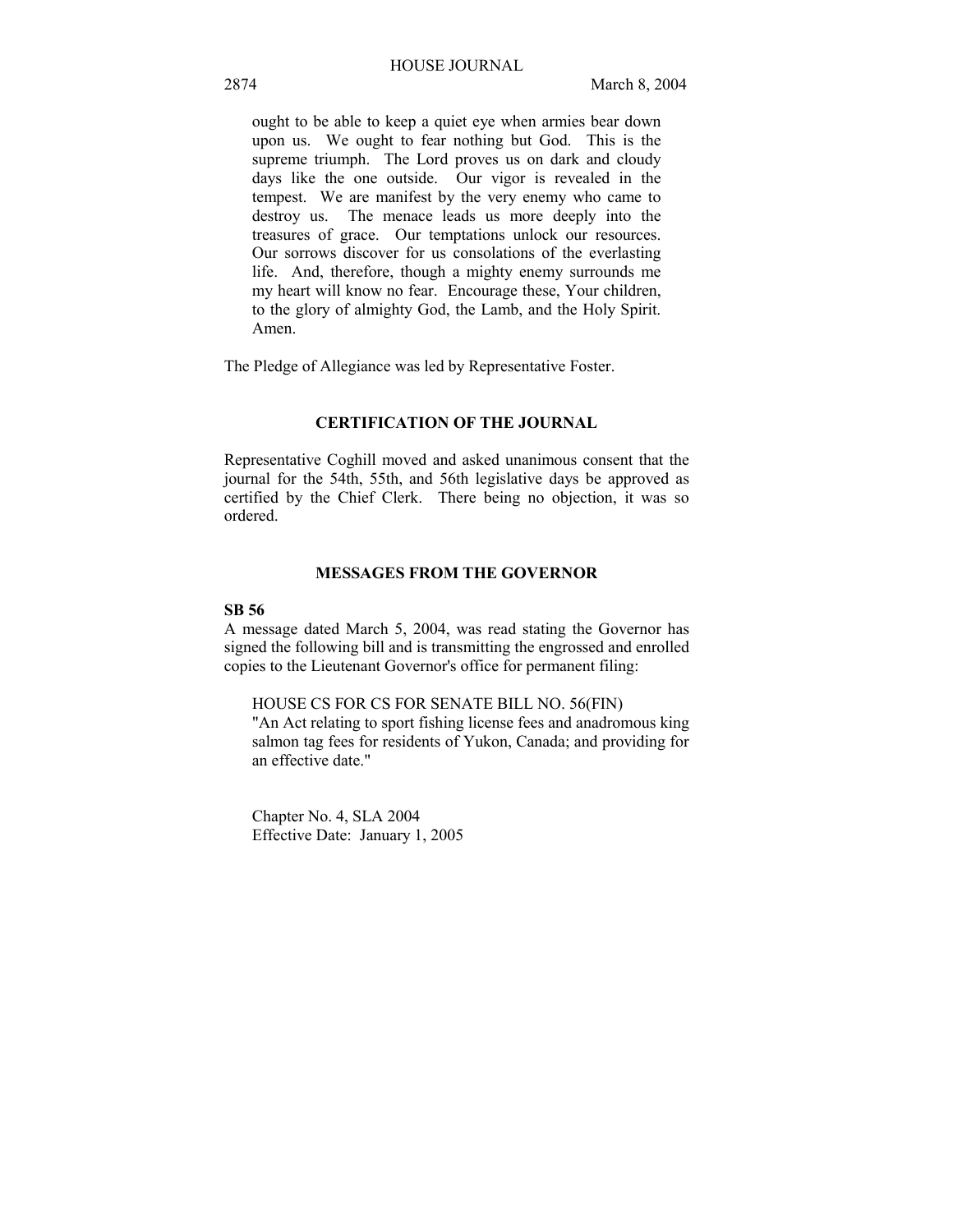# **SB 183**

A message dated March 5, 2004, was read stating the Governor has signed the following bill and is transmitting the engrossed and enrolled copies to the Lieutenant Governor's office for permanent filing:

# CS FOR SENATE BILL NO. 183(STA)

"An Act authorizing certain boroughs to use revenue collected on an areawide or nonareawide basis for economic development."

Chapter No. 5, SLA 2004 Effective Date: June 3, 2004

# **MESSAGES FROM THE SENATE**

Messages dated March 4 and March 5, 2004, were read stating the Senate has passed the following and they are transmitted for consideration:

# **FIRST READING AND REFERENCE OF SENATE RESOLUTIONS**

#### **SJR 27**

SENATE JOINT RESOLUTION NO. 27 by Senators Seekins, Therriault, Wilken, Ogan, Cowdery, Stedman, Dyson, Ben Stevens, and Wagoner:

Relating to the resolution of submerged land title disputes.

was read the first time and referred to the Resources Committee.

# **FIRST READING AND REFERENCE OF SENATE BILLS**

# **SB 190**

CS FOR SENATE BILL NO. 190(STA) by the Senate State Affairs Committee, entitled: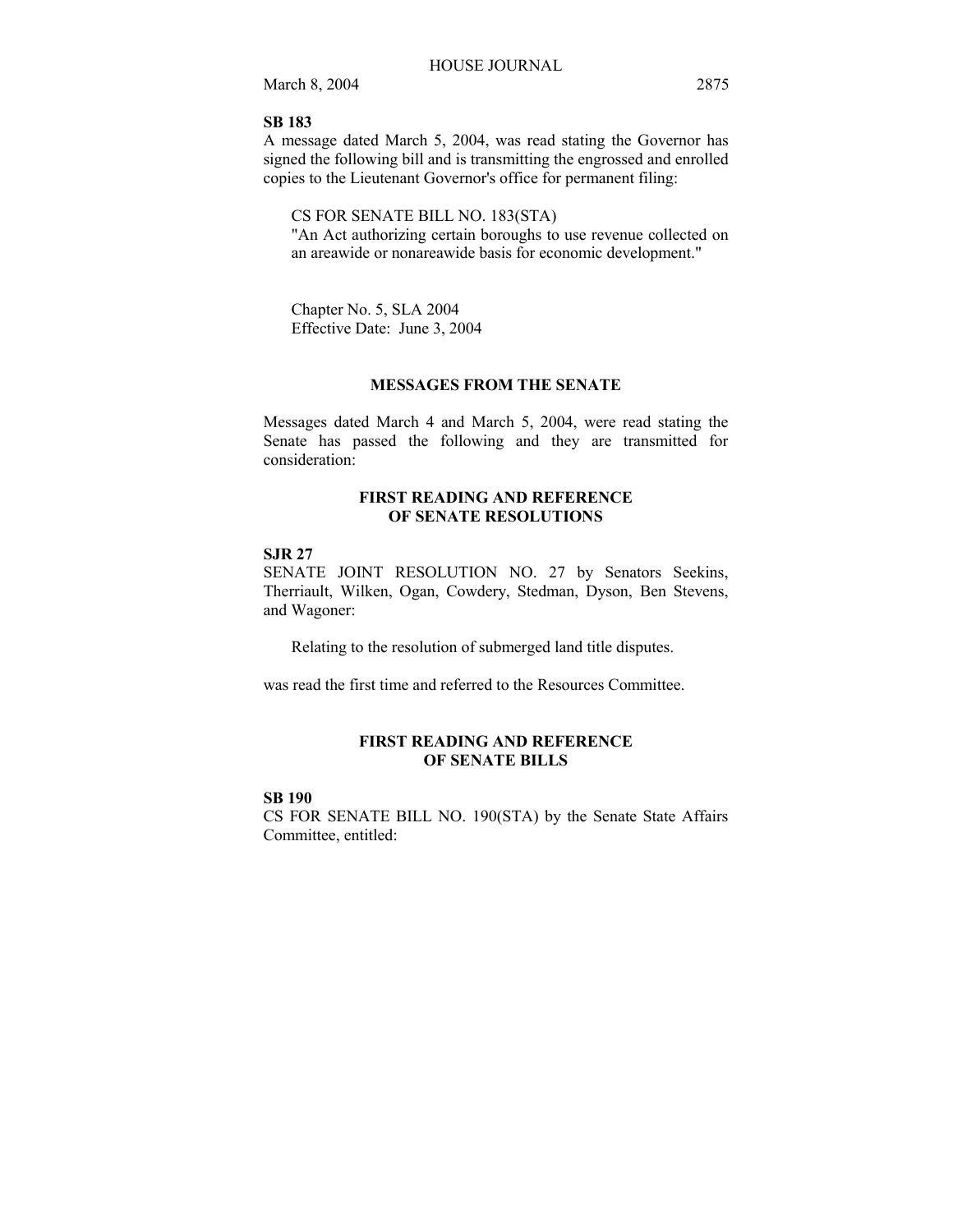"An Act adding certain state-owned land and water to the Kenai River Special Management Area; relating to the mineral estate of the state-owned land and water in the Kenai River Special Management Area; relating to the Kenai River Special Management Area advisory board; and providing for an effective date."

was read the first time and referred to the Community & Regional Affairs and Resources Committees.

# **SB 203**

CS FOR SENATE BILL NO. 203(FIN) am by the Senate Finance Committee, entitled:

"An Act relating to administrative hearings, to hearing officers, and to administrative law judges; establishing the office of administrative hearings and relating to that office; and providing for an effective date."

was read the first time and referred to the Judiciary and Finance Committees.

## **SB 295**

SENATE BILL NO. 295 by Senators Therriault, Dyson, Ogan, Cowdery, Stedman, Wilken, Green, Seekins, Wagoner, Bunde, Ben Stevens, and Gary Stevens, entitled:

"An Act extending the termination date of the Navigable Waters Commission for Alaska; and providing for an effective date."

was read the first time and referred to the Resources and Finance Committees.

# **SB 299**

SENATE BILL NO. 299 by the Senate Labor & Commerce Committee, entitled:

"An Act relating to a charge for a bad check."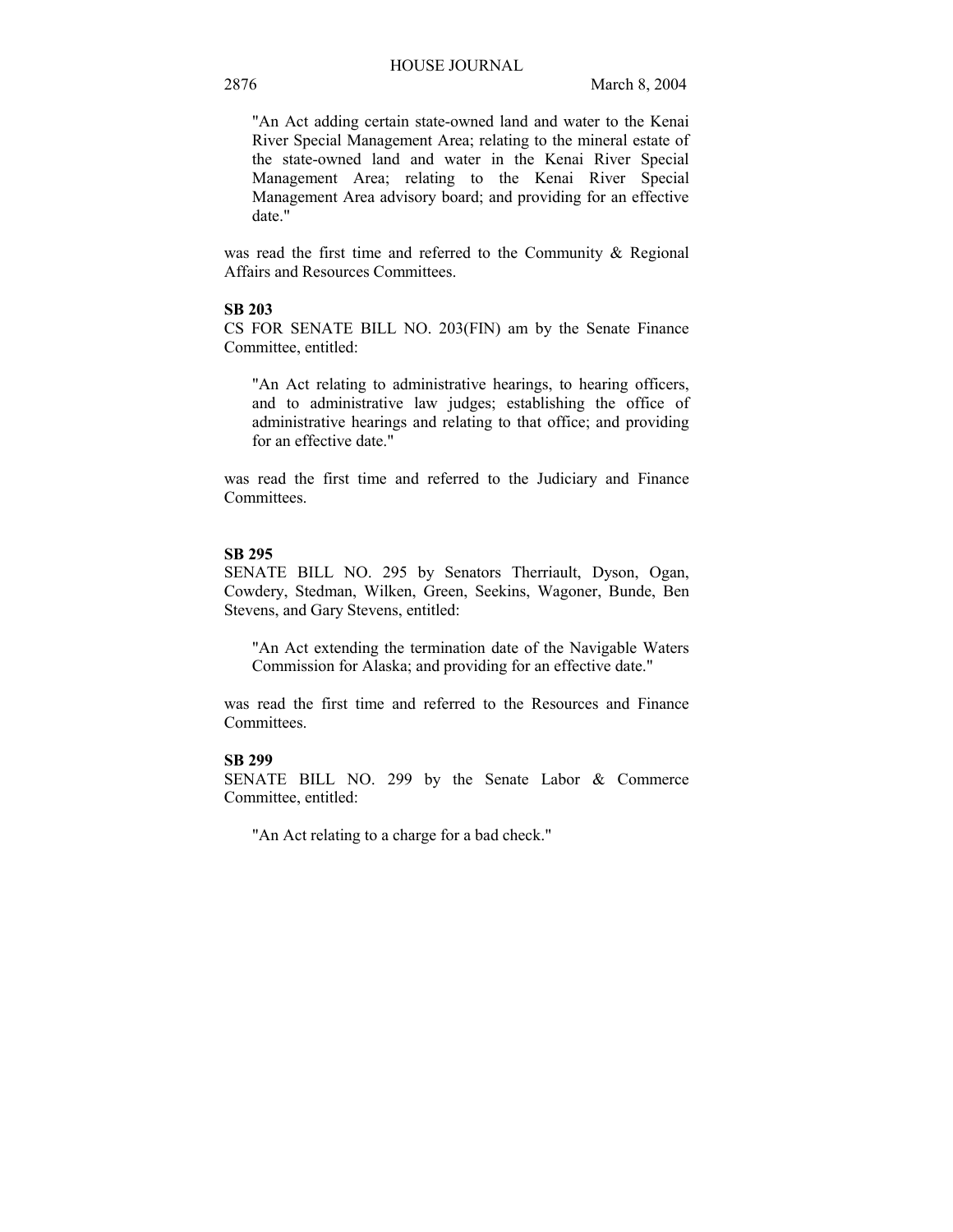was read the first time and referred to the State Affairs and Judiciary **Committees** 

#### **SB 305**

SENATE BILL NO. 305 by Senators Therriault, Dyson, Ogan, Stedman, Cowdery, Bunde, Wilken, Green, Seekins, and Wagoner, entitled:

"An Act relating to state ownership of submerged land underlying water that was navigable at the time Alaska achieved statehood."

was read the first time and referred to the Resources and Finance Committees.

## **COMMUNICATIONS**

The following were received:

Dept. of Administration Office of the Commissioner Monetary Terms of Agreement between the State and Public Employees Local 71 representing the Labor, Trades and Crafts Bargaining Unit March 4, 2004 (as required by AS 23.40.215)

The Speaker referred the report to the Finance Committee.

Dept. of Health & Social Services Division of Public Health and Dept. of Education & Early Development Division of Teaching and Learning Support Alaska Youth Risk Behavior Study 2003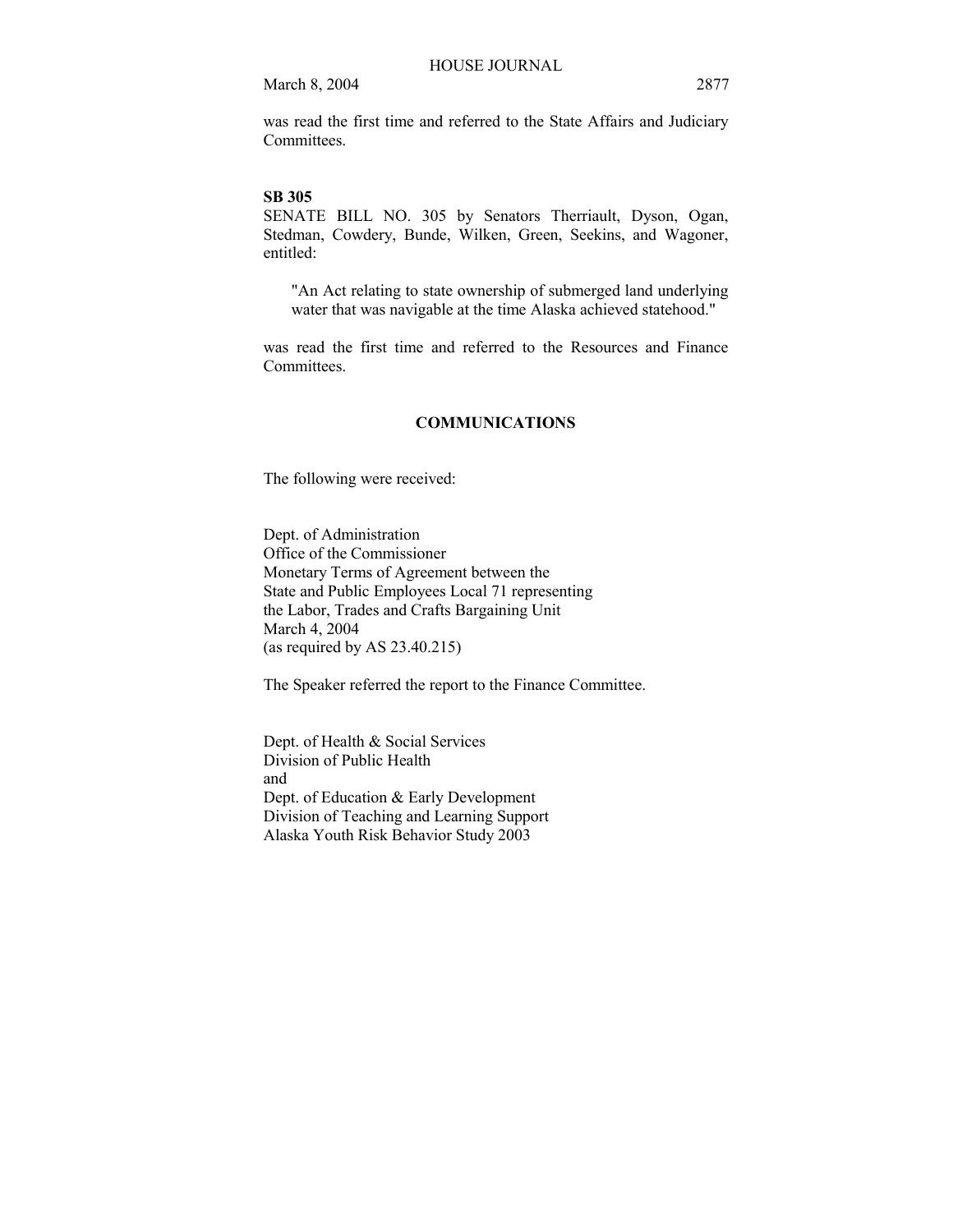Dept. of Revenue Treasury Division Annual Report on the Constitutional Budget Reserve Fund March 2, 2004 (as required by AS 37.10.430)

## **REPORTS OF STANDING COMMITTEES**

The Labor & Commerce Committee has reviewed the qualifications of the following and recommends the appointments be forwarded to a joint session for consideration:

> Mr. Billy (William) G. Andrews Ms. Gail M. Niemi

as members of the Alcoholic Beverage Control Board.

Dr. R. Clark Davis

as a member of the Board of Chiropractic Examiners.

Ms. Mary Ann Cerney Dr. Arne R. Pihl

as members of the Board of Dental Examiners.

Mr. Randall C. Frank

as a member of the Alaska Labor Relations Agency.

Mr. Anthony (Tony) J. Joslyn Mr. Robert (Tiny) Schasteen

as members of the Board of Marine Pilots.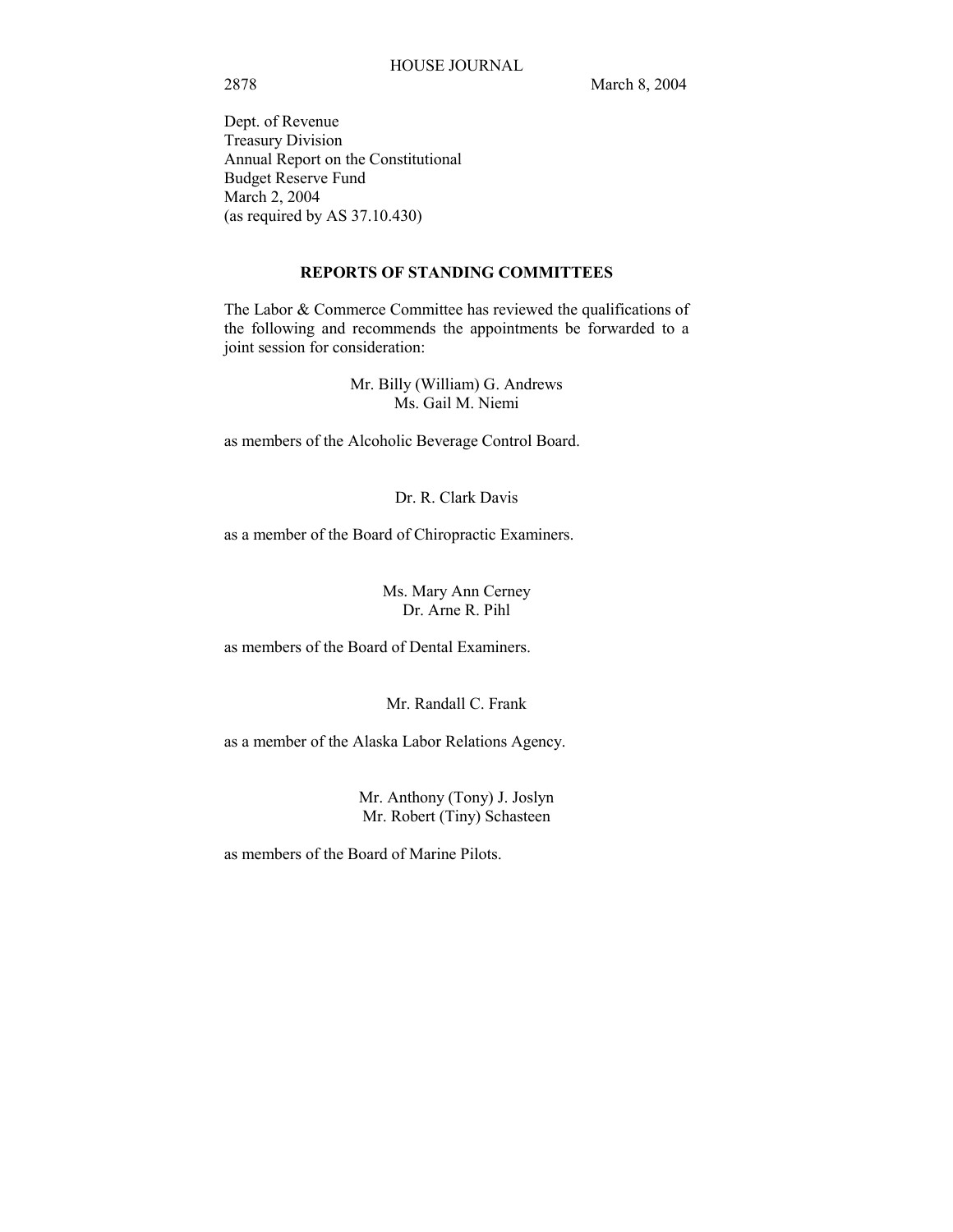Dr. Robert A. Breffeilh Dr. John T. Duddy Dr. G. Bert Flaming Dr. David M. Head Mr. Michael J. Tauriainen

as members of the State Medical Board.

Dr. Mark E. Richey

as a member of the Board of Certified Direct-Entry Midwives.

Ms. Patricia M. Swenson

as a member of the Board of Nursing.

Ms. Debra E. English

as a member of the Personnel Board.

Ms. Cindy Bueler Captain Gary M. Givens Mr. Michael Pauley

as members of the Board of Pharmacy.

Ms. Nelida Irvine Mr. Gene H. Shafer

as members of the Board of Certified Real Estate Appraisers.

Mr. Lawrence (Larry) J. Bauer Mr. Glenn Clary Ms. Rita C. Stuckart

as members of the Real Estate Commission.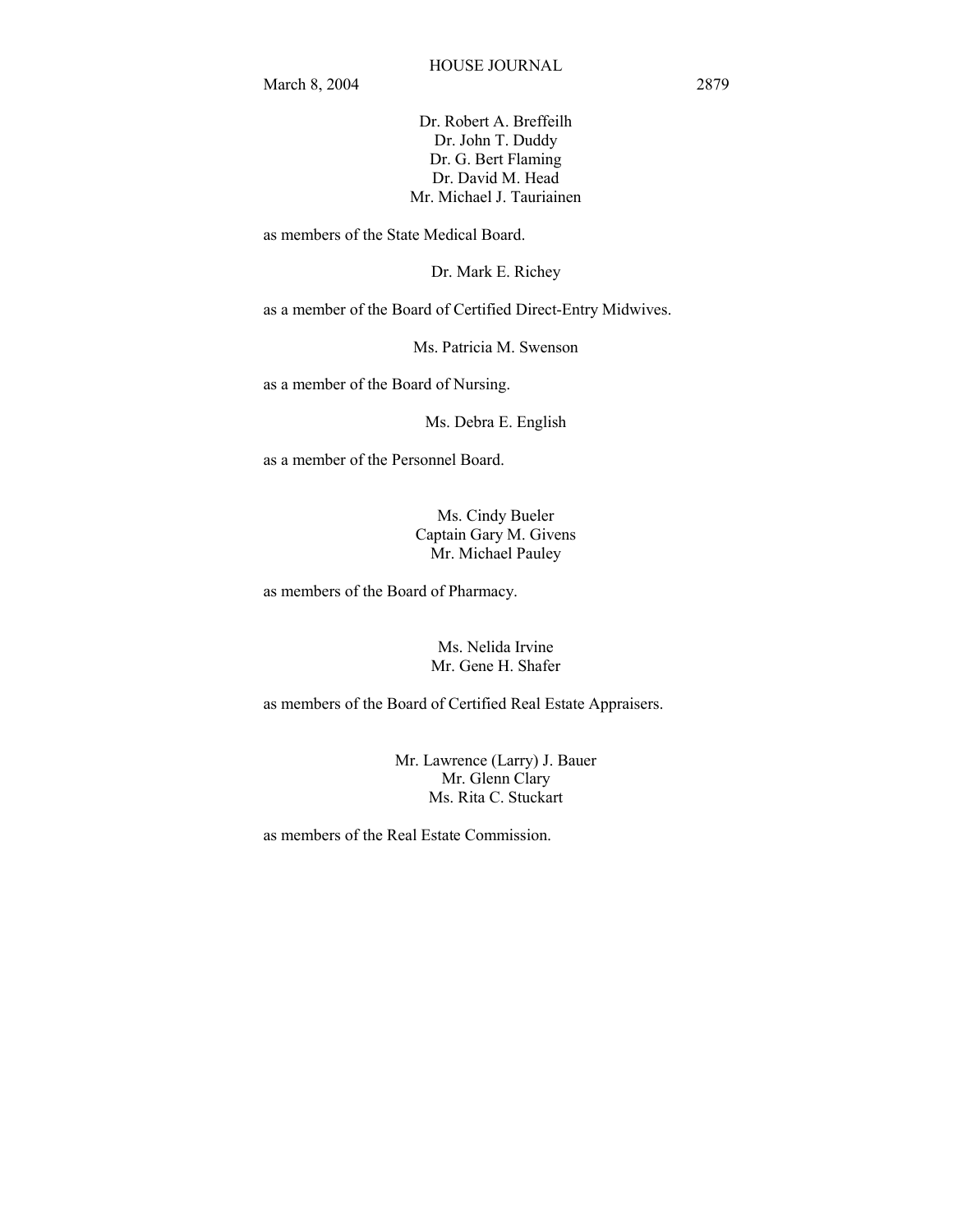# Dr. David J. Hunt

as a member of the Board of Veterinary Examiners.

The reports were signed by Representative Anderson, Chair; and Representatives Crawford, Lynn, Rokeberg, Dahlstrom, Guttenberg, and Gatto.

# **HB 342**

The Judiciary Committee has considered:

HOUSE BILL NO. 342 "An Act relating to driving while intoxicated; and providing for an effective date."

and recommends it be replaced with:

# CS FOR HOUSE BILL NO. 342(JUD)

"An Act relating to driving while under the influence, to alcoholrelated offenses, to ignition interlock devices, and to the issuance of limited driver's licenses; and providing for an effective date."

The report was signed by Representative McGuire, Chair, with the following individual recommendations:

Do pass (3): Anderson, Gruenberg, McGuire

No recommendation (4): Holm, Gara, Samuels, Ogg

The following fiscal note(s) apply to CSHB 342(JUD):

- 1. Zero, Alaska Court System
- 2. Zero, Dept. of Law
- 3. Zero, Dept. of Public Safety
- 4. Indeterminate, Dept. of Administration
- 5. Indeterminate, Dept. of Corrections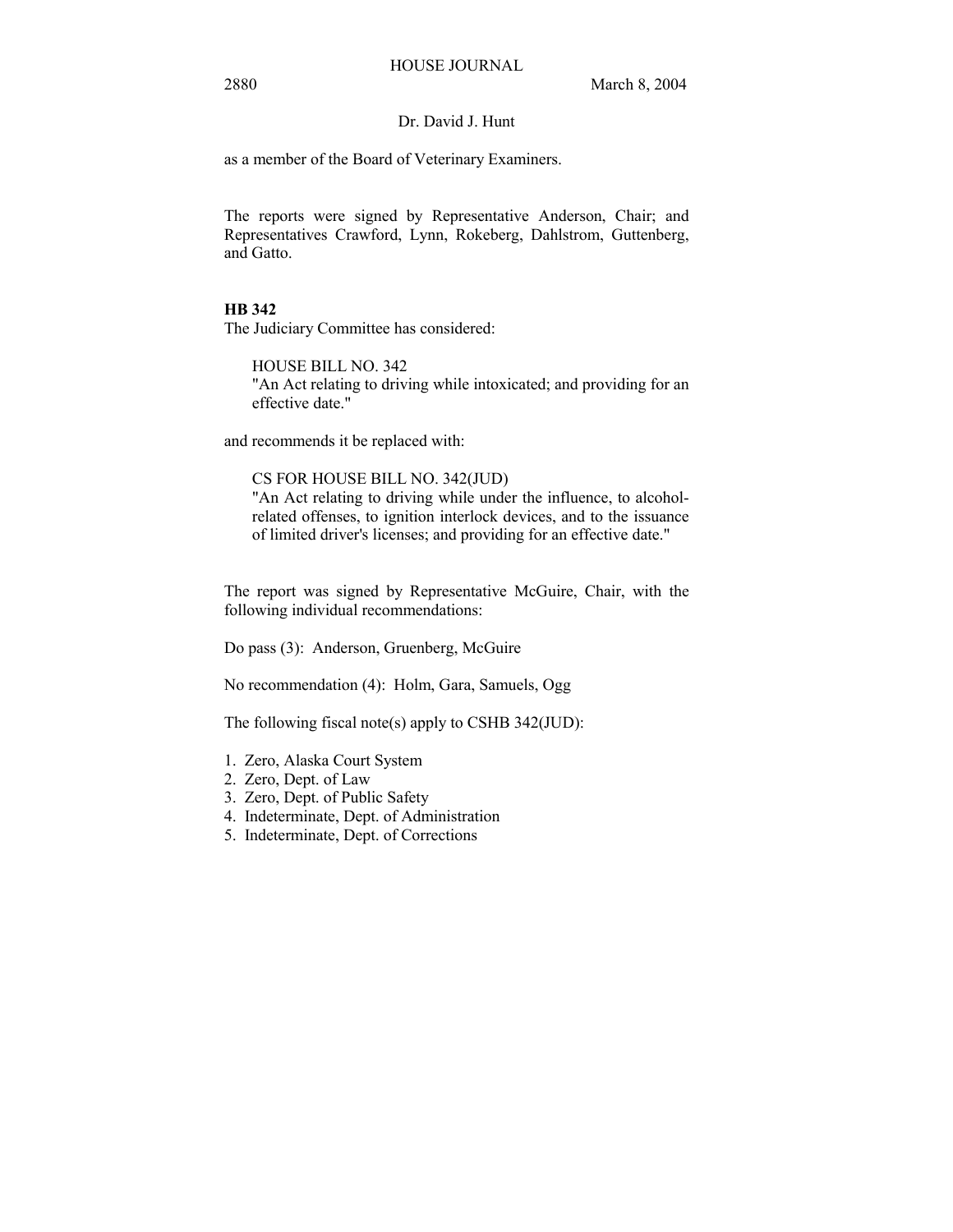HB 342 was referred to the Rules Committee for placement on the calendar.

# **HB 422**

The State Affairs Committee has considered:

## HOUSE BILL NO. 422

"An Act repealing the special subaccount established in the constitutional budget reserve fund; relating to the powers of the Department of Revenue for the investment of amounts in the constitutional budget reserve fund; and providing for an effective date."

and recommends it be replaced with:

### CS FOR HOUSE BILL NO. 422(STA)

"An Act repealing the special subaccount established in the constitutional budget reserve fund; and providing for an effective date."

The report was signed by Representative Weyhrauch, Chair, with the following individual recommendations:

Do pass (4): Gruenberg, Seaton, Holm, Lynn

No recommendation (1): Weyhrauch

The following fiscal note(s) apply to CSHB 422(STA):

1. Fiscal, Dept. of Revenue

HB 422 was referred to the Finance Committee.

## **HB 424**

The Judiciary Committee has considered:

HOUSE BILL NO. 424

"An Act relating to review of regulations under the Administrative Procedure Act by the Legislative Affairs Agency; and providing for an effective date."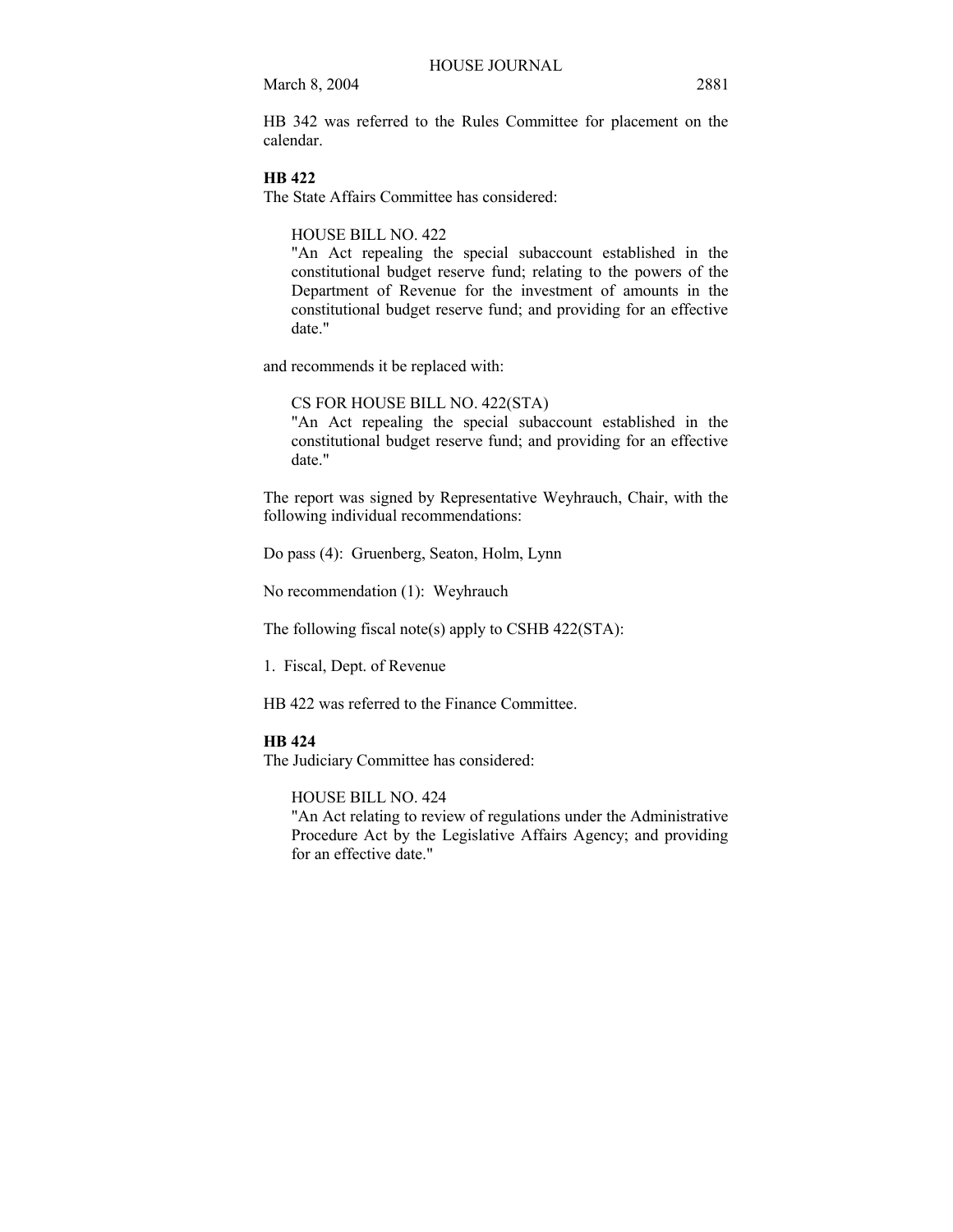and recommends it be replaced with:

## CS FOR HOUSE BILL NO. 424(JUD)

"An Act relating to review by the Legislative Affairs Agency of certain state agency regulations proposed for adoption, amendment, or repeal under the Administrative Procedure Act; repealing provisions relating to annulment of regulations; and providing for an effective date."

The report was signed by Representative McGuire, Chair, with the following individual recommendations:

Do pass (5): Holm, Samuels, Gruenberg, Ogg, McGuire

No recommendation (1): Gara

The following fiscal note(s) apply to CSHB 424(JUD):

- 1. Zero, Dept. of Health & Social Services
- 2. Indeterminate, Dept. of Law
- 3. Fiscal, Legislative Agency

HB 424 was referred to the Rules Committee for placement on the calendar.

# **HB 471**

The Health, Education & Social Services Committee has considered:

HOUSE BILL NO. 471 "An Act relating to the funding of public education; and providing for an effective date."

and recommends it be replaced with:

CS FOR HOUSE BILL NO. 471(EDU) (same title)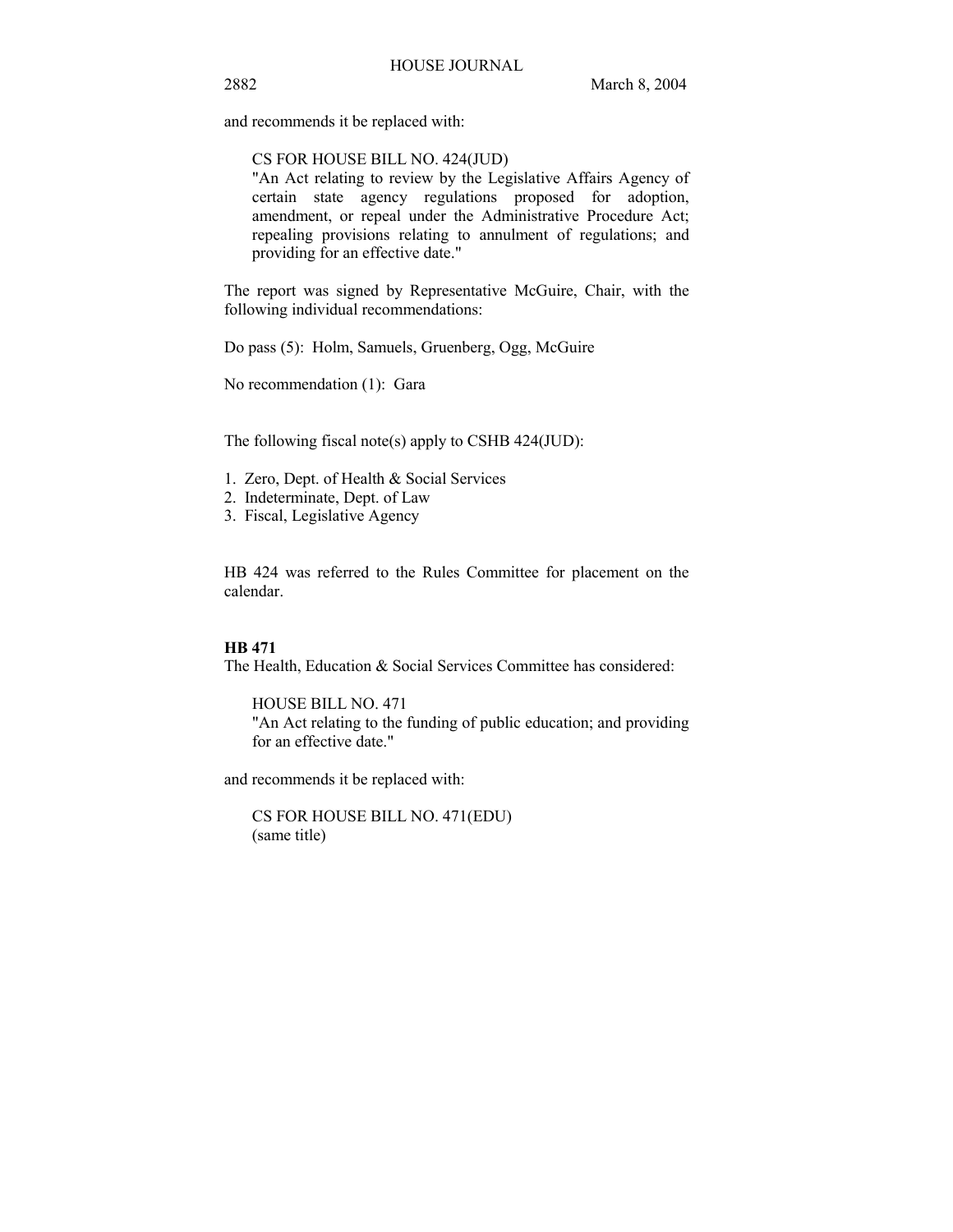The report was signed by Representative Wilson, Chair, with the following individual recommendations:

Do pass (4): Gatto, Seaton, Wolf, Wilson

No recommendation (1): Cissna

Amend (1): Coghill

A House Health, Education & Social Services Committee letter of intent signed by Representative Wilson, Chair, follows:

"The HESS Committee acknowledges the importance of supporting education in the State of Alaska. Therefore, it is the consensus of the Committee that the base student allocation be increased from \$4,169 to \$4,379; and in each following year, beginning July 1, 2005, an increase in the base student allocation of two percent.

'The HESS Committee recognizes the need to identify sources of available funds for this increased education funding. We identify the remaining authorized Constitutional Budget Reserve (CBR) draw for 2004 and the Permanent Fund Earnings Reserve as sources that can be used for this education funding increase.'"

The following fiscal note(s) apply to CSHB 471(EDU):

1. Fiscal, Dept. of Education & Early Development

HB 471 was referred to the Finance Committee.

# **INTRODUCTION OF CITATIONS**

The following citation was introduced and referred to the Rules Committee for placement on the calendar:

In Memoriam - Mary Elizabeth Cesar By Senator Elton; Representatives Kerttula, Weyhrauch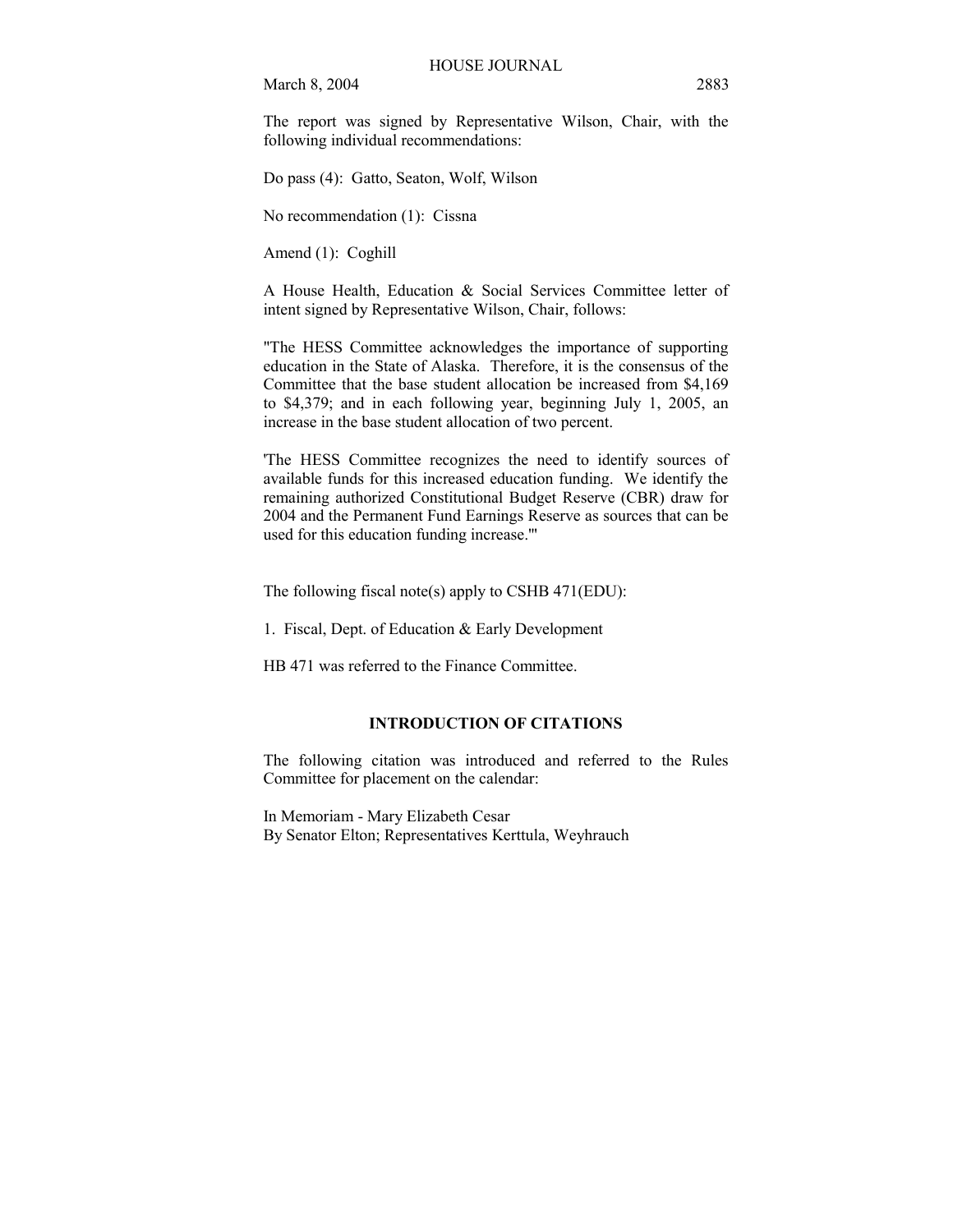# **INTRODUCTION, FIRST READING, AND REFERENCE OF HOUSE BILLS**

# **HB 532**

HOUSE BILL NO. 532 by the House Rules Committee by request of the Governor, entitled:

"An Act amending the definition of 'lobbyist' in the Regulation of Lobbying Act; and providing for an effective date."

was read the first time and referred to the State Affairs and Judiciary Committees.

The following fiscal note(s) apply:

1. Zero, Dept. of Administration

The Governor's transmittal letter dated February 27, 2004, follows:

"Dear Speaker Kott:

Under the authority of article III, section 18, of the Alaska Constitution, I am transmitting a bill amending the definition of "lobbyist" in the Regulation of Lobbying Act (AS 24.45.011 to AS 24.45.181). Public involvement is an essential part of our democratic process and we should do what we can to promote citizen involvement. However, current law allows individuals to be compensated and attempt to influence legislators for 40 hours in a 30 day period, without complying with state reporting requirements.

I believe a 40-hour threshold allows too many people to fly "under the radar" and avoid the public disclosure requirements. By reducing the threshold to 20 hours, we will provide an adequate time for Alaskans to participate as interested citizens in the legislative process without inadvertently being designated as lobbyists. In addition, a 20-hour limit will continue the public's right to know which persons receiving some form of compensation for their time are attempting to influence legislators. The bill is also consistent with the position of the Alaska Public Offices Commission (APOC). APOC recommended a threshold limit of between 16 hours and 24 hours in a 30-day period.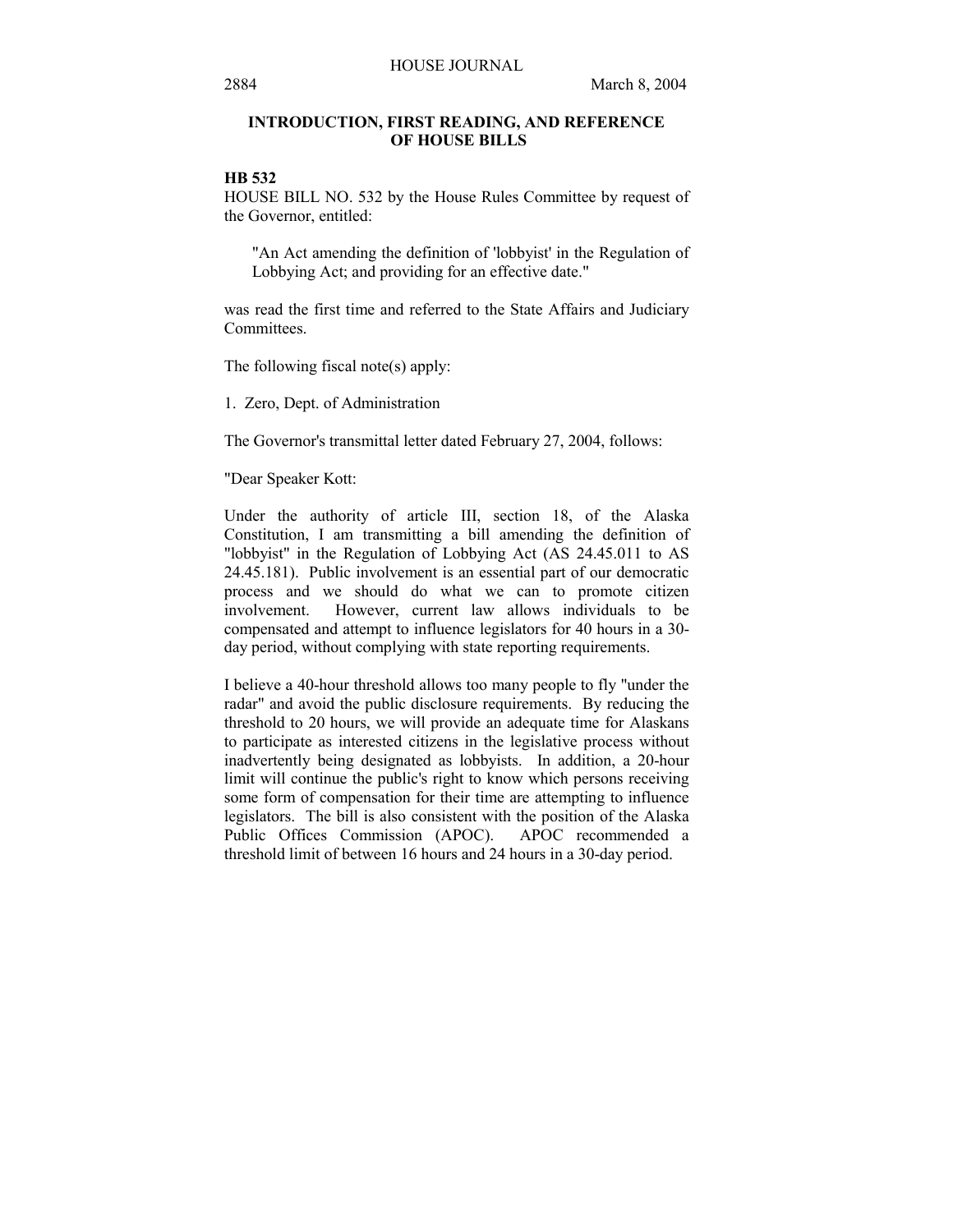I urge your prompt and favorable action on this bill.

Sincerely yours, /s/ Frank H. Murkowski Governor"

#### **HB 533**

HOUSE BILL NO. 533 by the House State Affairs Committee, entitled:

"An Act relating to the state's administrative procedures and to judicial oversight of administrative matters."

was read the first time and referred to the Judiciary and Finance Committees.

## **HB 534**

HOUSE BILL NO. 534 by the House Rules Committee by request of the Legislative Budget and Audit Committee, entitled:

"An Act extending the termination date of the office of victims' rights."

was read the first time and referred to the Judiciary and Finance Committees.

#### **HB 535**

HOUSE BILL NO. 535 by the House Rules Committee by request of the Governor, entitled:

"An Act relating to liability for expenses of placement in certain mental health facilities; relating to the mental health treatment assistance program; and providing for an effective date."

was read the first time and referred to the Health, Education & Social Services, Judiciary, and Finance Committees.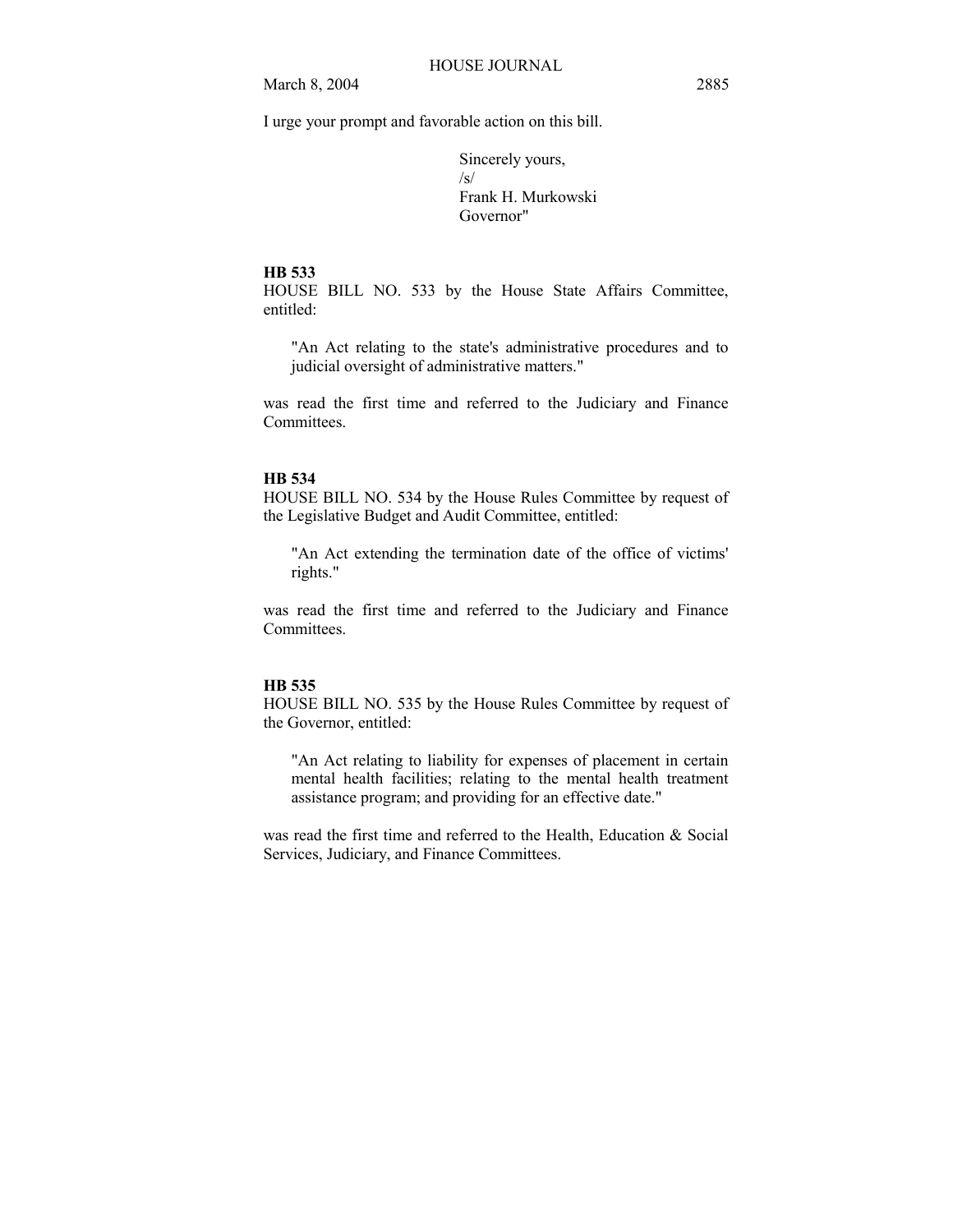The following fiscal note(s) apply:

1. Fiscal, Dept. of Health & Social Services

The Governor's transmittal letter dated March 5, 2004, follows:

"Dear Speaker Kott:

Under the authority of article III, section 18, of the Alaska Constitution, I am transmitting a bill related to the mental health treatment assistance program. The bill would give the Department of Health and Social Services additional tools to control costs. Costs would be controlled by limiting financial assistance to persons meeting the eligibility criteria after registration. Registration would require contacting the department in a timely manner and supplying information on medical and financial need. The department would also gain some flexibility to reduce rates when there is a shortfall of funds.

I urge your support of this important bill.

Sincerely yours,  $\sqrt{s}$ Frank H. Murkowski Governor"

# **CONSIDERATION OF THE DAILY CALENDAR**

# **SECOND READING OF HOUSE BILLS**

# **HB 344**

The following was read the second time:

HOUSE BILL NO. 344

"An Act relating to annual rental fees for mining claims, and providing for reduced royalties during the first three years of production."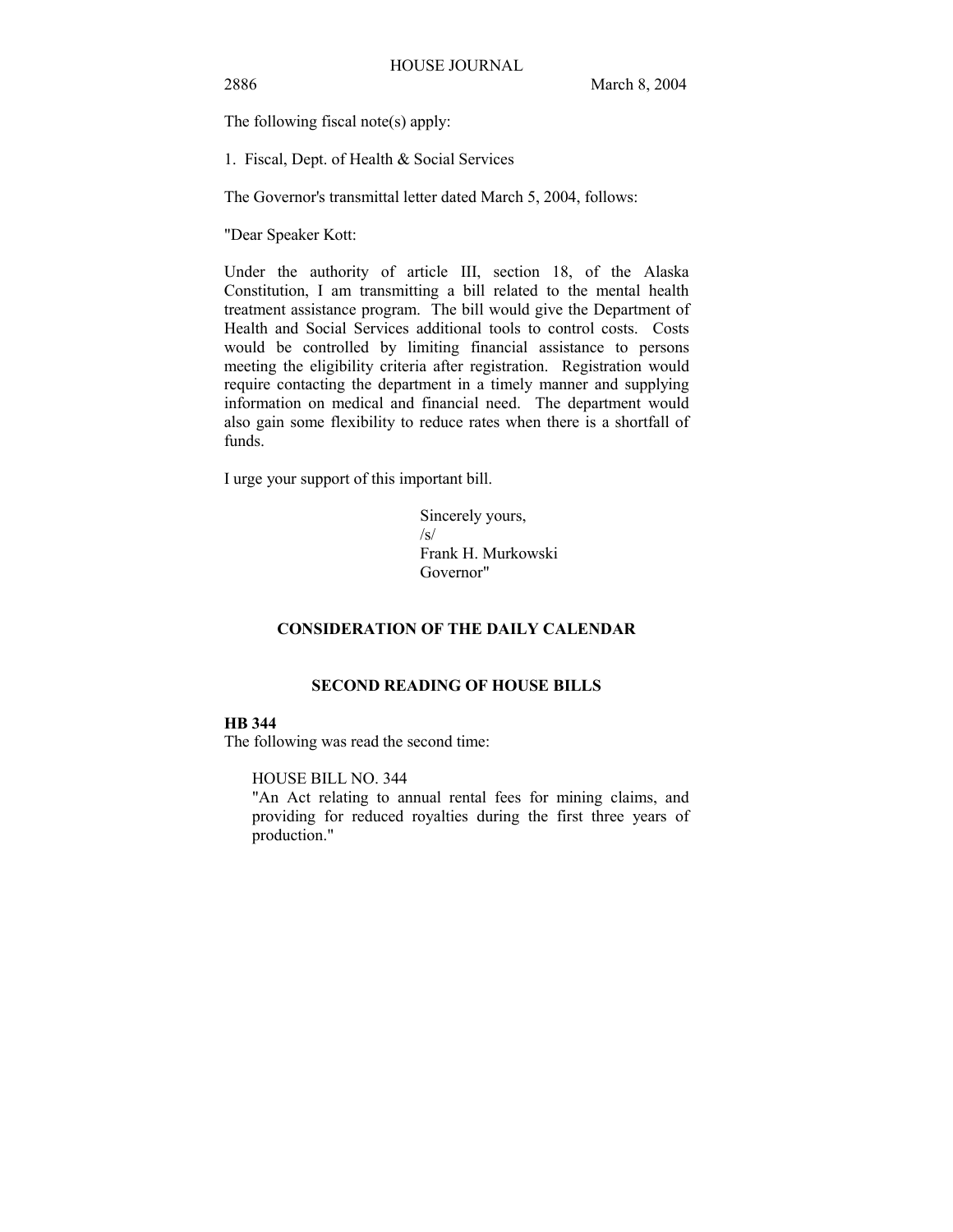#### HOUSE JOURNAL

March 8, 2004 2887

| with the:                  | Journal Page |
|----------------------------|--------------|
| RES RPT CS(RES) NT 7DP 2NR | 2738         |
| FN1: (DNR)                 | 2739         |
| FIN RPT CS(RES) NT 7DP 3NR | 2803         |
| FN2: (DNR)                 | 2804         |

Representative Coghill moved and asked unanimous consent that the following committee substitute be adopted in lieu of the original bill:

CS FOR HOUSE BILL NO. 344(RES)

"An Act relating to annual rental fees, statements of annual labor, and production royalty for mining claims; and providing a cure for abandonment."

There being no objection, it was so ordered.

Representative Coghill moved and asked unanimous consent that CSHB 344(RES) be considered engrossed, advanced to third reading, and placed on final passage. There being no objection, it was so ordered.

CSHB 344(RES) was read the third time.

The question being: "Shall CSHB 344(RES) pass the House?" The roll was taken with the following result:

CSHB 344(RES) Third Reading Final Passage

## **YEAS: 35 NAYS: 0 EXCUSED: 3 ABSENT: 2**

Yeas: Berkowitz, Chenault, Cissna, Coghill, Crawford, Croft, Dahlstrom, Fate, Foster, Gara, Gatto, Gruenberg, Guttenberg, Harris, Hawker, Holm, Joule, Kapsner, Kohring, Kookesh, Kott, Lynn, Masek, Meyer, Morgan, Ogg, Rokeberg, Samuels, Seaton, Stepovich, Stoltze, Weyhrauch, Williams, Wilson, Wolf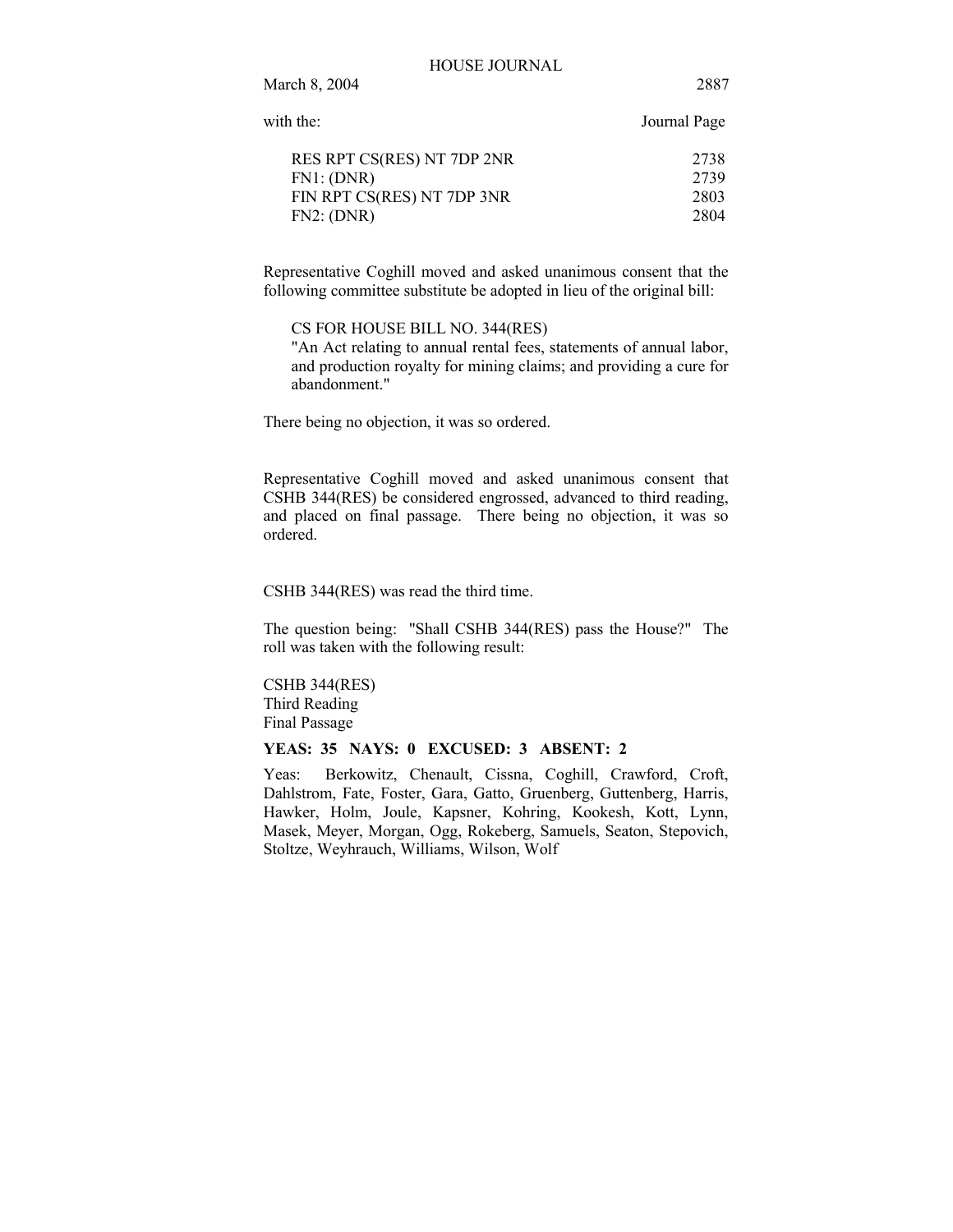Excused: Anderson, Heinze, McGuire

Absent: Kerttula, Moses

And so, CSHB 344(RES) passed the House and was referred to the Chief Clerk for engrossment.

## **SECOND READING OF SENATE BILLS**

#### **SB 63**

The following was read the second time:

#### CS FOR SENATE BILL NO. 63(STA)

"An Act relating to transition provisions related to municipal mergers, consolidations, dissolutions, reclassifications, annexations, detachments, and incorporations; and relating to municipal property taxation in annexed, detached, and newly incorporated areas."

| with the:                   | Journal Page |
|-----------------------------|--------------|
| CRA RPT HCS(CRA) NT 2DP 2NR | 2745         |
| FN2: ZERO(CED)              | 2745         |

Representative Coghill moved and asked unanimous consent that the following committee substitute be adopted in lieu of the original bill:

HOUSE CS FOR CS FOR SENATE BILL NO. 63(CRA) "An Act relating to municipal property taxation in annexed, detached, and newly incorporated areas."

(HCR 33 - title change resolution)

There being no objection, it was so ordered.

Representative Coghill moved and asked unanimous consent that HCS CSSB 63(CRA) be considered engrossed, advanced to third reading, and placed on final passage. There being no objection, it was so ordered.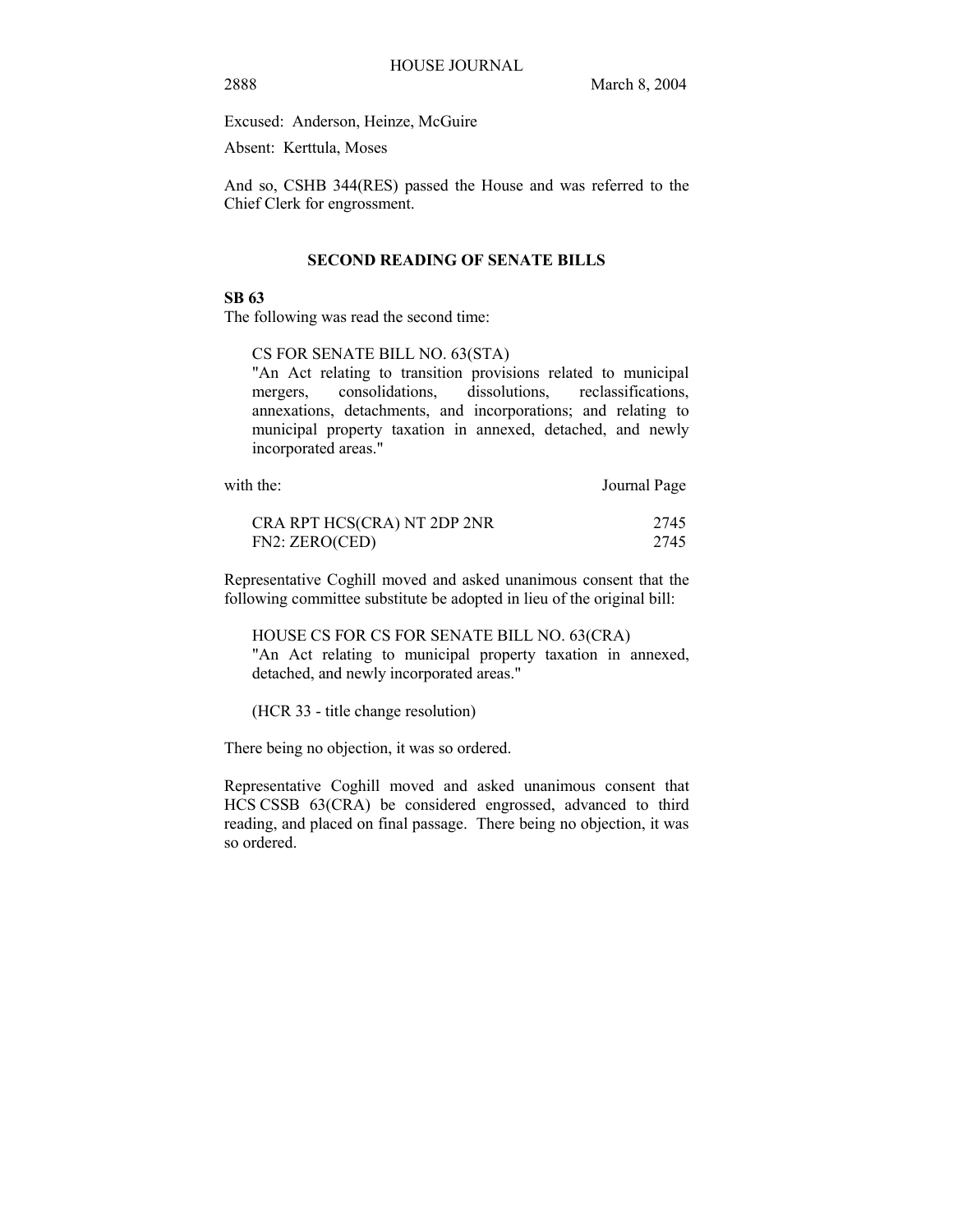HCS CSSB 63(CRA) was read the third time.

\*\*The presence of Representative Kerttula was noted.

The question being: "Shall HCS CSSB 63(CRA) pass the House?" The roll was taken with the following result:

HCS CSSB 63(CRA) Third Reading Final Passage

# **YEAS: 36 NAYS: 0 EXCUSED: 3 ABSENT: 1**

Yeas: Berkowitz, Chenault, Cissna, Coghill, Crawford, Croft, Dahlstrom, Fate, Foster, Gara, Gatto, Gruenberg, Guttenberg, Harris, Hawker, Holm, Joule, Kapsner, Kerttula, Kohring, Kookesh, Kott, Lynn, Masek, Meyer, Morgan, Ogg, Rokeberg, Samuels, Seaton, Stepovich, Stoltze, Weyhrauch, Williams, Wilson, Wolf

Excused: Anderson, Heinze, McGuire

Absent: Moses

And so, HCS CSSB 63(CRA) passed the House and was referred to the Chief Clerk for engrossment.

Representative Coghill moved and asked unanimous consent that Representative Moses be excused from a call of the House today. There being no objection, it was so ordered.

## **THIRD READING OF SENATE BILLS**

### **SB 283**

The Speaker stated that, without objection, the following, which was not taken up from the March 5, 2004, calendar (page 2864), would be moved to the bottom of the calendar:

CS FOR SENATE BILL NO. 283(FIN)

"An Act making an appropriation to reverse the deposit of money available for appropriation in the general fund at the end of fiscal year 2003 into the constitutional budget reserve fund; making an appropriation for investment management fees for the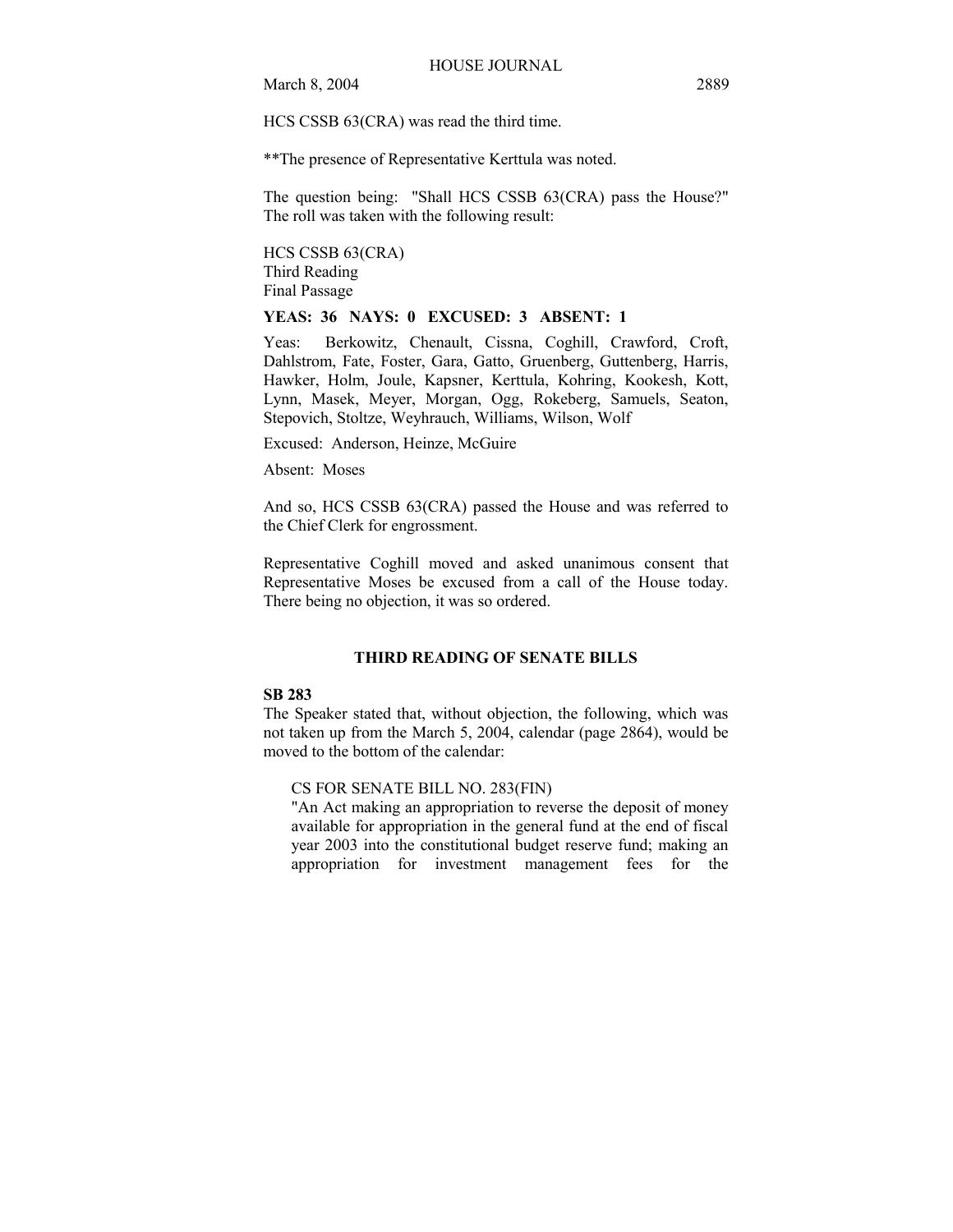constitutional budget reserve fund; making appropriations under art. IX, sec. 17(c), Constitution of the State of Alaska, from the constitutional budget reserve fund; and providing for an effective date."

# **SECOND READING OF HOUSE RESOLUTIONS**

#### **HCR 33**

The following was read the second time:

HOUSE CONCURRENT RESOLUTION NO. 33

Suspending Rules 24(c), 35, 41(b), and 42(e), Uniform Rules of the Alaska State Legislature, concerning Senate Bill No. 63, relating to municipal property taxation in annexed, detached, and newly incorporated areas.

The question being: "Shall HCR 33 pass the House?" The roll was taken with the following result:

HCR 33 Second Reading Final Passage

## **YEAS: 36 NAYS: 0 EXCUSED: 4 ABSENT: 0**

Yeas: Berkowitz, Chenault, Cissna, Coghill, Crawford, Croft, Dahlstrom, Fate, Foster, Gara, Gatto, Gruenberg, Guttenberg, Harris, Hawker, Holm, Joule, Kapsner, Kerttula, Kohring, Kookesh, Kott, Lynn, Masek, Meyer, Morgan, Ogg, Rokeberg, Samuels, Seaton, Stepovich, Stoltze, Weyhrauch, Williams, Wilson, Wolf

Excused: Anderson, Heinze, McGuire, Moses

And so, HCR 33 passed the House and was referred to the Chief Clerk for engrossment.

The Speaker stated that, without objection, the House would recess to a call of the Chair; and so, the House recessed at 11:49 a.m.

## **AFTER RECESS**

The Speaker called the House back to order at 8:59 p.m.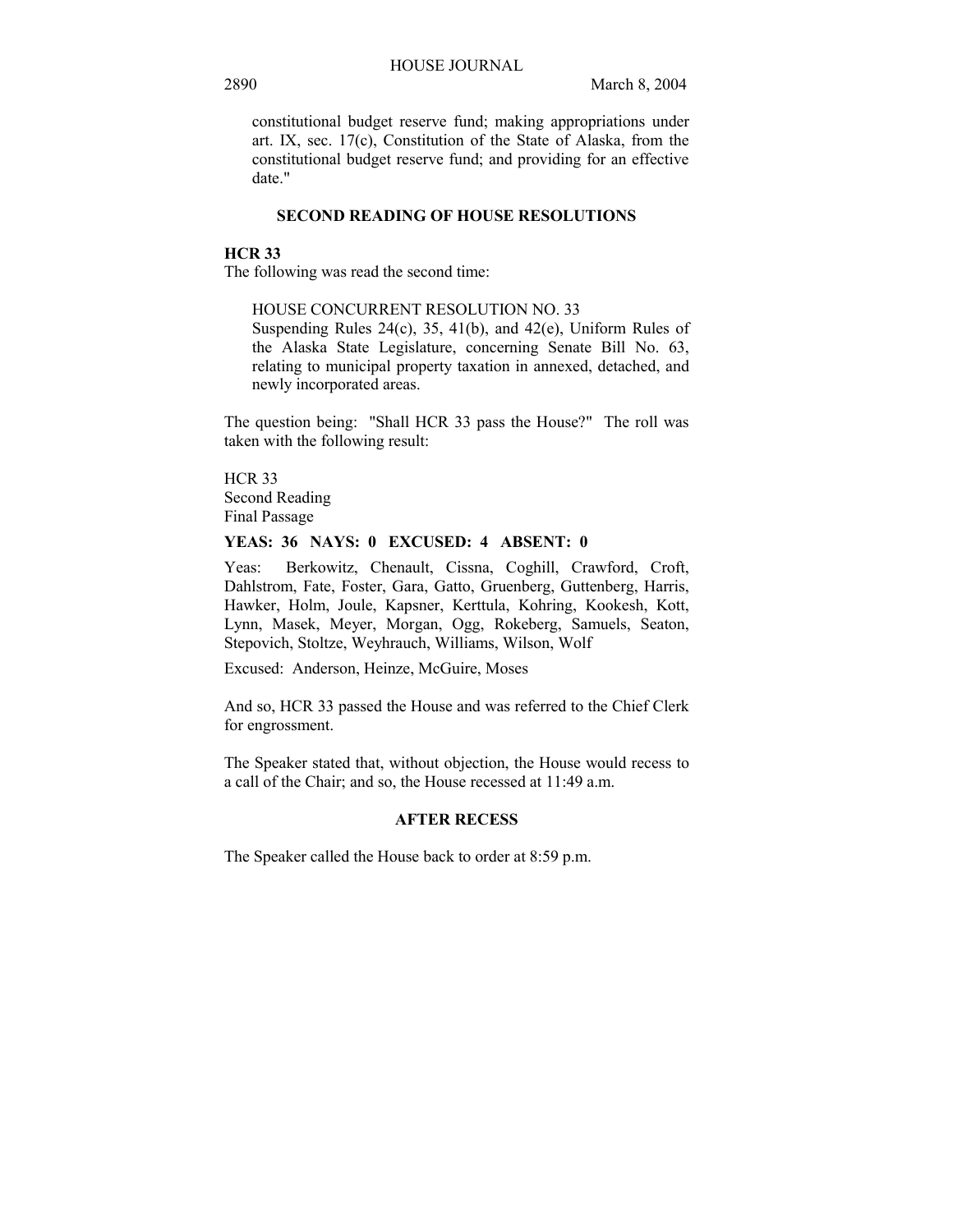The Speaker stated that, without objection, the House would advance to:

# **UNFINISHED BUSINESS**

## **HB 233**

The Speaker waived the Finance Committee referral for the following at the request of Representative Williams, Co-chair:

# HOUSE BILL NO. 233

"An Act relating to the base student allocation used in the formula for state funding of public education; and providing for an effective date."

HB 233 is on today's first supplemental calendar.

Representative Coghill moved and asked unanimous consent that Representative Anderson be excused from a call of the House today to 10:30 a.m., March 9, 2004. There being no objection, it was so ordered.

The Speaker stated that, without objection, the House would revert to:

## **REPORTS OF STANDING COMMITTEES**

## **HB 123**

The Finance Committee has considered:

HOUSE BILL NO. 123

"An Act relating to the allocation of money appropriated to the Alaska Human Resource Investment Council; and providing for an effective date."

and recommends it be replaced with:

CS FOR HOUSE BILL NO. 123(FIN)

"An Act relating to the allocation of money appropriated to the Alaska Workforce Investment Board; and providing for an effective date."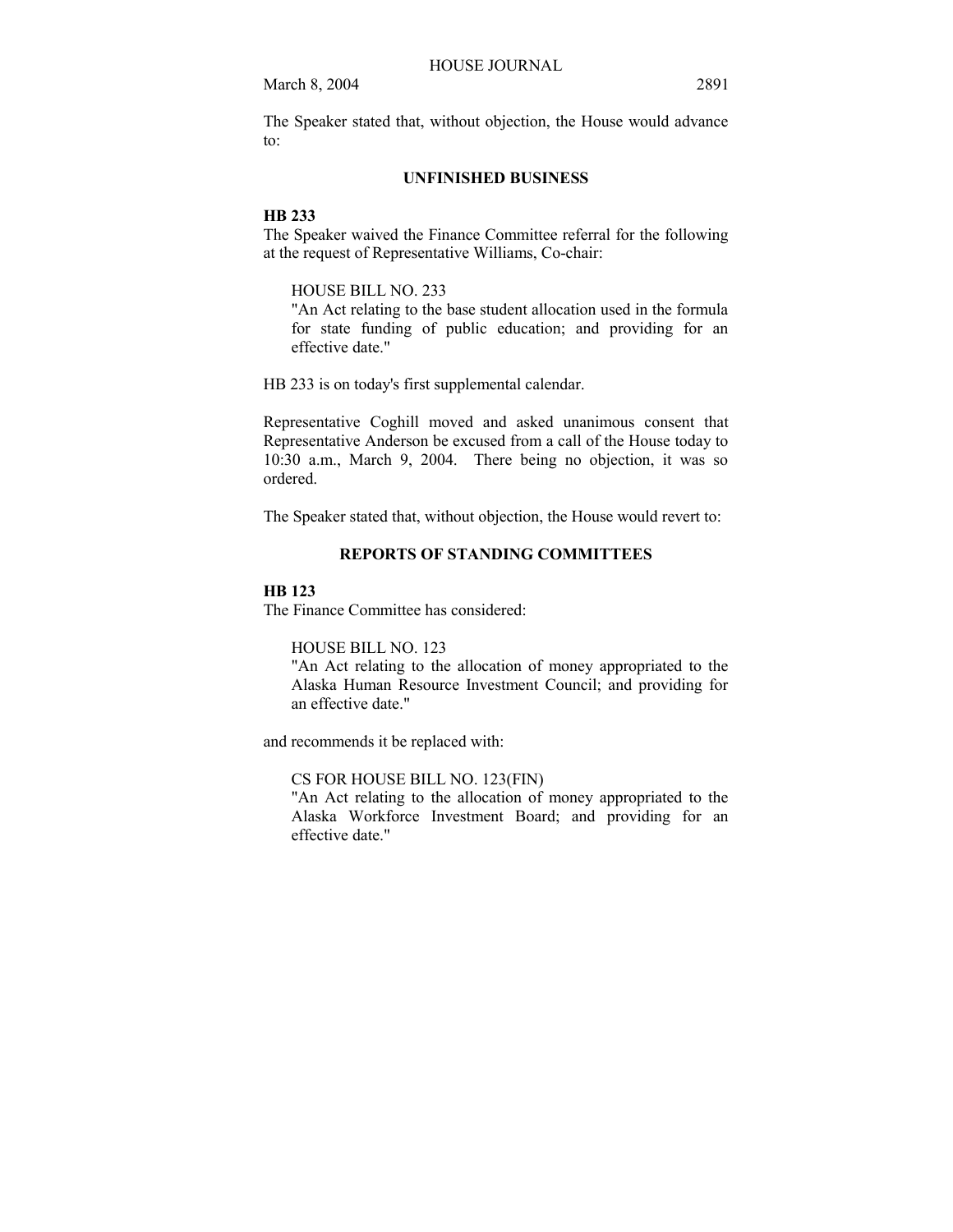The report was signed by Representatives Harris and Williams, Cochairs, with the following individual recommendations:

Do pass (1): Moses

No recommendation (7): Meyer, Hawker, Stoltze, Croft, Chenault, Harris, Williams

Amend (1): Foster

The following fiscal note(s) apply to CSHB 123(FIN):

1. Zero, Dept. of Labor & Workforce Development

HB 123 was referred to the Rules Committee for placement on the calendar.

# **HB 444**

The Resources Committee has considered:

HOUSE BILL NO. 444

"An Act relating to direct marketing fisheries businesses, to the fisheries business tax, and to liability for payment of taxes and assessments on the sale or transfer of fishery resources; and providing for an effective date."

and recommends it be replaced with:

CS FOR HOUSE BILL NO. 444(FSH) (same title)

The report was signed by Representatives Masek and Dahlstrom, Cochairs, with the following individual recommendations:

Do pass (1): Dahlstrom

Do not pass (1): Wolf

No recommendation (3): Lynn, Guttenberg, Masek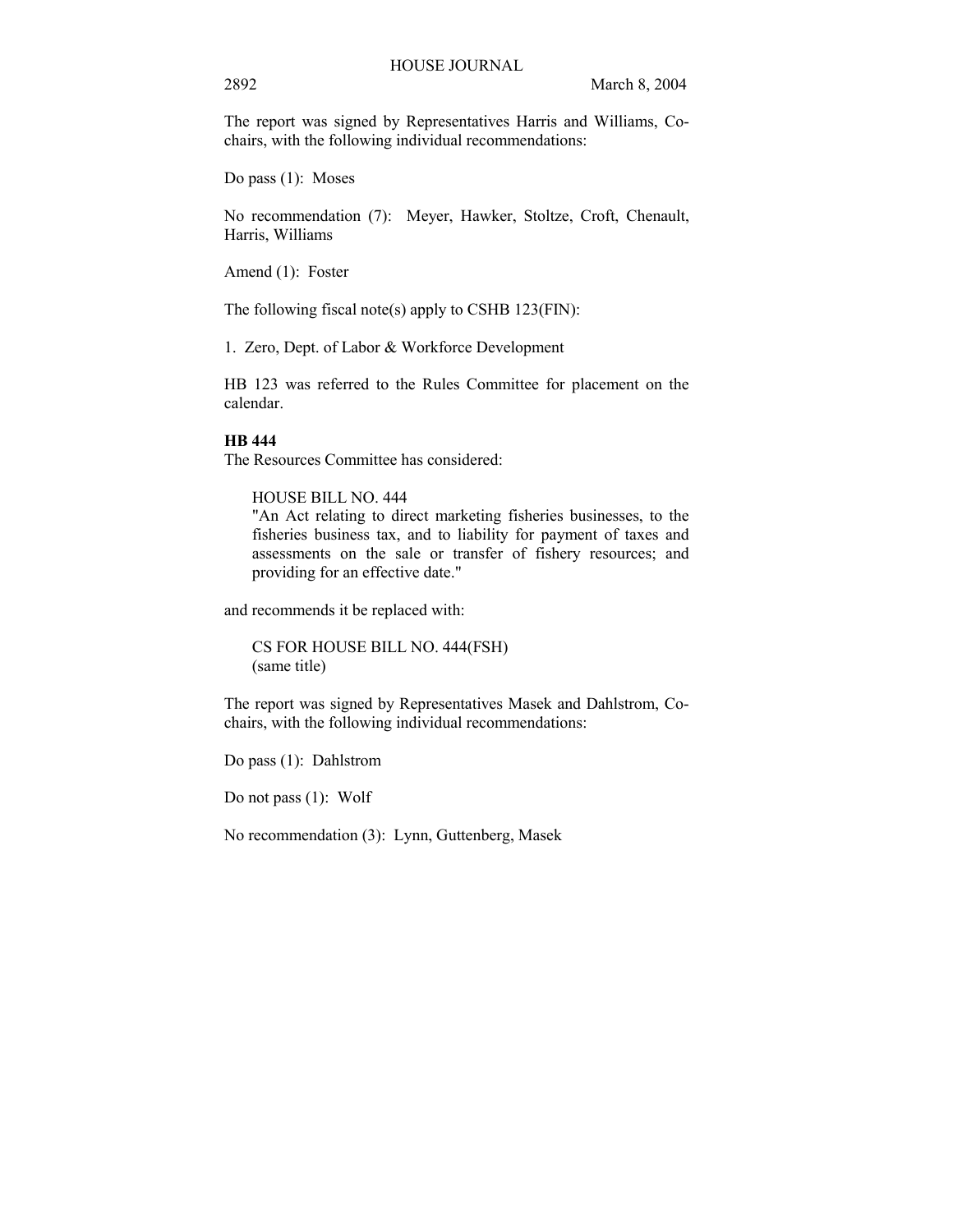Amend (2): Gatto, Stepovich

The following fiscal note(s) apply to CSHB 444(FSH):

1. Fiscal, Dept. of Revenue

HB 444 was referred to the Finance Committee.

#### **HB 478**

The Resources Committee has considered:

HOUSE BILL NO. 478 "An Act relating to the issuance of commercial fishing interim-use permits; and providing for an effective date."

The report was signed by Representatives Dahlstrom and Masek, Cochairs, with the following individual recommendations:

Do pass (5): Lynn, Gatto, Stepovich, Dahlstrom, Masek

No recommendation (2): Wolf, Guttenberg

The following fiscal note(s) apply:

1. Zero, Dept. of Fish & Game

HB 478 was referred to the Rules Committee for placement on the calendar.

# **HB 516**

The State Affairs Committee has considered:

HOUSE BILL NO. 516 "An Act relating to a charge for a bad check."

and recommends it be replaced with:

CS FOR HOUSE BILL NO. 516(STA) (same title)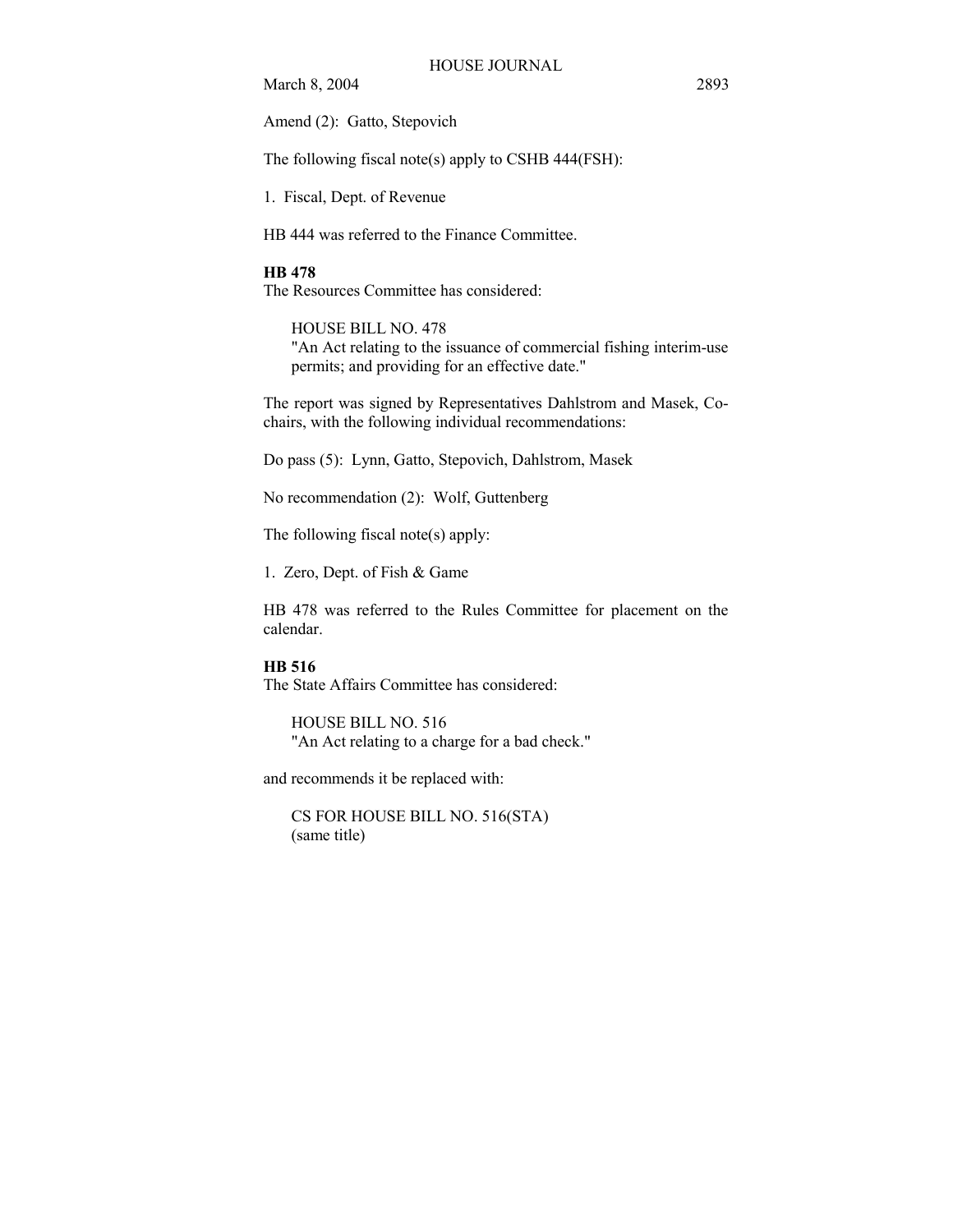The report was signed by Representative Weyhrauch, Chair, with the following individual recommendations:

Do pass (6): Gruenberg, Seaton, Holm, Lynn, Coghill, Weyhrauch

The following fiscal note(s) apply to CSHB 516(STA):

1. Zero, Dept. of Administration/Various Depts.

HB 516 was referred to the Judiciary Committee.

# **SJR 26**

The Resources Committee has considered:

CS FOR SENATE JOINT RESOLUTION NO. 26(RES) Requesting the United States Department of the Interior and the United States Department of Justice to appeal the decision of the United States Court of Appeals for the Ninth Circuit in The Wilderness Society v. United States Fish and Wildlife Service and to seek an emergency stay of the decision pending an appeal of the decision.

The report was signed by Representatives Masek and Dahlstrom, Cochairs, with the following individual recommendations:

Do pass (6): Lynn, Gatto, Stepovich, Wolf, Masek, Dahlstrom

Do not pass (1): Guttenberg

The following fiscal note(s) apply:

1. Zero, Dept. of Fish & Game

CSSJR 26(RES) is on today's first supplemental calendar.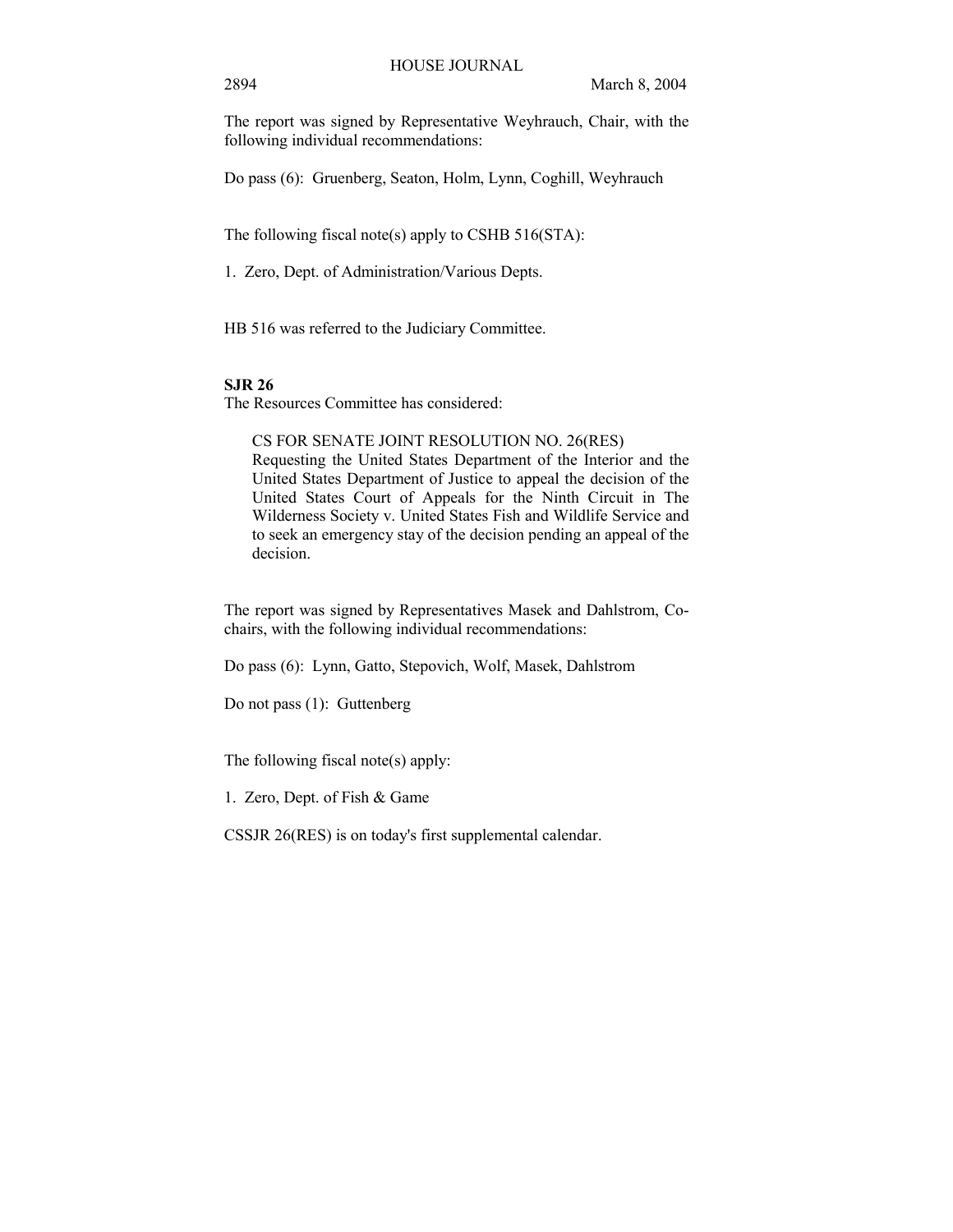# **CONSIDERATION OF THE DAILY CALENDAR**  (continued)

# **THIRD READING OF SENATE BILLS**

# **SB 283**

The following, which had been moved to the bottom of the calendar (page 2889), was read the third time:

# CS FOR SENATE BILL NO. 283(FIN)

"An Act making an appropriation to reverse the deposit of money available for appropriation in the general fund at the end of fiscal year 2003 into the constitutional budget reserve fund; making an appropriation for investment management fees for the constitutional budget reserve fund; making appropriations under art. IX, sec. 17(c), Constitution of the State of Alaska, from the constitutional budget reserve fund; and providing for an effective date."

Representative Berkowitz moved and asked unanimous consent that CSSB 283(FIN) be returned to second reading for the specific purpose of considering Amendment No. 10. There being no objection, it was so ordered.

Amendment Nos. 5 - 9 were not offered.

Amendment No. 10 was offered by Representatives Harris, Berkowitz, Coghill, Croft, Joule, Kerttula, Kott, Rokeberg, Williams, Lynn, and Guttenberg:

Page 1, line 4, following "**fund**" (title amendment):

Insert "**for fiscal year 2004; making an appropriation for investment management fees for the constitutional budget reserve fund for fiscal year 2005; making appropriations to the Department of Education and Early Development for K-12 educational programs; making appropriations to the University of Alaska and the Alaska Court System; making an appropriation to reverse the deposit of money available for appropriation in the general fund at the end of fiscal year 2004 into the constitutional budget reserve fund; making an appropriation of the amount**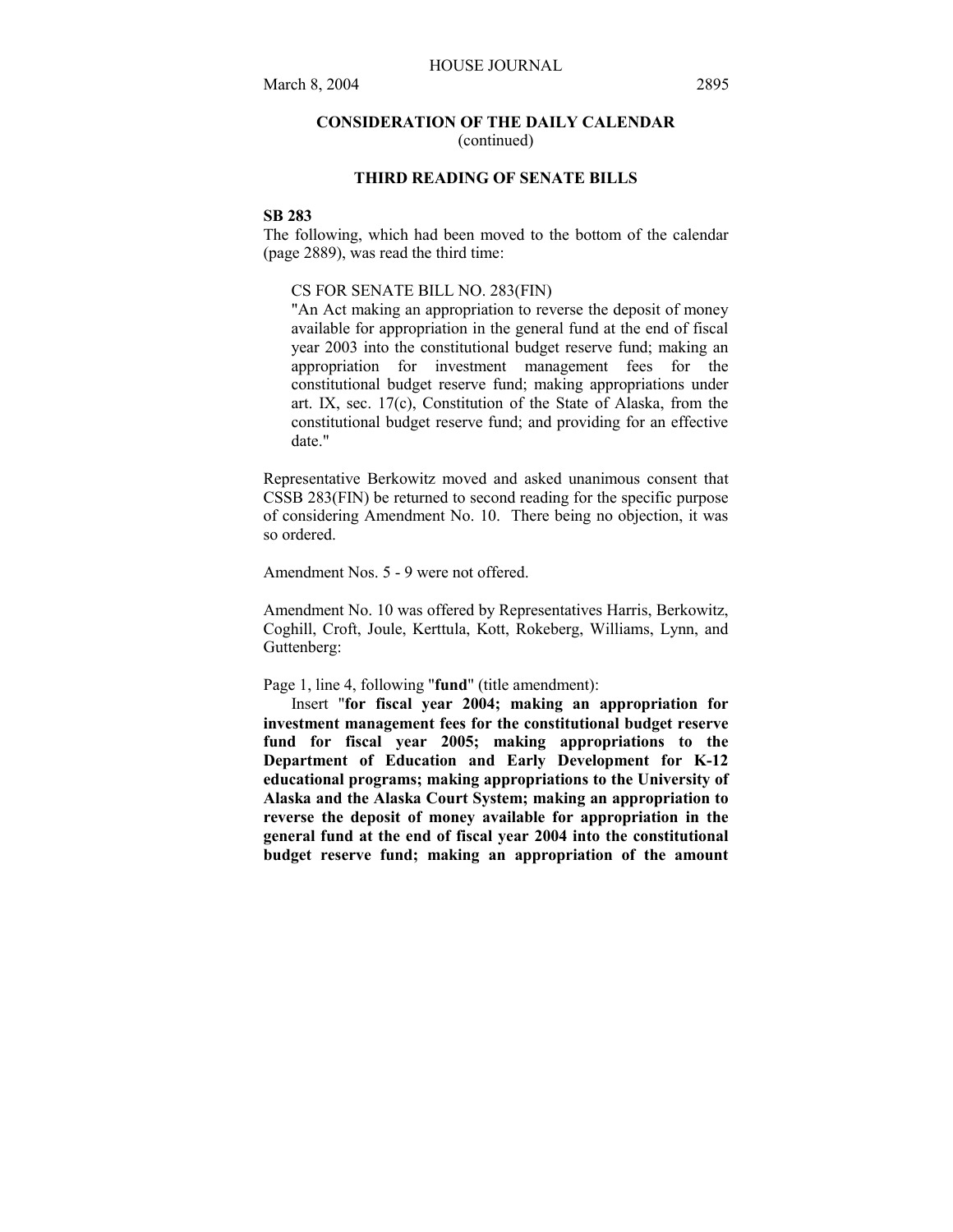**necessary to balance revenue and general fund appropriations for fiscal years 2004 and 2005; making appropriations for power cost equalization and for grants to municipalities, unincorporated communities, and designated recipients**"

Page 1, following line 7:

Insert new bill sections to read:

"**\* Section 1.** DEPARTMENT OF EDUCATION AND EARLY DEVELOPMENT -- K-12 SUPPORT FOR FY 2005. The sum of \$754,613,200 is appropriated to the Department of Education and Early Development for the purposes described and allocated in the amounts listed from the general fund and from other sources in the amounts set out:

| <b>PURPOSE</b>                      | <b>ALLOCATION</b> |
|-------------------------------------|-------------------|
| Foundation Program                  | \$693,344,900     |
| <b>Boarding Home Grants</b>         | 185,900           |
| Youth in Detention                  | 1,100,000         |
| Special Schools                     | 6,425,200         |
| <b>Pupil Transportation</b>         | 53,557,200        |
| <b>FUND SOURCE</b>                  | <b>AMOUNT</b>     |
| General Fund Receipts               | \$721,874,900     |
| Federal Impact Aid for K-12 Schools | 20,791,000        |
| Public School Trust Fund            | 11,947,300        |

 **\* Sec. 2.** UNIVERSITY OF ALASKA -- FY 2005. The sum of \$649,322,300 is appropriated to the University of Alaska for the purposes described and allocated in the amounts listed from the general fund and from other sources in the amounts set out:

| <b>PURPOSE</b>                     | <b>ALLOCATION</b> |
|------------------------------------|-------------------|
| <b>Budget Reductions/Additions</b> | \$29,993,400      |
| - Systemwide                       |                   |
| <b>Statewide Services</b>          | 7,403,900         |
| Statewide Networks (ITS)           | 13,551,900        |
| Anchorage Campus                   | 169,926,000       |
| Kenai Peninsula College            | 7,720,000         |
| Kodiak College                     | 3,351,800         |
| Matanuska-Susitna College          | 7,481,900         |
| Prince William Sound               | 5,312,900         |
| <b>Community College</b>           |                   |
| Cooperative Extension              | 6,661,200         |
| Service                            |                   |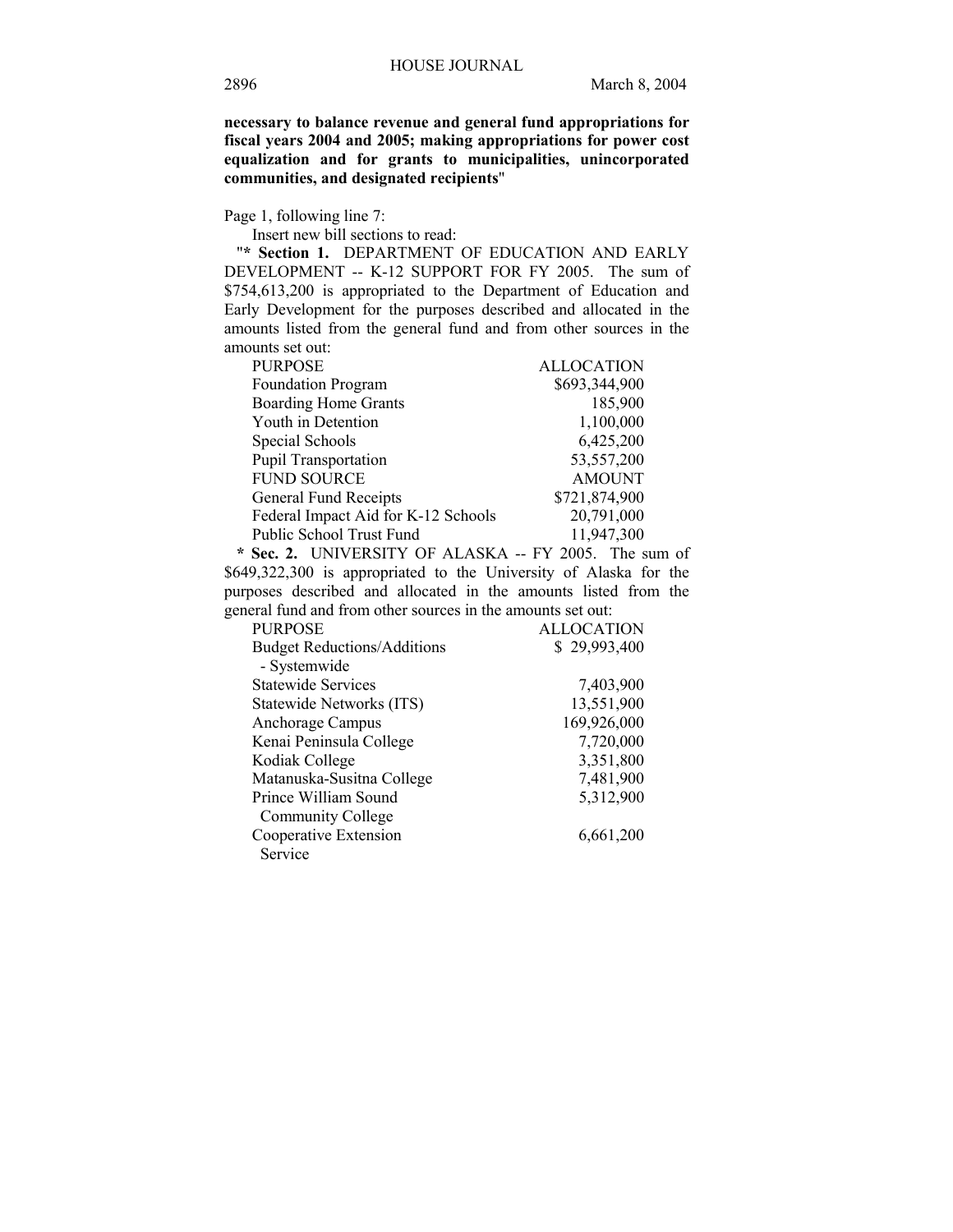| <b>Bristol Bay Campus</b>                          | 2,313,600     |
|----------------------------------------------------|---------------|
| Chukchi Campus                                     | 1,562,600     |
| <b>Fairbanks Campus</b>                            | 177,707,500   |
| Fairbanks Organized Research                       | 121,775,600   |
| Interior-Aleutians Campus                          | 2,990,200     |
| Kuskokwim Campus                                   | 4,442,700     |
| Northwest Campus                                   | 2,493,100     |
| Rural College                                      | 6,863,800     |
| Tanana Valley Campus                               | 7,266,600     |
| Juneau Campus                                      | 29,428,900    |
| Ketchikan Campus                                   | 4,466,400     |
| Sitka Campus                                       | 6,608,300     |
| <b>FUND SOURCE</b>                                 | <b>AMOUNT</b> |
| <b>Federal Receipts</b>                            | \$124,362,000 |
| General Fund Match                                 | 2,777,300     |
| General Fund Receipts                              | 209,737,900   |
| Inter-Agency Receipts                              | 18,800,000    |
| University of Alaska Restricted Receipts           | 234,190,000   |
| Capital Improvement Project Receipts               | 4,762,200     |
| <b>Technical Vocational Educ. Program Receipts</b> | 2,868,900     |
| University of Alaska Intra-Agency Transfers        | 51,824,000"   |

Page 1, line 8:

Delete "**Section 1.** CONSTITUTIONAL BUDGET RESERVE FUND. (a)"

Insert "**Sec. 3.** CONSTITUTIONAL BUDGET RESERVE FUND APPROPRIATIONS. (a) The appropriations made in (c) - (f) of this section are contingent upon (1) the passage by the Twenty-Third Alaska State Legislature during the Second Regular Session and enactment into law of a bill that increases the base student allocation under AS 14.17.470 to at least \$4,588, and (2) the enactment of this bill into law in a form that is identical to the version of this bill that passes both houses of the legislature. If this contingency is not satisfied, the appropriations made in (c) - (f) of this section are void and of no effect.

(b)"

Page 2, line 1:

Delete "(b) The" Insert "(c) Subject to (a) of this section, the"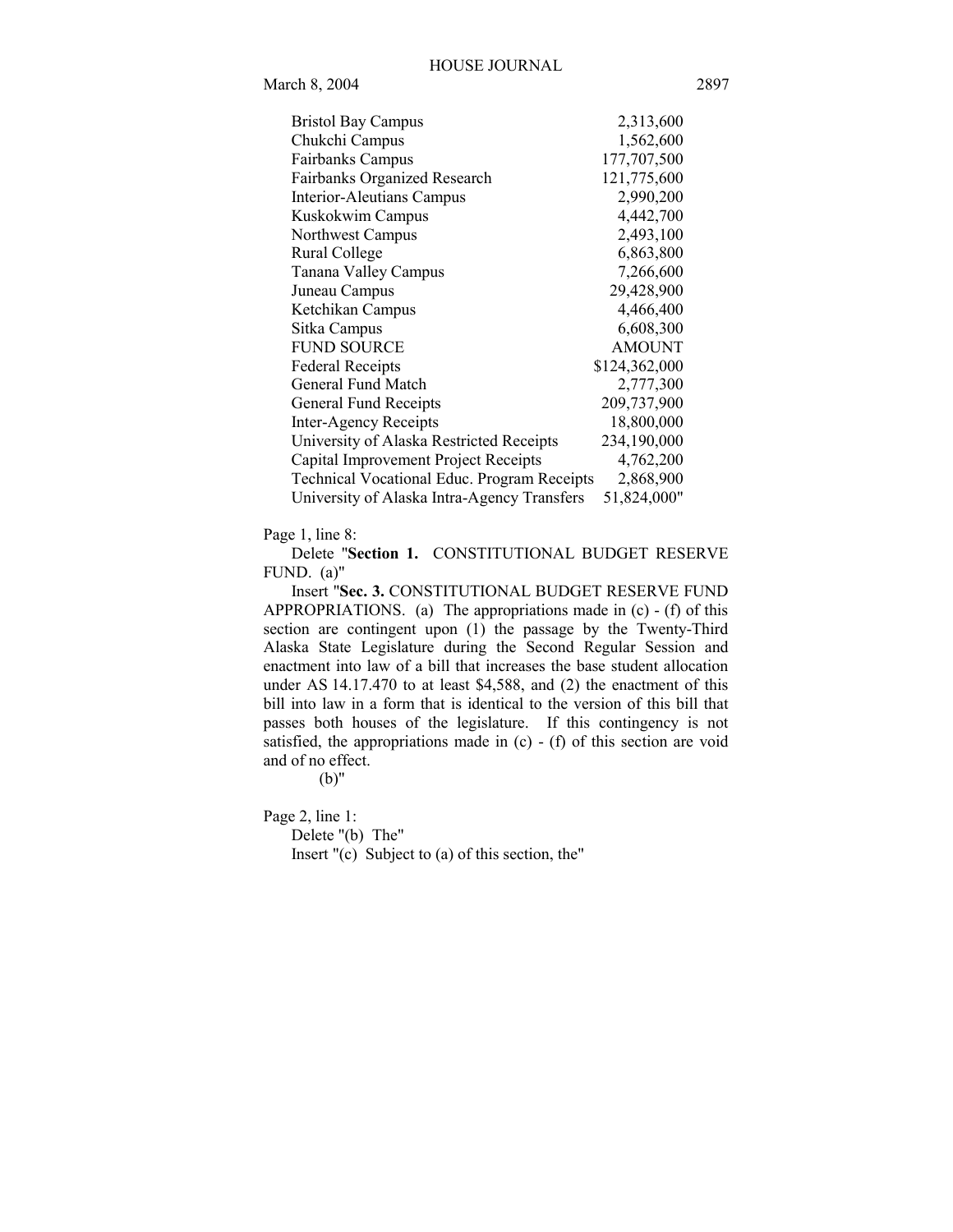Page 2, lines 5 - 8:

Delete all material and insert:

"(d) Subject to (a) of this section, if the unrestricted state revenue available for appropriation in fiscal years 2004 and 2005 is insufficient to cover the general fund appropriations that take effect in fiscal years 2004 and 2005, the amount necessary to balance revenue and general fund appropriations for those fiscal years is appropriated to the general fund from the budget reserve fund (art. IX, sec. 17, Constitution of the State of Alaska).

(e) Subject to (a) of this section, deposits in the budget reserve fund (art. IX, sec. 17, Constitution of the State of Alaska) for fiscal year 2004 that are made from subfunds and accounts other than the operating general fund (state accounting system fund number 11100) by operation of art. IX, sec. 17(d), Constitution of the State of Alaska, to repay appropriations from the budget reserve fund are appropriated from the budget reserve fund to the subfunds and accounts from which they were transferred.

(f) Subject to (a) of this section, the sum of \$125,000 is appropriated from the budget reserve fund (art. IX, sec. 17, Constitution of the State of Alaska) to the Department of Revenue, treasury division, for the fiscal year ending June 30, 2005, for investment management fees for the budget reserve fund (art. IX, sec. 17, Constitution of the State of Alaska).

(g) The amount equal to the difference between \$15,700,000 and the amount appropriated to the power cost equalization and rural electric capitalization fund (AS 42.45.100) under sec. 4(ff) of this Act, estimated to be \$4,400,000, is appropriated from the budget reserve fund (art. IX, sec. 17, Constitution of the State of Alaska) to the power cost equalization and rural electric capitalization fund (AS 42.45.100).

 **\* Sec. 4.** MISCELLANEOUS APPROPRIATIONS. (a) The appropriations made in (b) - (ff) of this section are contingent upon each of the appropriations made in sec.  $3(b)$ , (c), (d), (e), (f), and (g) of this Act passing upon an affirmative vote of at least three-fourths of the members of each house of the legislature. If this contingency is not satisfied, the appropriations made in this section are void and of no effect.

(b) Subject to (a) of this section, the sum of \$84,500,000 is appropriated from the general fund to the Department of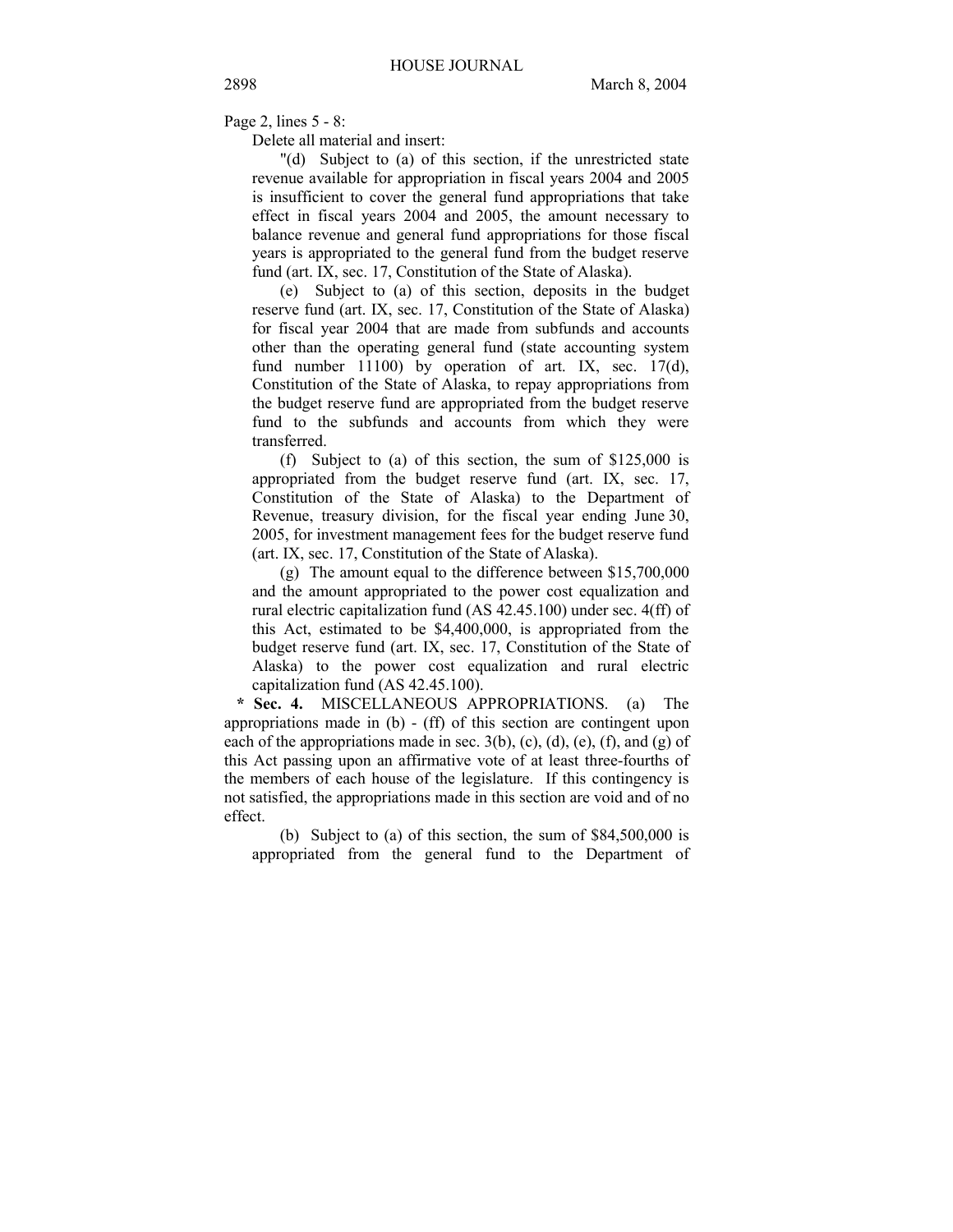Education and Early Development for the foundation program for the fiscal year ending June 30, 2005.

(c) Subject to (a) of this section, the sum of \$15,800,000 is appropriated from the general fund to the University of Alaska to pay for university operations and for the additional costs of participation in employee retirement systems for the fiscal year ending June 30, 2005.

(d) Subject to (a) of this section, the sum of \$1,821,100 is appropriated from the general fund to the Alaska Court System to pay the additional costs of participation in employee retirement systems for the fiscal year ending June 30, 2005.

(e) Subject to (a) of this section, the sum of \$3,400,000 is appropriated from the general fund to the Department of Community and Economic Development for payment as a grant under AS 37.05.315 to the City of Shishmaref for erosion control.

(f) Subject to (a) of this section, the sum of \$1,000,000 is appropriated from the general fund to the Department of Community and Economic Development for payment as a grant under AS 37.05.316 to Yuut Elitnauriviat, Inc., for design and construction of People's Learning Center, phase I.

(g) Subject to (a) of this section, the sum of \$779,600 is appropriated from the general fund to the Department of Community and Economic Development for payment as a grant under AS 37.05.315 to the City of Dillingham for middle school roof repair and high school gym roof repair.

(h) Subject to (a) of this section, the sum of \$250,000 is appropriated from the general fund to the Department of Community and Economic Development for payment as a grant under AS 37.05.315 to the City of Craig for boat haul out construction.

(i) Subject to (a) of this section, the sum of \$165,000 is appropriated from the general fund to the Department of Administration for payment as a grant under AS 37.05.316 to Capital Community Broadcasting, Inc. (KTOO) for capitol broadband link and digital video server.

(j) Subject to (a) of this section, the sum of \$314,000 is appropriated from the general fund to the Department of Community and Economic Development for payment as a grant under AS 37.05.315 to the City of Angoon for city dock and boat harbor repair and expansion.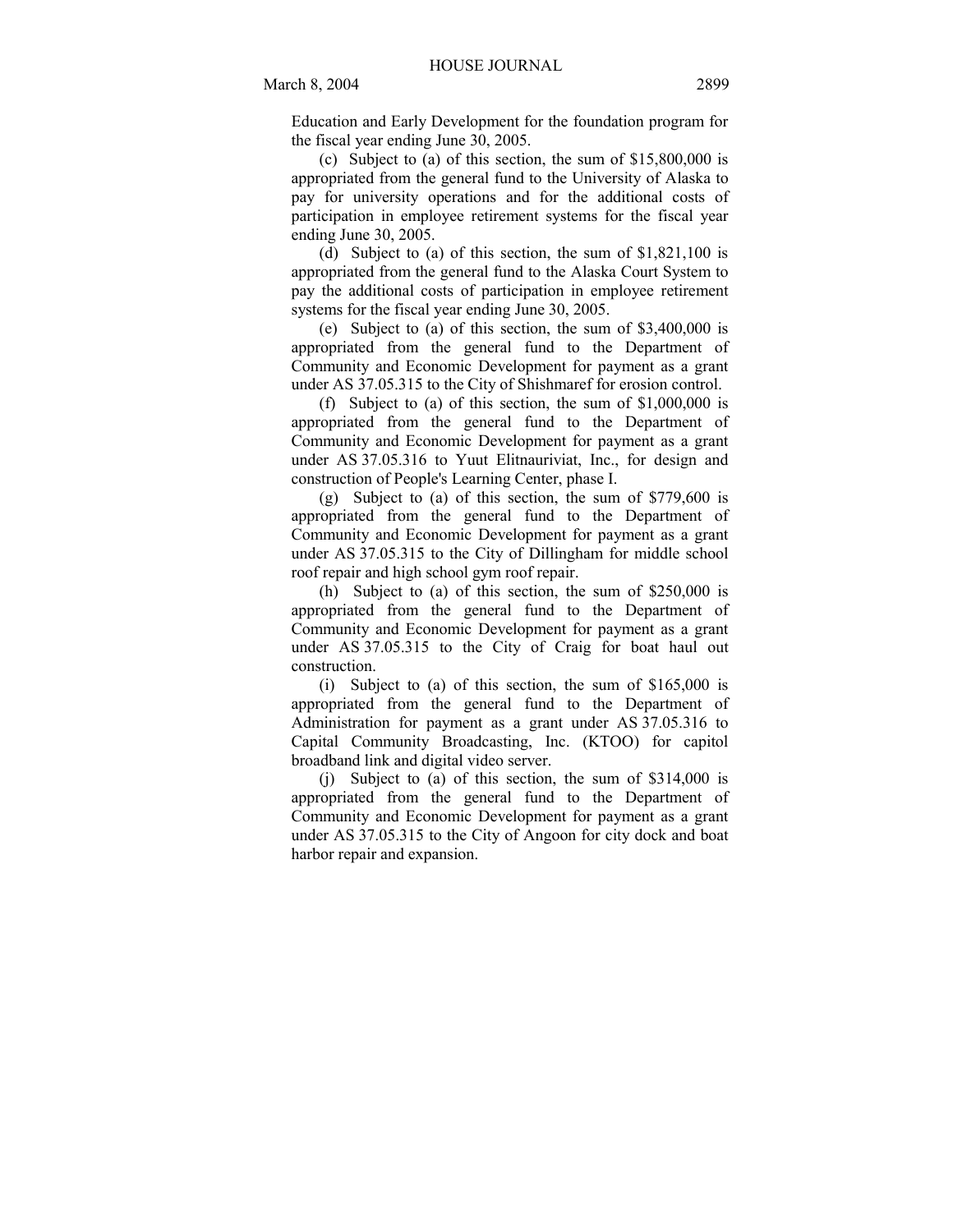(k) Subject to (a) of this section, the sum of \$200,000 is appropriated from the general fund to the Department of Community and Economic Development for payment as a grant under AS 37.05.315 to the City of Allakaket for purchase of heavy equipment.

(*l*) Subject to (a) of this section, the sum of \$150,000 is appropriated from the general fund to the Department of Community and Economic Development for payment as a grant under AS 37.05.317 to the Metlakatla Indian Community for a feasibility study of a barge haul out.

(m) Subject to (a) of this section, the sum of \$125,000 is appropriated from the general fund to the Department of Community and Economic Development for payment as a grant under AS 37.05.315 to the City of Haines for Port Chilkoot dock infrastructure construction.

(n) Subject to (a) of this section, the sum of \$120,000 is appropriated from the general fund to the Department of Community and Economic Development for payment as a grant under AS 37.05.317 to the unincorporated community of Klukwan for cultural center planning, engineering, and construction.

(o) Subject to (a) of this section, the sum of \$100,000 is appropriated from the general fund to the Department of Community and Economic Development for payment as a grant under AS 37.05.317 to the unincorporated community of Rampart for purchase of a bulldozer.

(p) Subject to (a) of this section, the sum of \$95,000 is appropriated from the general fund to the Department of Community and Economic Development for payment as a grant under AS 37.05.315 to the City and Borough of Yakutat for boat harbor facility upgrades.

(q) Subject to (a) of this section, the sum of \$65,000 is appropriated from the general fund to the Department of Community and Economic Development for payment as a grant under AS 37.05.315 to the City of Kake for community hall/building renovation.

(r) Subject to (a) of this section, the sum of \$50,000 is appropriated from the general fund to the Department of Community and Economic Development for payment as a grant under AS 37.05.315 to the City of Hoonah for purchase of fire equipment.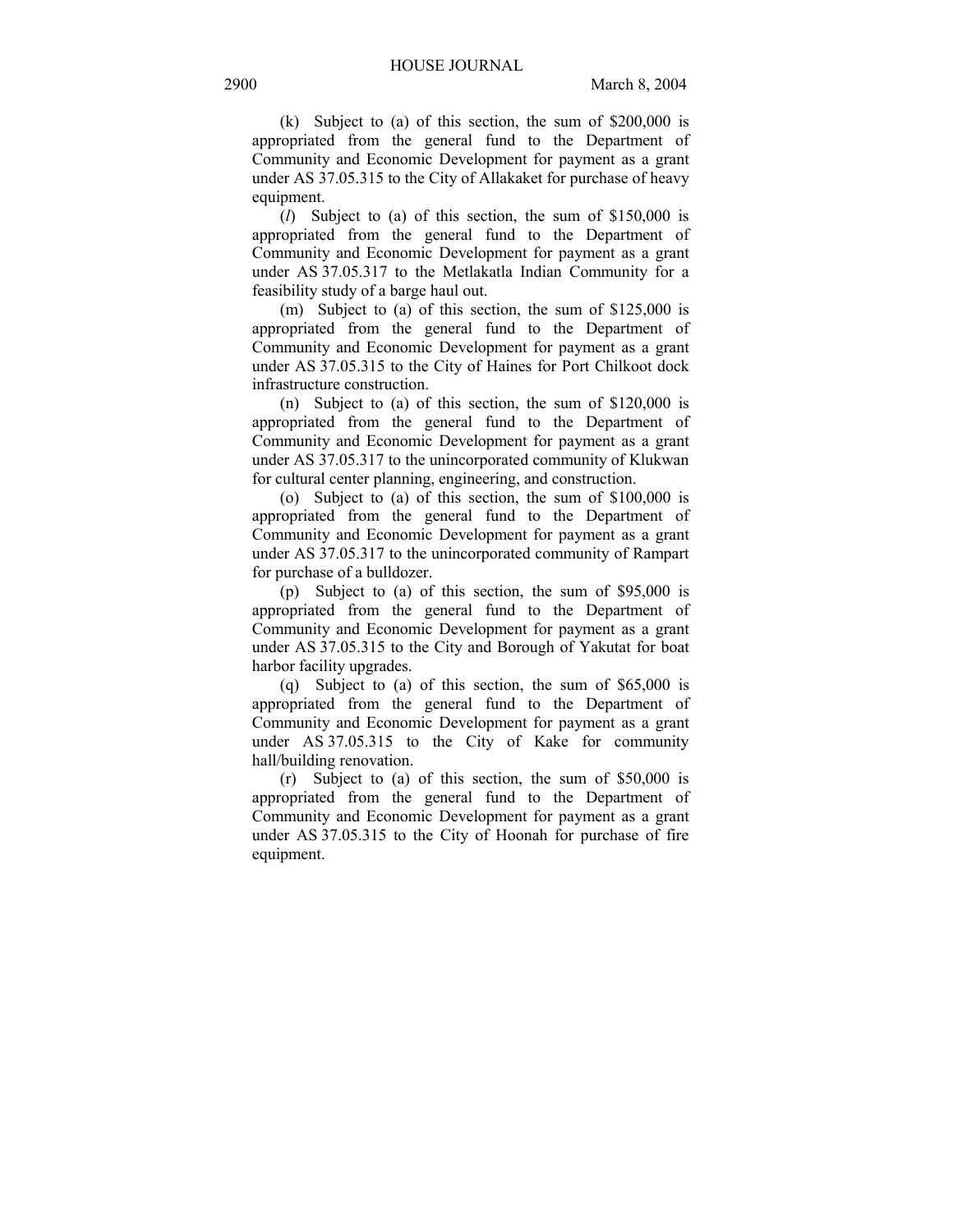(s) Subject to (a) of this section, the sum of \$50,000 is appropriated from the general fund to the Department of Community and Economic Development for payment as a grant under AS 37.05.315 to the City of Skagway for construction of seawall and sea walk.

(t) Subject to (a) of this section, the sum of \$50,000 is appropriated from the general fund to the Department of Community and Economic Development for payment as a grant under AS 37.05.315 to the City of Craig for fish enhancement hatchery and rearing facility construction.

(u) Subject to (a) of this section, the sum of \$25,000 is appropriated from the general fund to the Department of Community and Economic Development for payment as a grant under AS 37.05.315 to the City of Cordova for community center construction.

(v) Subject to (a) of this section, the sum of \$25,000 is appropriated from the general fund to the Department of Community and Economic Development for payment as a grant under AS 37.05.315 to the City and Borough of Yakutat for teen center construction.

(w) Subject to (a) of this section, the sum of \$25,000 is appropriated from the general fund to the Department of Community and Economic Development for payment as a grant under AS 37.05.315 to the City of Fort Yukon for community center construction.

(x) Subject to (a) of this section, the sum of \$25,000 is appropriated from the general fund to the Department of Community and Economic Development for payment as a grant under AS 37.05.315 to the City of Hydaburg for engineering and design of a heritage center.

(y) Subject to (a) of this section, the sum of \$20,000 is appropriated from the general fund to the Department of Community and Economic Development for payment as a grant under AS 37.05.317 to the unincorporated community of Naukati West for construction of a fire hall/public safety building.

(z) Subject to (a) of this section, the sum of \$3,500 is appropriated from the general fund to the Department of Community and Economic Development for payment as a grant under AS 37.05.315 to the City of Tenakee Springs for search and rescue equipment.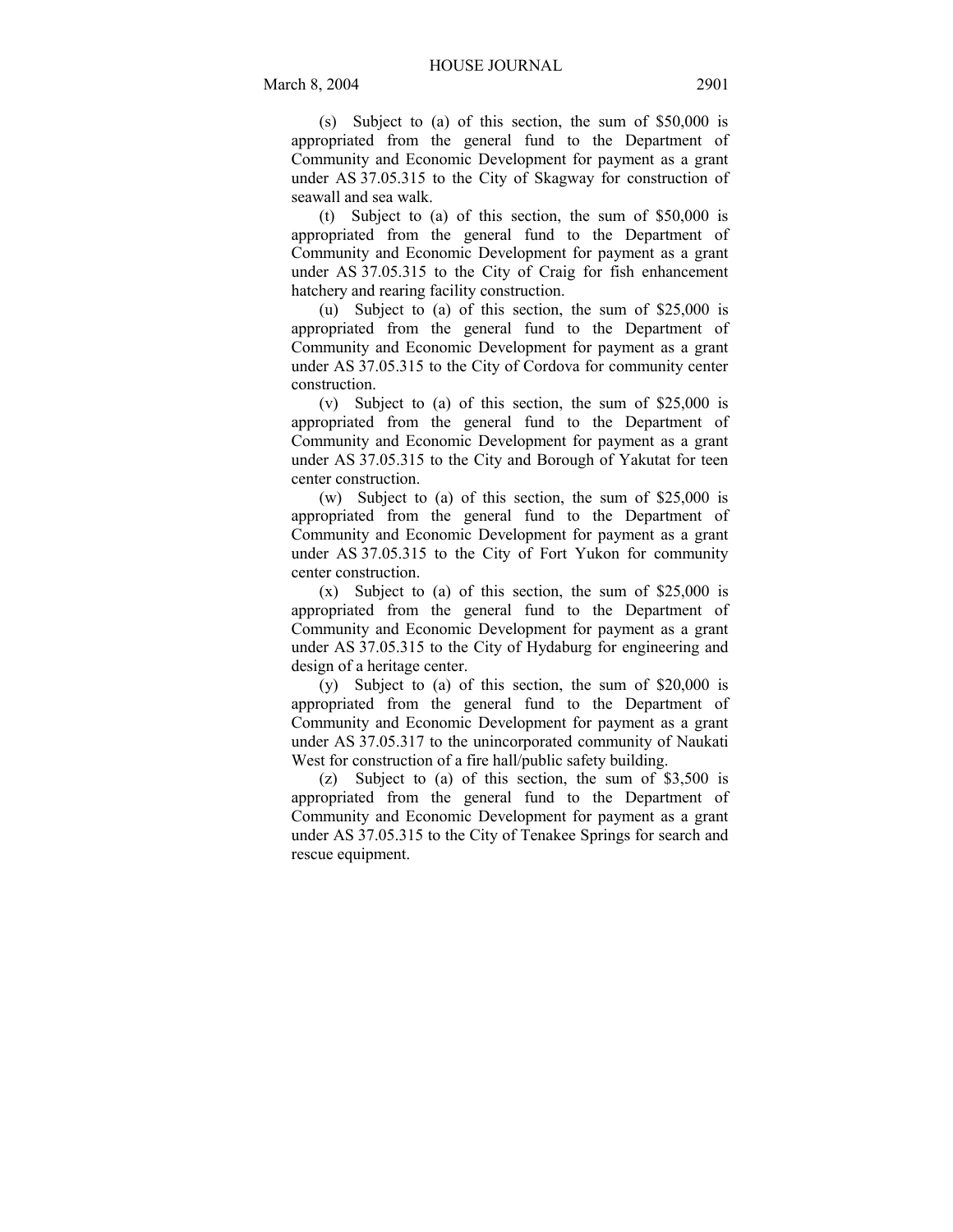(aa) Subject to (a) of this section, the sum of \$750,000 is appropriated from the general fund to the Department of Community and Economic Development for payment as a grant under AS 37.05.315 to the Municipality of Anchorage for critical transportation and other capital projects.

(bb) Subject to (a) of this section, the sum of \$500,000 is appropriated from the general fund to the Department of Community and Economic Development for payment as a grant under AS 37.05.315 to the Bristol Bay Borough for community cargo dock upgrades.

(cc) Subject to (a) of this section, the sum of \$150,000 is appropriated from the general fund to the Department of Community and Economic Development for payment as a grant under AS 37.05.315 to the City of Togiak for purchase of search and rescue equipment.

(dd) Subject to (a) of this section, the sum of \$200,000 is appropriated from the general fund to the Department of Community and Economic Development for payment as a grant under AS 37.05.315 to the City of King Cove for power house rehabilitation.

(ee) Subject to (a) of this section, the sum of \$1,350,000 is appropriated from the general fund to the University of Alaska, Tanana Valley Community College, for renovation of the old Fairbanks Courthouse.

(ff) Subject to (a) of this section, in accordance with AS 42.45.085(a), the amount not to exceed seven percent of the market value of the power cost equalization endowment fund (AS 42.45.070), determined by the commissioner of revenue to be \$11,369,441.16, minus amounts appropriated during the fiscal year ending June 30, 2005, for reimbursement of the costs set out in AS  $42.45.085(a)(2)$  and (3) is appropriated from the power cost equalization endowment fund (AS 42.45.070) to the power cost equalization and rural electric capitalization fund (AS 42.45.100).

 **\* Sec. 5.** BUDGET RESERVE FUND. The appropriations of funds from the budget reserve fund (art. IX, sec. 17, Constitution of the State of Alaska) made in sec. 3 of this Act are made under art. IX, sec. 17(c), Constitution of the State of Alaska.

 **\* Sec. 6.** LAPSE. (a) The appropriations made by secs. 3(g) and 4(ff) of this Act are for the capitalization of funds and do not lapse.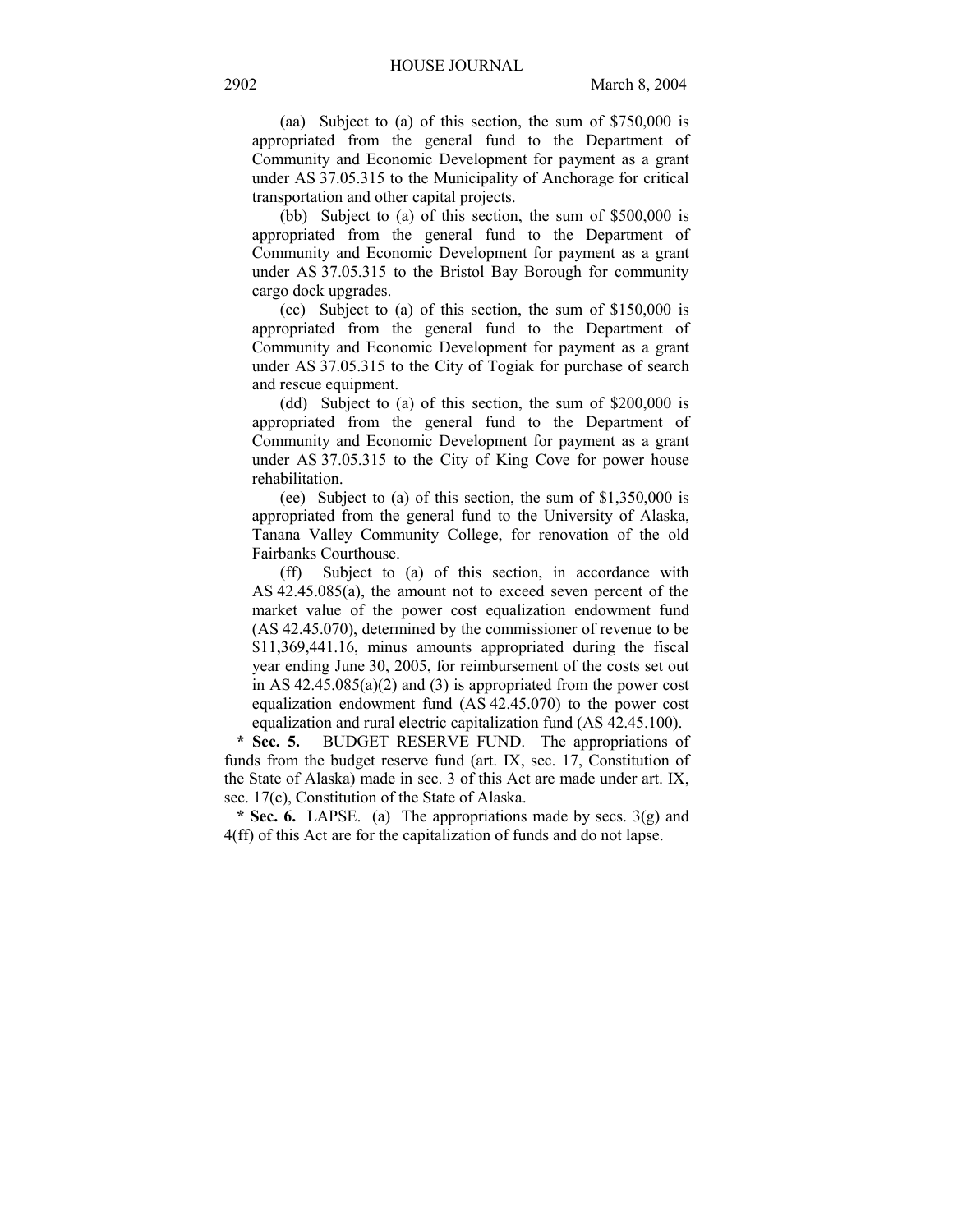(b) The appropriations made by secs.  $4(f)$ ,  $4(i)$ ,  $4(l)$ ,  $4(n)$ , 4(o), 4(y), and 4(ee) of this Act are for capital projects and lapse under AS 37.25.020.

 **\* Sec. 7.** RETROACTIVITY. Sections 3(b), 3(c), and 3(d) of this Act are retroactive to July 1, 2003.

 **\* Sec. 8.** Sections 3(b), 3(c), 3(d), 3(g), 4(e), and 7 of this Act take effect immediately under AS 01.10.070(c).

 **\* Sec. 9.** Except as provided in sec. 8 of this Act, this Act takes effect July 1, 2004."

Representative Berkowitz moved and asked unanimous consent that Amendment No. 10 be adopted.

Objection was heard.

The question being: "Shall Amendment No. 10 be adopted?" The roll was taken with the following result:

CSSB 283(FIN) Second Reading Amendment No. 10

# **YEAS: 36 NAYS: 0 EXCUSED: 4 ABSENT: 0**

Yeas: Berkowitz, Chenault, Cissna, Coghill, Crawford, Croft, Dahlstrom, Fate, Foster, Gara, Gatto, Gruenberg, Guttenberg, Harris, Hawker, Holm, Joule, Kapsner, Kerttula, Kohring, Kookesh, Kott, Lynn, Masek, Meyer, Morgan, Ogg, Rokeberg, Samuels, Seaton, Stepovich, Stoltze, Weyhrauch, Williams, Wilson, Wolf

Excused: Anderson, Heinze, McGuire, Moses

And so, Amendment No. 10 was adopted and the new title follows:

#### CS FOR SENATE BILL NO. 283(FIN) am H

"An Act making an appropriation to reverse the deposit of money available for appropriation in the general fund at the end of fiscal year 2003 into the constitutional budget reserve fund; making an appropriation for investment management fees for the constitutional budget reserve fund for fiscal year 2004; making an appropriation for investment management fees for the constitutional budget reserve fund for fiscal year 2005; making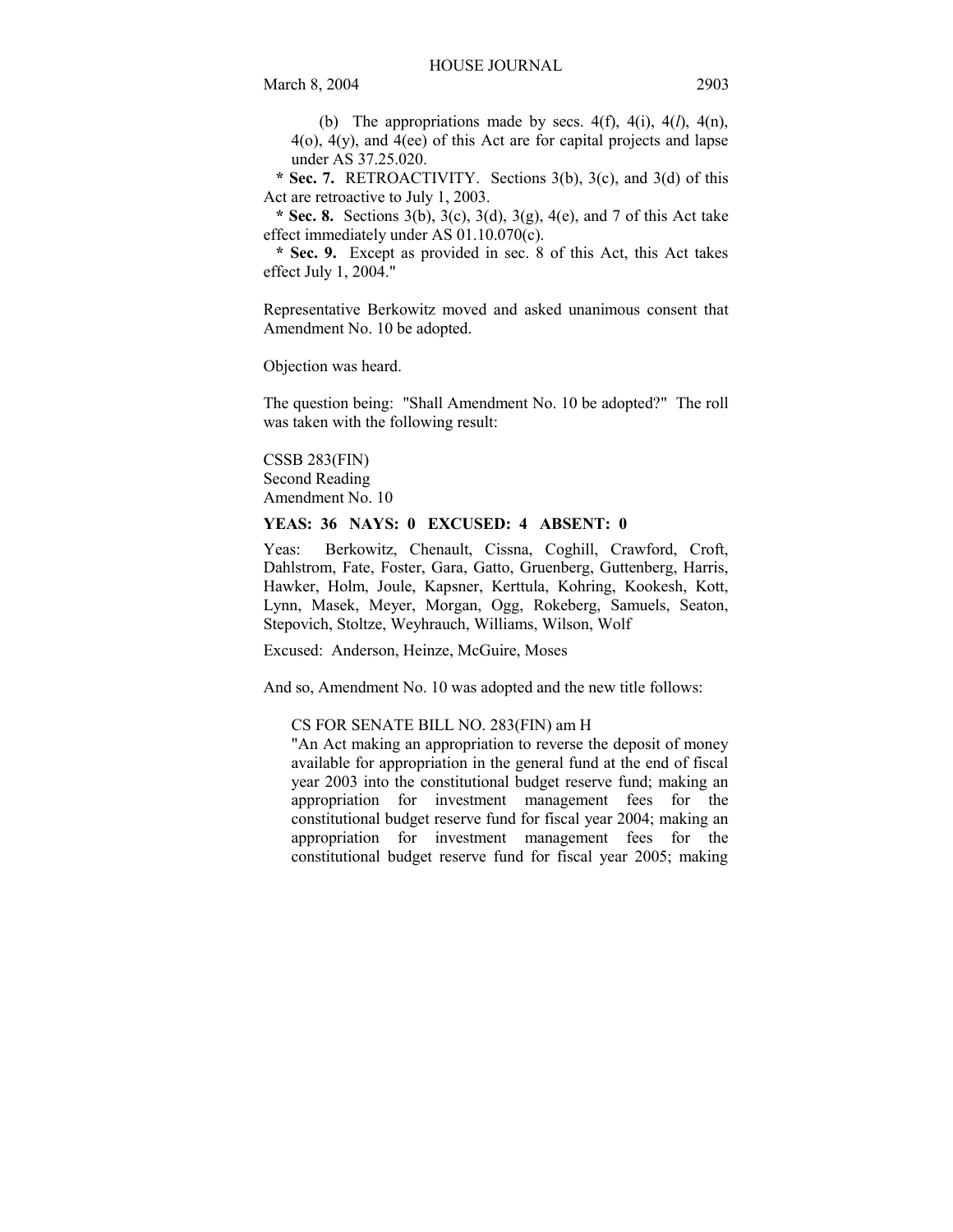appropriations to the Department of Education and Early Development for K-12 educational programs; making appropriations to the University of Alaska and the Alaska Court System; making an appropriation to reverse the deposit of money available for appropriation in the general fund at the end of fiscal year 2004 into the constitutional budget reserve fund; making an appropriation of the amount necessary to balance revenue and general fund appropriations for fiscal years 2004 and 2005; making appropriations for power cost equalization and for grants to municipalities, unincorporated communities, and designated recipients; making appropriations under art. IX, sec. 17(c), Constitution of the State of Alaska, from the constitutional budget reserve fund; and providing for an effective date."

(HCR 34 - title change resolution)

CSSB 283(FIN) am H was automatically in third reading.

The question being: "Shall CSSB 283(FIN) am H pass the House?" The roll was taken with the following result:

CSSB 283(FIN) am H Third Reading Final Passage

### **YEAS: 36 NAYS: 0 EXCUSED: 4 ABSENT: 0**

Yeas: Berkowitz, Chenault, Cissna, Coghill, Crawford, Croft, Dahlstrom, Fate, Foster, Gara, Gatto, Gruenberg, Guttenberg, Harris, Hawker, Holm, Joule, Kapsner, Kerttula, Kohring, Kookesh, Kott, Lynn, Masek, Meyer, Morgan, Ogg, Rokeberg, Samuels, Seaton, Stepovich, Stoltze, Weyhrauch, Williams, Wilson, Wolf

Excused: Anderson, Heinze, McGuire, Moses

And so, CSSB 283(FIN) am H passed the House.

Representative Coghill moved and asked unanimous consent that the roll call on the passage of the bill be considered the roll call on the effective date clause (Section 8). There being no objection, it was so ordered.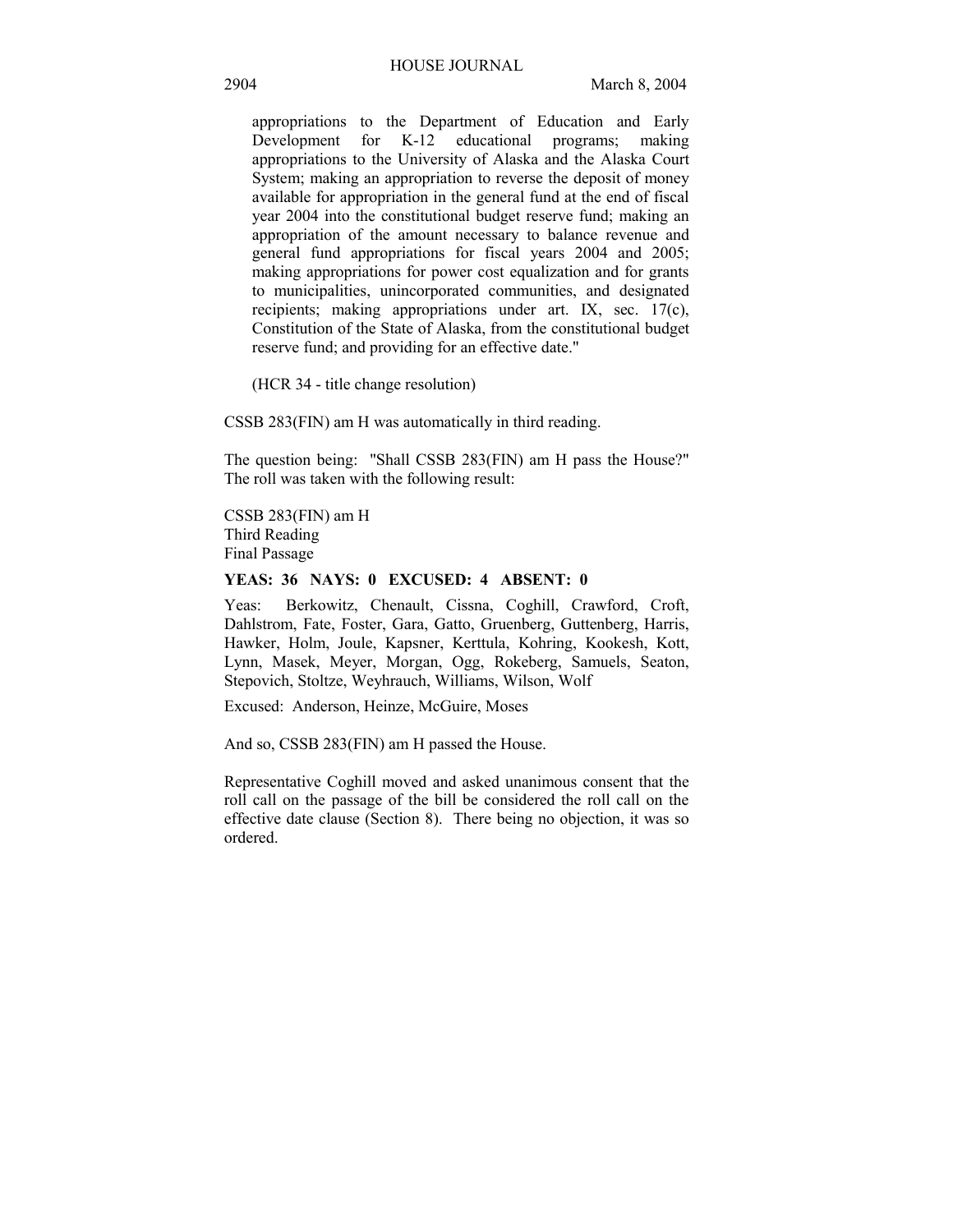Representative Coghill moved and asked unanimous consent that the roll call on the passage of the bill be considered the roll call on the effective date clause (Section 9). There being no objection, it was so ordered.

Representative Coghill moved that the House adopt the appropriations from the constitutional budget reserve fund under art. IX, sec. 17(c), Constitution of the State of Alaska.

The question being: "Shall the appropriations from the constitutional budget reserve fund under art. IX, sec. 17(c), Constitution of the State of Alaska be adopted?" The roll was taken with the following result:

CSSB 283(FIN) am H Third Reading Constitutional Budget Reserve Appropriations

# **YEAS: 36 NAYS: 0 EXCUSED: 4 ABSENT: 0**

Yeas: Berkowitz, Chenault, Cissna, Coghill, Crawford, Croft, Dahlstrom, Fate, Foster, Gara, Gatto, Gruenberg, Guttenberg, Harris, Hawker, Holm, Joule, Kapsner, Kerttula, Kohring, Kookesh, Kott, Lynn, Masek, Meyer, Morgan, Ogg, Rokeberg, Samuels, Seaton, Stepovich, Stoltze, Weyhrauch, Williams, Wilson, Wolf

Excused: Anderson, Heinze, McGuire, Moses

And so, the constitutional budget reserve appropriations were adopted.

CSSB 283(FIN) am H was referred to the Chief Clerk for engrossment.

## **SPECIAL ORDER OF BUSINESS**

## **HCR 34**

Representative Coghill moved and asked unanimous consent that the following be taken up as a Special Order of Business at this time:

# HOUSE CONCURRENT RESOLUTION NO. 34

Suspending Rules 24(c), 35, 41(b), and 42(e), Uniform Rules of the Alaska State Legislature, concerning Senate Bill No. 283, making appropriations from the budget reserve fund (art. IX, sec. 17, Constitution of the State of Alaska) and other funds.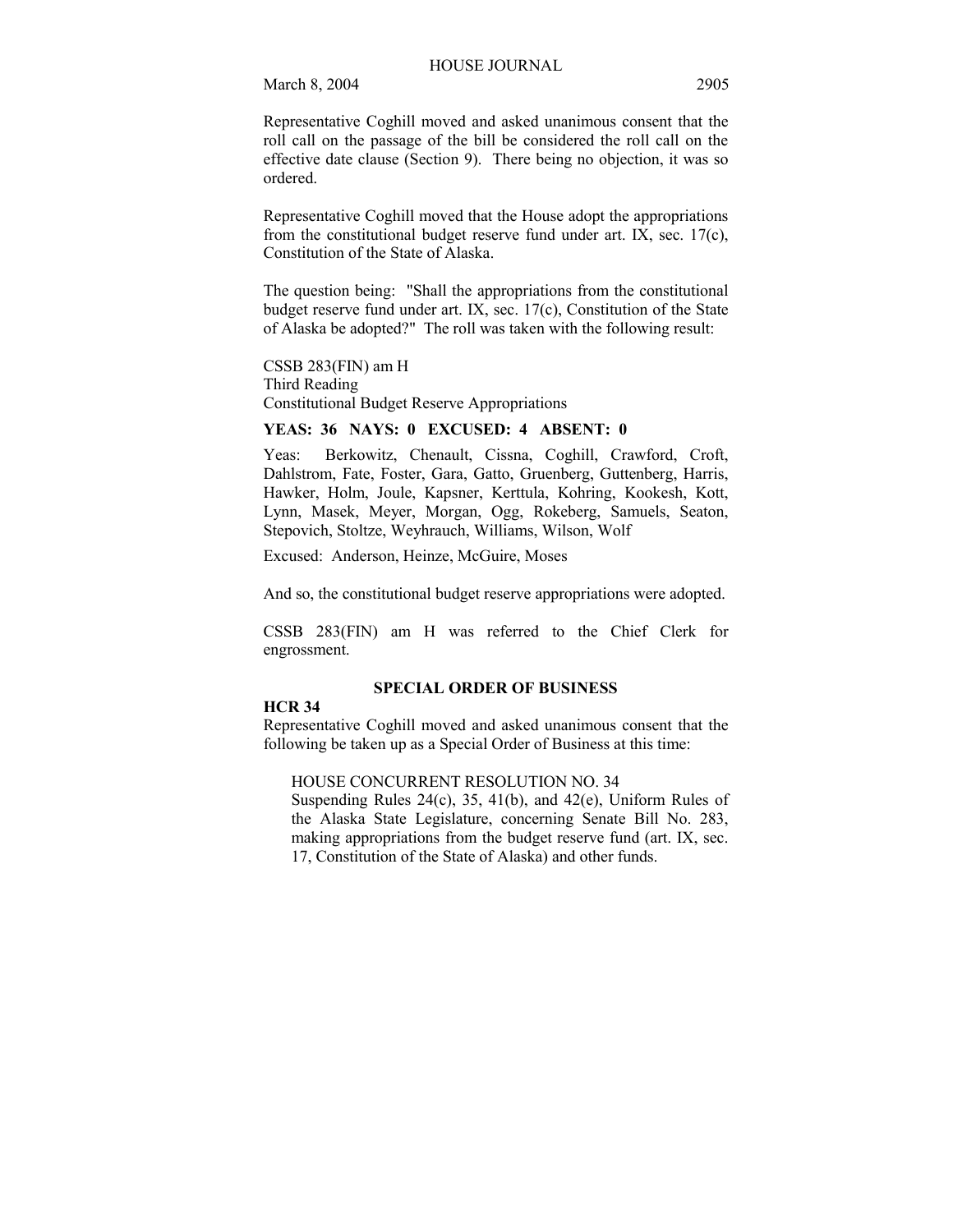There being no objection, it was so ordered.

HCR 34 by the House Rules Committee was read the first time.

The question being: "Shall HCR 34 pass the House?" The roll was taken with the following result:

HCR 34 Special Order of Business

**YEAS: 36 NAYS: 0 EXCUSED: 4 ABSENT: 0** 

Yeas: Berkowitz, Chenault, Cissna, Coghill, Crawford, Croft, Dahlstrom, Fate, Foster, Gara, Gatto, Gruenberg, Guttenberg, Harris, Hawker, Holm, Joule, Kapsner, Kerttula, Kohring, Kookesh, Kott, Lynn, Masek, Meyer, Morgan, Ogg, Rokeberg, Samuels, Seaton, Stepovich, Stoltze, Weyhrauch, Williams, Wilson, Wolf

Excused: Anderson, Heinze, McGuire, Moses

And so, HCR 34 passed the House and was referred to the Chief Clerk for engrossment.

# **LEGISLATIVE CITATIONS**

Representative Coghill moved and asked unanimous consent that the House approve the citations on the calendar. There being no objection, the following citations were approved and sent to enrolling:

Honoring - The 2004 Wasilla High School Wrestling Team By Representatives Stoltze, Kohring, Masek, Gatto, Kott, Anderson, Berkowitz, Chenault, Cissna, Coghill, Crawford, Croft, Dahlstrom, Fate, Gara, Gruenberg, Guttenberg, Harris, Hawker, Holm, Joule, Kapsner, Kerttula, Lynn, McGuire, Meyer, Morgan, Ogg, Rokeberg, Samuels, Seaton, Stepovich, Weyhrauch, Williams, Wilson, Wolf; Senators Green, Ogan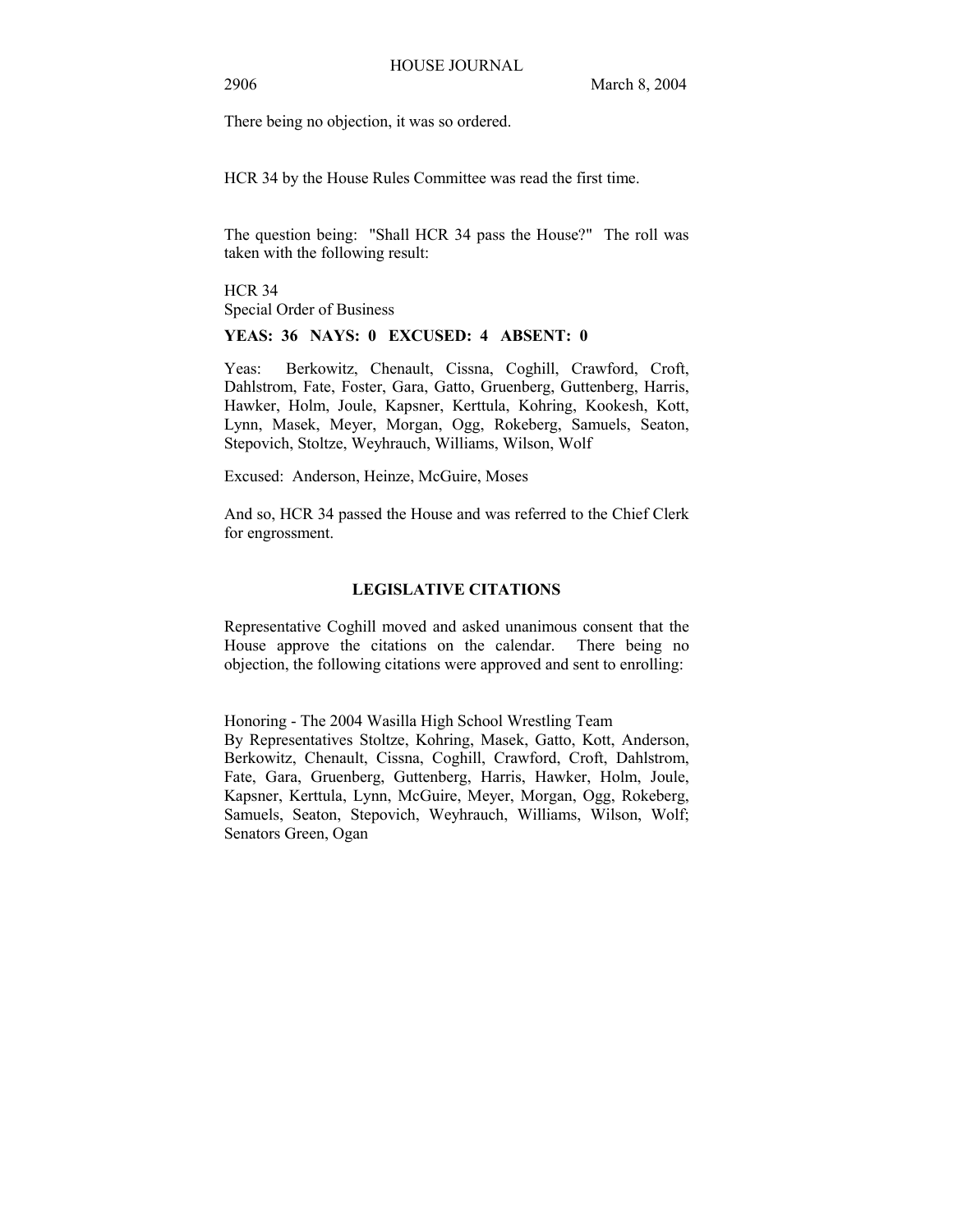## Honoring - Jed Wade

By Representatives Stoltze, Kohring, Masek, Gatto, Kott, Anderson, Berkowitz, Chenault, Cissna, Coghill, Crawford, Croft, Dahlstrom, Fate, Gara, Gruenberg, Guttenberg, Harris, Hawker, Holm, Joule, Kapsner, Kerttula, Lynn, McGuire, Meyer, Ogg, Rokeberg, Samuels, Seaton, Stepovich, Weyhrauch, Williams, Wilson, Wolf; Senators Green, Ogan

## Honoring - Chancellor Marshall Lind in His Retirement

By Representatives Guttenberg, Kott, Anderson, Berkowitz, Chenault, Cissna, Coghill, Crawford, Croft, Fate, Gara, Gatto, Gruenberg, Harris, Hawker, Holm, Joule, Kapsner, Kerttula, Kohring, Masek, McGuire, Meyer, Ogg, Rokeberg, Samuels, Seaton, Stepovich, Weyhrauch, Williams, Wilson, Wolf

## Honoring - 4-H Western Regional Leadership Forum

By Senator Green; Representatives Stoltze, Kott, Anderson, Berkowitz, Chenault, Cissna, Coghill, Crawford, Croft, Dahlstrom, Fate, Gara, Gatto, Gruenberg, Guttenberg, Harris, Hawker, Holm, Joule, Kapsner, Kerttula, Kohring, Lynn, Masek, McGuire, Meyer, Morgan, Ogg, Rokeberg, Samuels, Seaton, Stepovich, Weyhrauch, Williams, Wilson, Wolf

# In Memoriam - Joan M. Hurst

By Representatives Crawford, Kott, Anderson, Berkowitz, Chenault, Cissna, Coghill, Croft, Dahlstrom, Fate, Foster, Gara, Gatto, Gruenberg, Guttenberg, Harris, Hawker, Holm, Joule, Kapsner, Kerttula, Masek, McGuire, Meyer, Morgan, Ogg, Rokeberg, Samuels, Seaton, Stepovich, Stoltze, Weyhrauch, Williams, Wilson, Wolf

# In Memoriam - Denise Selma Asicksik

By Senator Hoffman; Representatives Kott, Anderson, Berkowitz, Chenault, Cissna, Coghill, Crawford, Croft, Dahlstrom, Fate, Foster, Gara, Gatto, Gruenberg, Guttenberg, Harris, Hawker, Holm, Joule, Kapsner, Kerttula, Masek, McGuire, Meyer, Morgan, Ogg, Rokeberg, Samuels, Seaton, Stepovich, Stoltze, Weyhrauch, Williams, Wilson, Wolf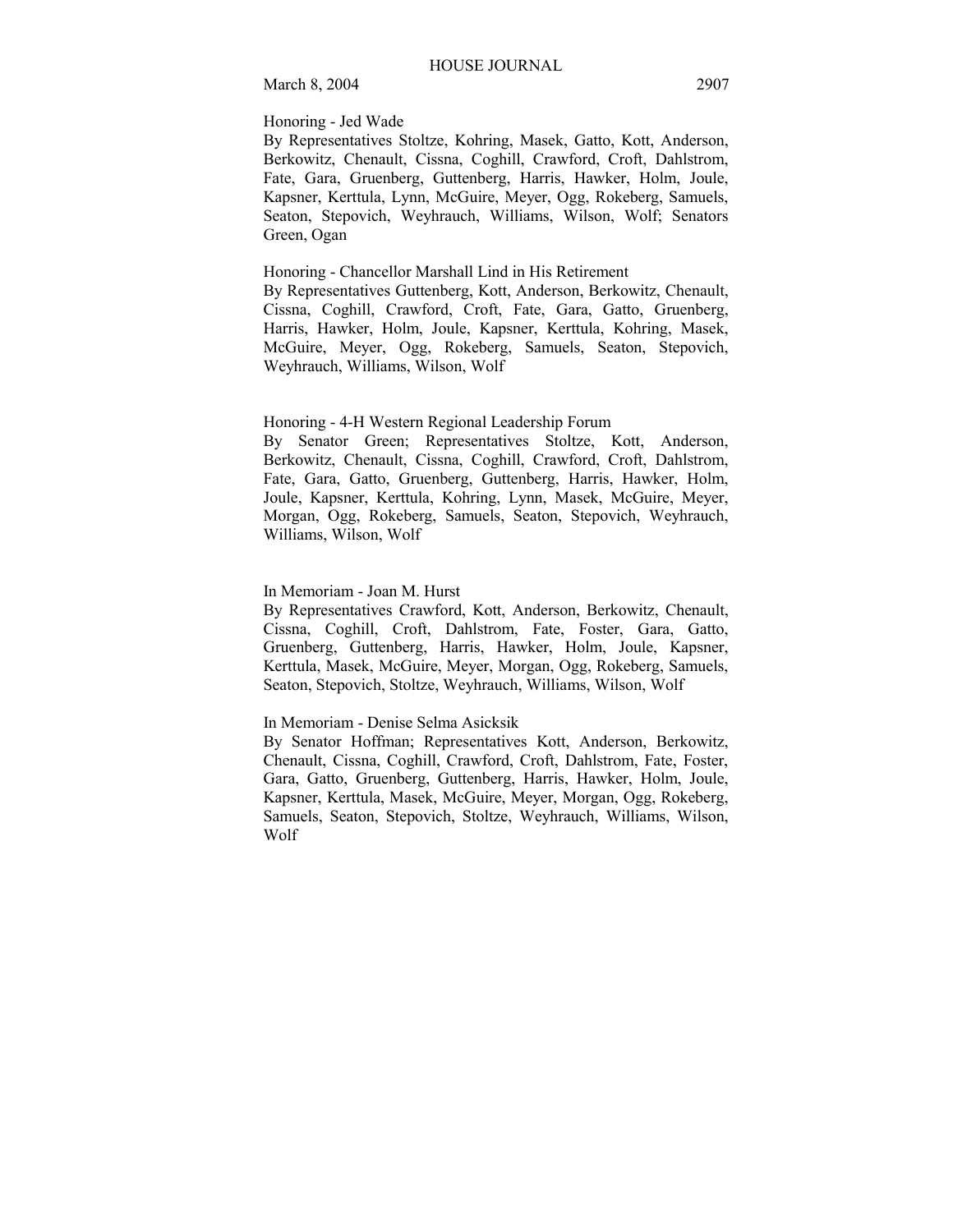In Memoriam - Elena Crisco

By Senator Hoffman; Representatives Kott, Anderson, Berkowitz, Chenault, Cissna, Coghill, Crawford, Croft, Dahlstrom, Fate, Foster, Gara, Gatto, Gruenberg, Guttenberg, Harris, Hawker, Holm, Joule, Kapsner, Kerttula, Masek, McGuire, Meyer, Morgan, Ogg, Rokeberg, Samuels, Seaton, Stepovich, Stoltze, Weyhrauch, Williams, Wilson, Wolf

In Memoriam - Nona Nuyalan Amos

By Senator Hoffman; Representatives Kapsner, Kott, Anderson, Berkowitz, Chenault, Cissna, Coghill, Crawford, Croft, Dahlstrom, Fate, Foster, Gara, Gatto, Gruenberg, Guttenberg, Harris, Hawker, Holm, Joule, Kapsner, Kerttula, Masek, McGuire, Meyer, Morgan, Ogg, Rokeberg, Samuels, Seaton, Stepovich, Stoltze, Weyhrauch, Williams, Wilson, Wolf

# **CONSIDERATION OF THE FIRST SUPPLEMENTAL CALENDAR**

Representative Coghill moved and asked unanimous consent that the House adopt the First Supplemental Calendar. There being no objection, the following was adopted:

HB 233 INCREASE EDUCATION FUNDING SJR 26 SALMON ENHANCEMENT IN WILDERNESS AREAS

# **SECOND READING OF HOUSE BILLS**

## **HB 233**

The following was read the second time:

HOUSE BILL NO. 233

"An Act relating to the base student allocation used in the formula for state funding of public education; and providing for an effective date."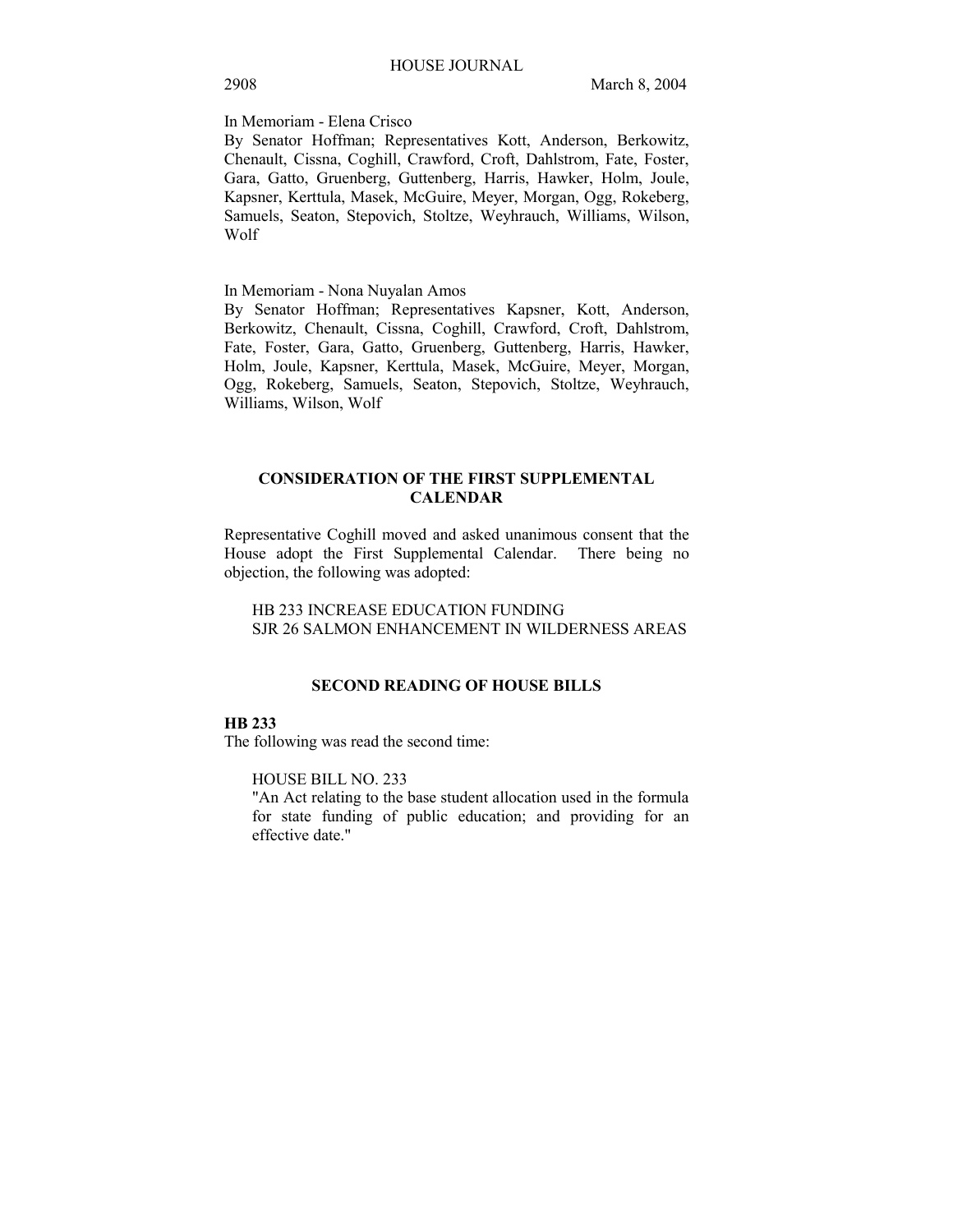| with the:                   | Journal Page |
|-----------------------------|--------------|
| EDU RPT CS(EDU) 6DP         | 1069         |
| FN1: (EED)                  | 1069         |
| HES RPT CS(EDU) 3DP 1NR 1AM | 1233         |
| FN1: (EED)                  | 1233         |
| FIN REFERRAL WAIVED         | 2891         |

The following updated fiscal note was submitted by the Rules Committee:

2. Fiscal, House Rules Committee/Dept. of Education & Early Development

Representative Coghill moved and asked unanimous consent that the following committee substitute be adopted in lieu of the original bill:

CS FOR HOUSE BILL NO. 233(EDU) (same title)

There being no objection, it was so ordered.

Amendment No. 1 was offered by Representatives Wilson, Harris, Berkowitz, Kerttula, Gara, Croft, Williams, Masek, Foster, Meyer, Morgan, Samuels, and Seaton:

Page 1, line 1 (title amendment): Delete "**relating to**" Insert "**increasing**"

Page 1, line 6: Delete "\$4,168" Insert "\$4,588"

Page 1, line 7: Delete "2003" Insert "2004"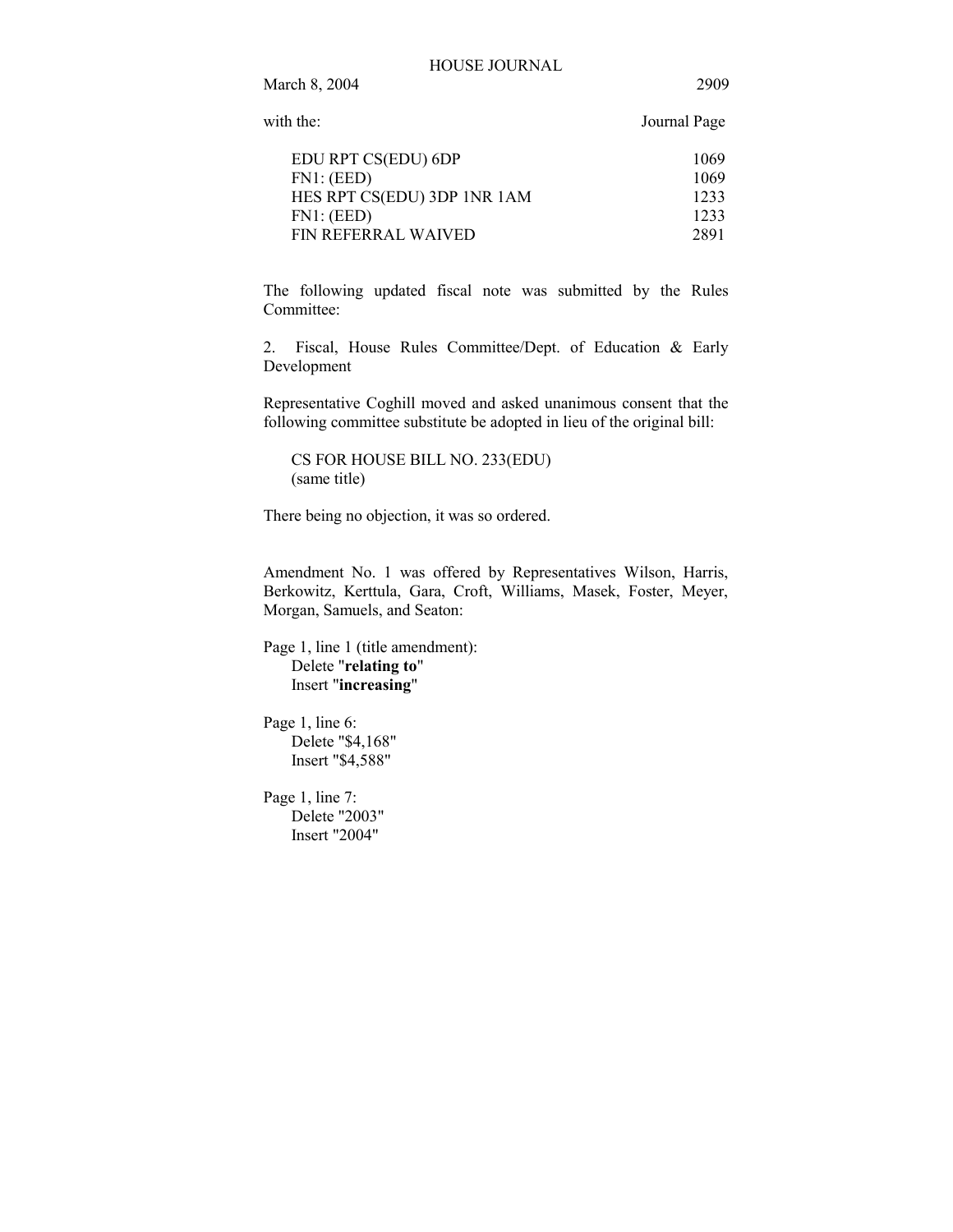Representative Wilson moved and asked unanimous consent that Amendment No. 1 be adopted. There being no objection, it was so ordered and the new title follows:

CS FOR HOUSE BILL NO. 233(EDU) am

"An Act increasing the base student allocation used in the formula for state funding of public education; and providing for an effective date."

Representative Coghill moved and asked unanimous consent that CSHB 233(EDU) am be considered engrossed, advanced to third reading, and placed on final passage. There being no objection, it was so ordered.

CSHB 233(EDU) am was read the third time.

The question being: "Shall CSHB 233(EDU) am pass the House?" The roll was taken with the following result:

CSHB 233(EDU) am Third Reading Final Passage

# **YEAS: 35 NAYS: 0 EXCUSED: 5 ABSENT: 0**

Yeas: Berkowitz, Chenault, Cissna, Coghill, Crawford, Croft, Dahlstrom, Fate, Foster, Gara, Gatto, Gruenberg, Guttenberg, Harris, Holm, Joule, Kapsner, Kerttula, Kohring, Kookesh, Kott, Lynn, Masek, Meyer, Morgan, Ogg, Rokeberg, Samuels, Seaton, Stepovich, Stoltze, Weyhrauch, Williams, Wilson, Wolf

Excused: Anderson, Hawker, Heinze, McGuire, Moses

And so, CSHB 233(EDU) am passed the House.

Representative Coghill moved and asked unanimous consent that the roll call on the passage of the bill be considered the roll call on the effective date clause. There being no objection, it was so ordered.

CSHB 233(EDU) am was referred to the Chief Clerk for engrossment.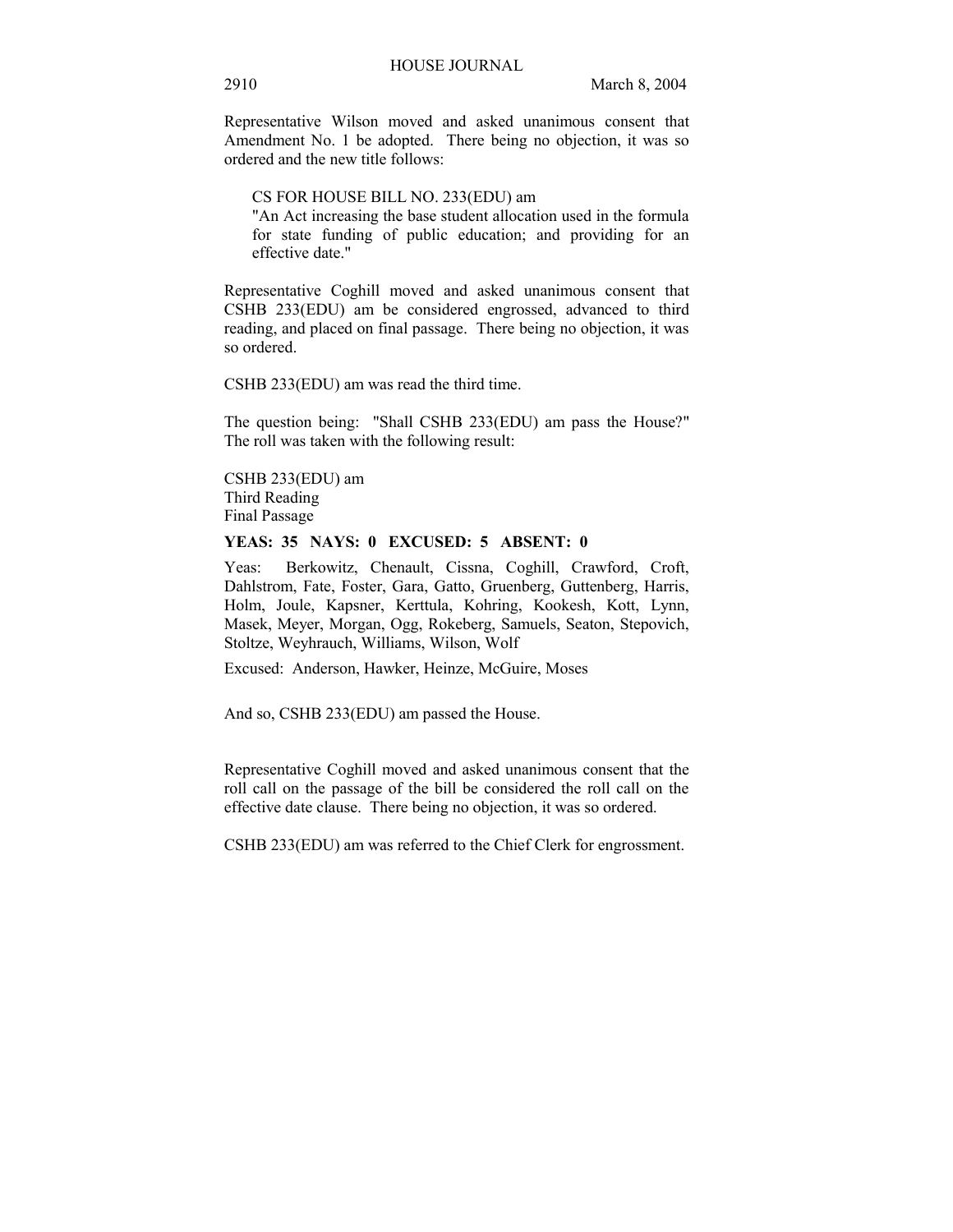Representative Coghill moved and asked unanimous consent that Representative Hawker be excused from a call of the House due to illness. There being no objection, it was so ordered.

Representative Croft moved and asked unanimous consent that Representative Hawker be shown as excused from the vote on CSHB 233(EDU) am. There being no objection, the voting record was changed accordingly.

# **SECOND READING OF SENATE RESOLUTIONS**

# **SJR 26**

The following was read the second time:

CS FOR SENATE JOINT RESOLUTION NO. 26(RES)

Requesting the United States Department of the Interior and the United States Department of Justice to appeal the decision of the United States Court of Appeals for the Ninth Circuit in The Wilderness Society v. United States Fish and Wildlife Service and to seek an emergency stay of the decision pending an appeal of the decision.

with the: Journal Page

| RES RPT 6DP 1DNP | 2894 |
|------------------|------|
| FN1: ZERO(DFG)   | 2894 |

Representative Coghill moved and asked unanimous consent that CSSJR 26(RES) be considered engrossed, advanced to third reading, and placed on final passage. There being no objection, it was so ordered.

CSSJR 26(RES) was read the third time.

The question being: "Shall CSSJR 26(RES) pass the House?" The roll was taken with the following result:

CSSJR 26(RES) Third Reading Final Passage

# **YEAS: 24 NAYS: 6 EXCUSED: 5 ABSENT: 5**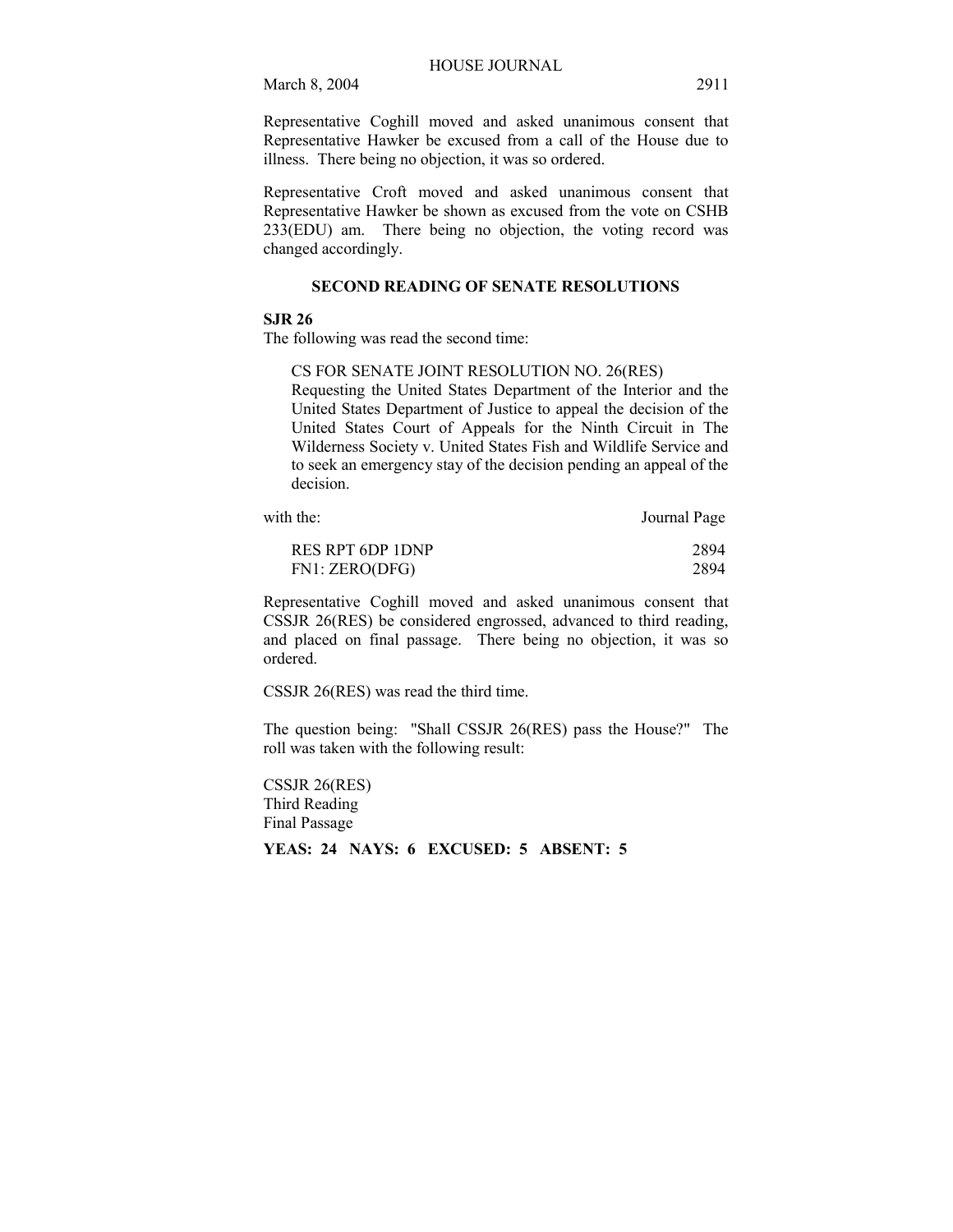Yeas: Chenault, Dahlstrom, Fate, Foster, Gatto, Gruenberg, Harris, Joule, Kapsner, Kohring, Kookesh, Kott, Lynn, Masek, Meyer, Morgan, Ogg, Rokeberg, Samuels, Seaton, Stepovich, Stoltze, Williams, Wolf

Nays: Cissna, Coghill, Crawford, Holm, Weyhrauch, Wilson

Excused: Anderson, Hawker, Heinze, McGuire, Moses

Absent: Berkowitz, Croft, Gara, Guttenberg, Kerttula

And so, CSSJR 26(RES) passed the House, was signed by the Speaker and Chief Clerk and returned to the Senate.

# **UNFINISHED BUSINESS**

Representative Coghill moved and asked unanimous consent that the following members be excused from a call of the House. There being no objection, the members were excused as noted:

Representative Moses - from 4:00 p.m., March 8 to 9:30 a.m., plane time, March 16, 2004

Representative Ogg - from 1:00 p.m., March 9 to 7:00 p.m., plane time, March 14, 2004

Representative Fate - from 7:00 p.m., March 9 to 10:00 p.m., plane time, March 14, 2004

Representative Kott - from 7:30 p.m., March 9 to 9:30 a.m., plane time, March 15, 2004

Representative Lynn - from 5:00 p.m., March 10 to 10:00 a.m., plane time, March 17, 2004

Representative Chenault - from 7:00 a.m., March 9 to 7:00 p.m., plane time, March 14, 2004

Representative Stepovich - from 7:30 a.m., March 9 to 10:00 a.m., plane time, March 15, 2004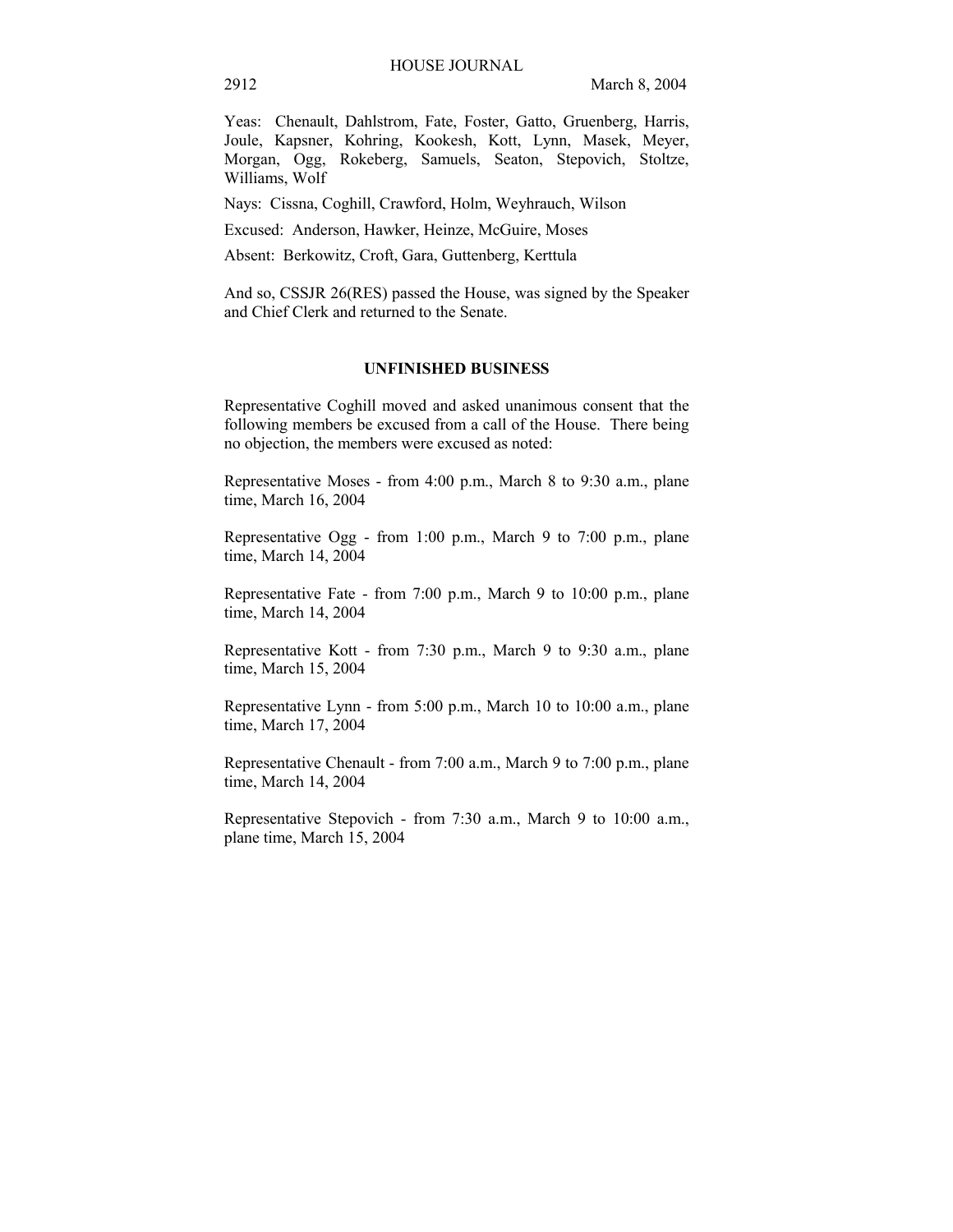Representative Gatto - from 1:00 p.m., March 9 to 1:30 p.m., plane time, March 15, 2004

Representative Dahlstrom - from noon, March 9 to 9:00 p.m., plane time, March 14, 2004

Representative Samuels - from noon, March 10 to 9:00 p.m., plane time, March 14, 2004

Representative Masek - from 7:30 p.m., March 9 to 9:00 p.m., plane time, March 14, 2004

Representative Gruenberg - from 6:00 a.m., March 10 to 10:00 a.m., plane time, March 15, 2004

Representative Williams - from 10:00 a.m., March 10 to 12:30 p.m., plane time, March 15, 2004

Representative Holm - from noon, March 10 to 10:00 a.m., plane time, March 15, 2004

Representative Joule - from 7:30 a.m., March 10 to 7:30 a.m., March 16, 2004

Representative Harris - from 10:00 a.m., March 10 to evening plane time, March 14, 2004

Representative Wolf - from 7:00 p.m., March 10 to 10:00 a.m., plane time, March 15, 2004

Representative Hawker - from 7:30 p.m., March 10 to 2:00 p.m., plane time, March 14, 2004

Representative Cissna - from 7:00 a.m., March 11 to 7:30 p.m., plane time, March 14, 2004

Representative Guttenberg - from 10:00 a.m., March 11 to 7:00 p.m., plane time, March 14, 2004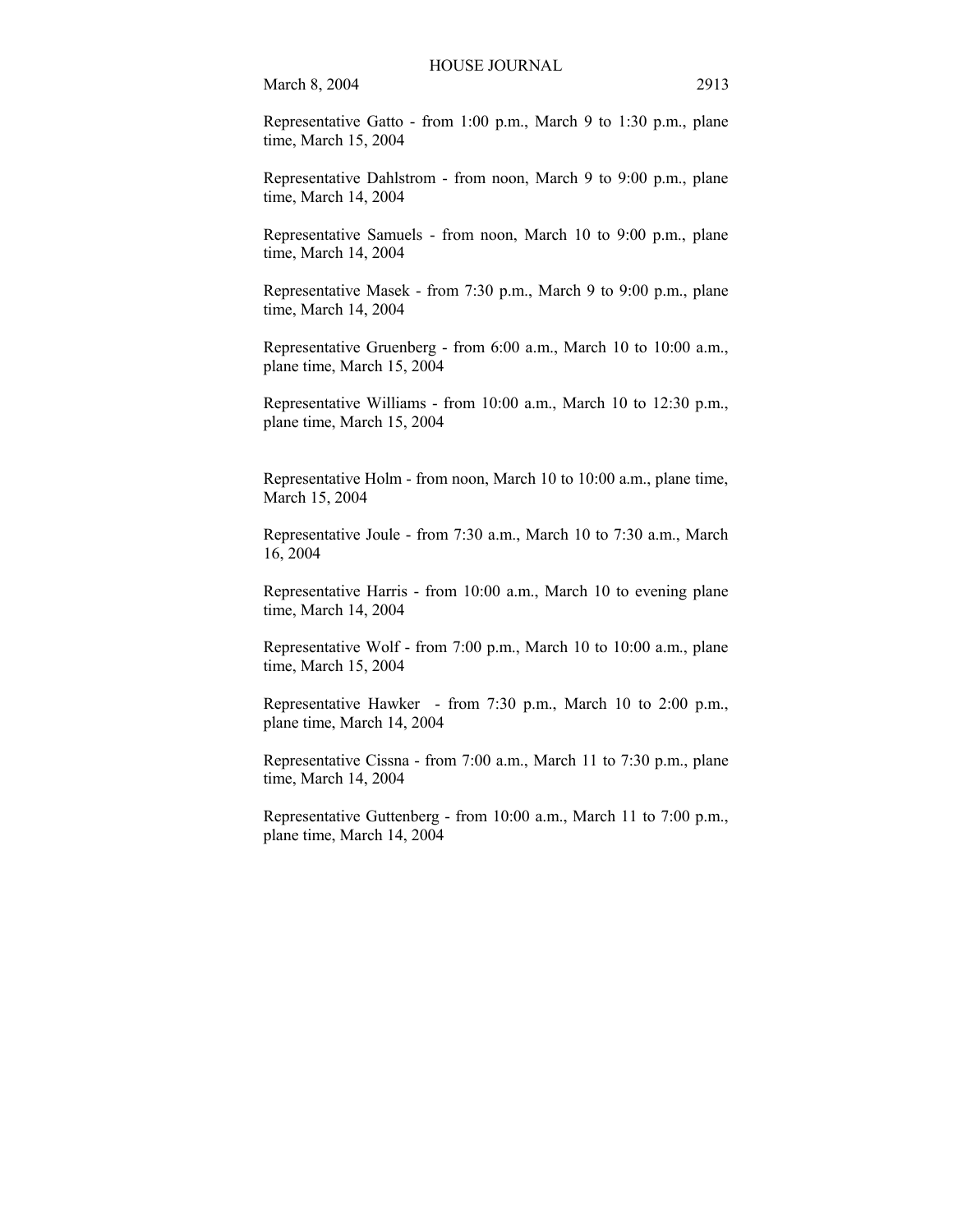# **HB 342**

The Speaker added a Finance Committee referral to the following:

HOUSE BILL NO. 342

"An Act relating to driving while intoxicated; and providing for an effective date."

HB 342 was removed from the Rules Committee and referred to the Finance Committee.

# **HB 424**

The Speaker added a Finance Committee referral to the following:

HOUSE BILL NO. 424

"An Act relating to review of regulations under the Administrative Procedure Act by the Legislative Affairs Agency; and providing for an effective date."

HB 424 was removed from the Rules Committee and referred to the Finance Committee.

# **HB 233**

Representatives Chenault, Seaton, Gara, Croft, Ogg, Kookesh, Kapsner, Crawford, Meyer, Masek, Joule, Lynn, Guttenberg, and Kohring added their names as cosponsors to:

## CS FOR HOUSE BILL NO. 233(EDU) am

"An Act increasing the base student allocation used in the formula for state funding of public education; and providing for an effective date."

# **HB 344**

Representatives Guttenberg, Stoltze, Crawford, Dahlstrom, and Lynn added their names as cosponsors to:

CS FOR HOUSE BILL NO. 344(RES)

"An Act relating to annual rental fees, statements of annual labor, and production royalty for mining claims; and providing a cure for abandonment."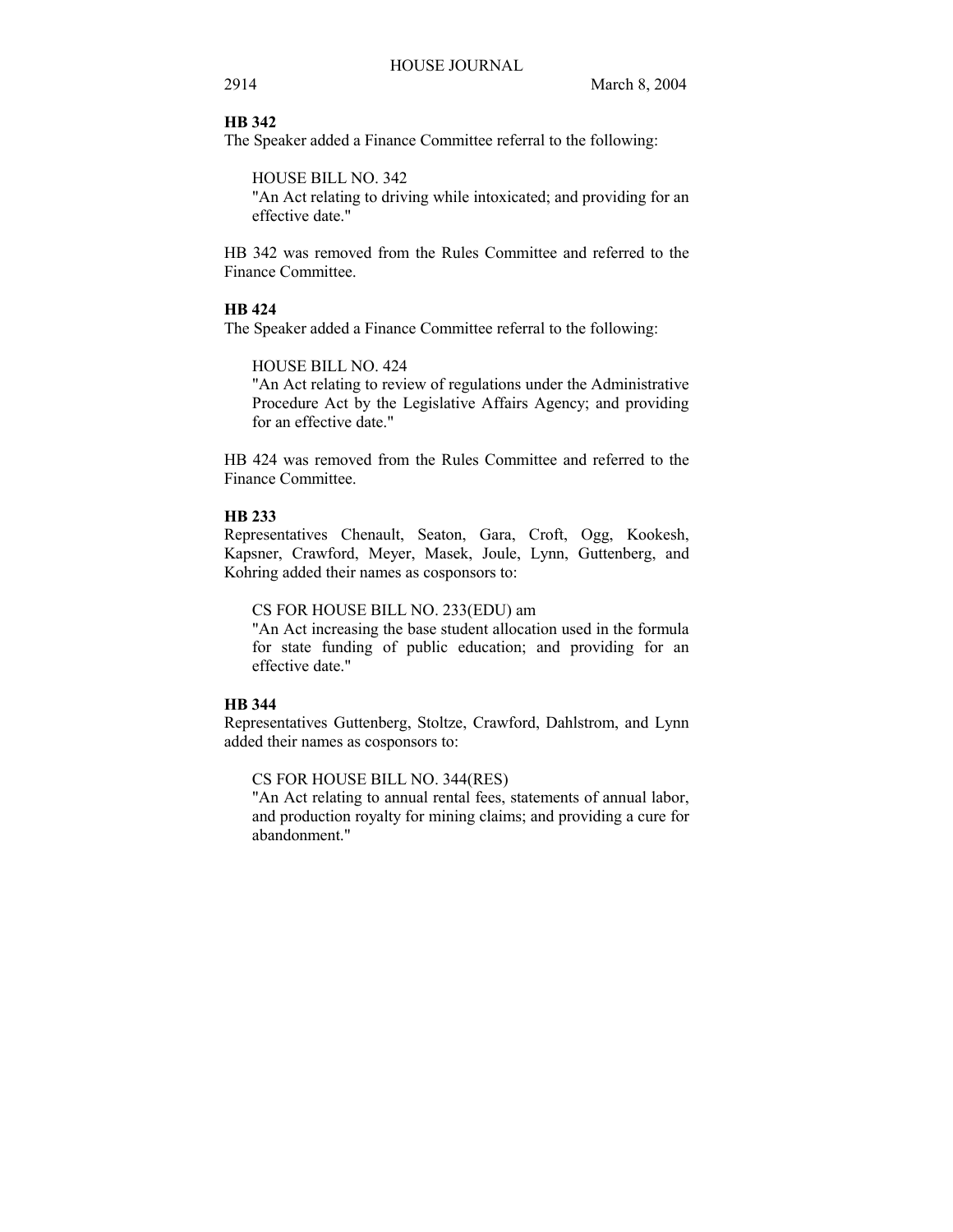## **HB 424**

Representative McGuire added her name as cosponsor to:

### HOUSE BILL NO. 424

"An Act relating to review of regulations under the Administrative Procedure Act by the Legislative Affairs Agency; and providing for an effective date."

# **SJR 26**

Representatives Chenault, Lynn, and Dahlstrom added their names as cross sponsors to:

CS FOR SENATE JOINT RESOLUTION NO. 26(RES)

Requesting the United States Department of the Interior and the United States Department of Justice to appeal the decision of the United States Court of Appeals for the Ninth Circuit in The Wilderness Society v. United States Fish and Wildlife Service and to seek an emergency stay of the decision pending an appeal of the decision.

## **SB 283**

Representatives Croft, Chenault, Seaton, and Ogg added their names as cross sponsors to:

# CS FOR SENATE BILL NO. 283(FIN) am H

"An Act making an appropriation to reverse the deposit of money available for appropriation in the general fund at the end of fiscal year 2003 into the constitutional budget reserve fund; making an appropriation for investment management fees for the constitutional budget reserve fund for fiscal year 2004; making an appropriation for investment management fees for the constitutional budget reserve fund for fiscal year 2005; making appropriations to the Department of Education and Early Development for K-12 educational programs; making appropriations to the University of Alaska and the Alaska Court System; making an appropriation to reverse the deposit of money available for appropriation in the general fund at the end of fiscal year 2004 into the constitutional budget reserve fund; making an appropriation of the amount necessary to balance revenue and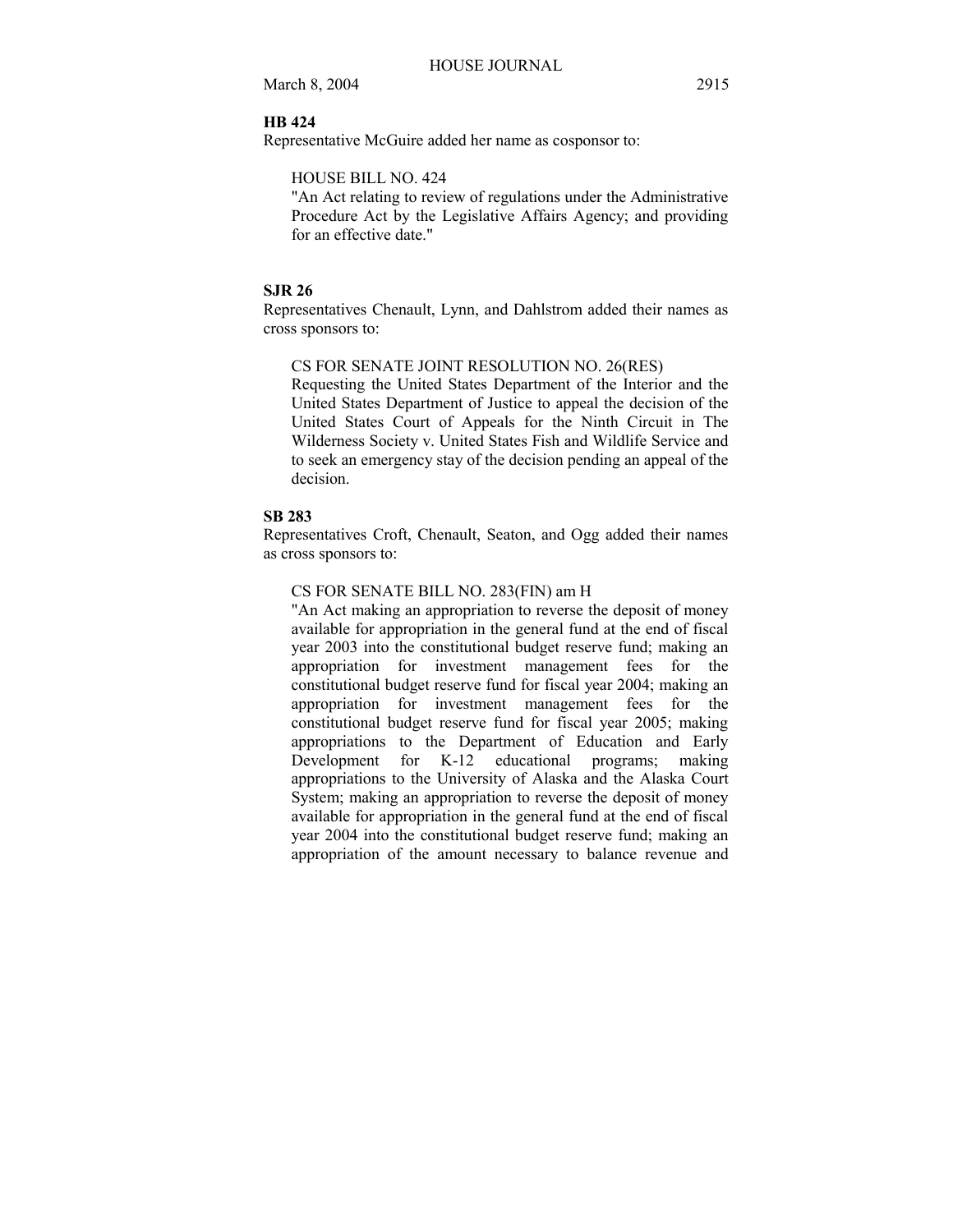general fund appropriations for fiscal years 2004 and 2005; making appropriations for power cost equalization and for grants to municipalities, unincorporated communities, and designated recipients; making appropriations under art. IX, sec. 17(c), Constitution of the State of Alaska, from the constitutional budget reserve fund; and providing for an effective date."

## **ENGROSSMENT**

# **HCR 33**

HCR 33 was engrossed, signed by the Speaker and Chief Clerk and transmitted to the Senate for consideration.

# **HCR 34**

HCR 34 was engrossed, signed by the Speaker and Chief Clerk and transmitted to the Senate for consideration.

## **HB 233**

CSHB 233(EDU) am was engrossed, signed by the Speaker and Chief Clerk and transmitted to the Senate for consideration.

# **HB 344**

CSHB 344(RES) was engrossed, signed by the Speaker and Chief Clerk and transmitted to the Senate for consideration.

# **SB 63**

HCS CSSB 63(CRA) was engrossed, signed by the Speaker and Chief Clerk and transmitted to the Senate for consideration.

# **SB 283**

CSSB 283(FIN) am H was engrossed, signed by the Speaker and Chief Clerk and transmitted to the Senate for consideration.